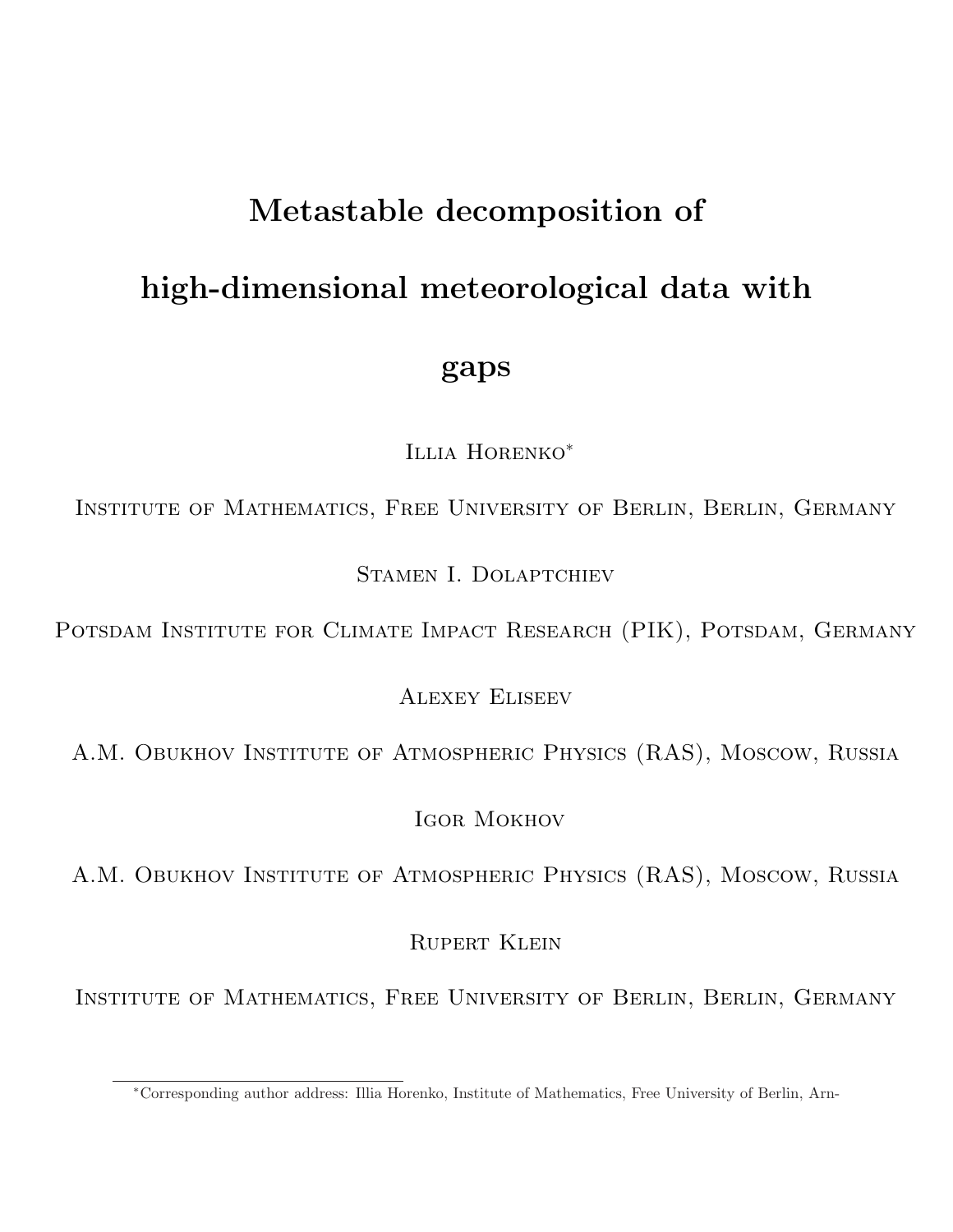## ABSTRACT

We present an extension of the recently developed method for simultaneous dimension reduction and metastability analysis of high dimensional time series (see Horenko, to be published in The Journal of Atmospheric Sciences ). The modified approach is based on a combination of ensembles of hidden Markov models (HMMs) with state-specific principal component analysis (PCA) in extended space (guaranteeing the overall dynamics to be Markovian). The main advantage of the modified method is its ability to deal with the gaps in the high-dimensional observation data. The proposed method allows (i) to separate the data according to the metastable states (ii) to perform a hierarchical decomposition of these sets into metastable substates, and (iii) to calculate the state-specific extended empirical orthogonal functions simultaneously with identification of the underlying Markovian dynamics switching between those metastable substates. We discuss the model assumptions introduced and explain how the quality of the resulting reduced representation can be assessed. We show what kind of additional insight into the underlying dynamics such a reduced Markovian representation can give, f. e., in the form of transition probabilities, statistical weights, mean first exit times and mean first passage times. We demonstrate the performance of the new method analyzing 500 hPa geopotential height fields (daily mean values from the ERA 40 data set for a period of 44 winters), compare the results with information gained from a numerically expensive but assumptions-free method ("Wavelets-

imallee 2-6, 14195 Berlin, Germany.

E-mail:horenko@math.fu-berlin.de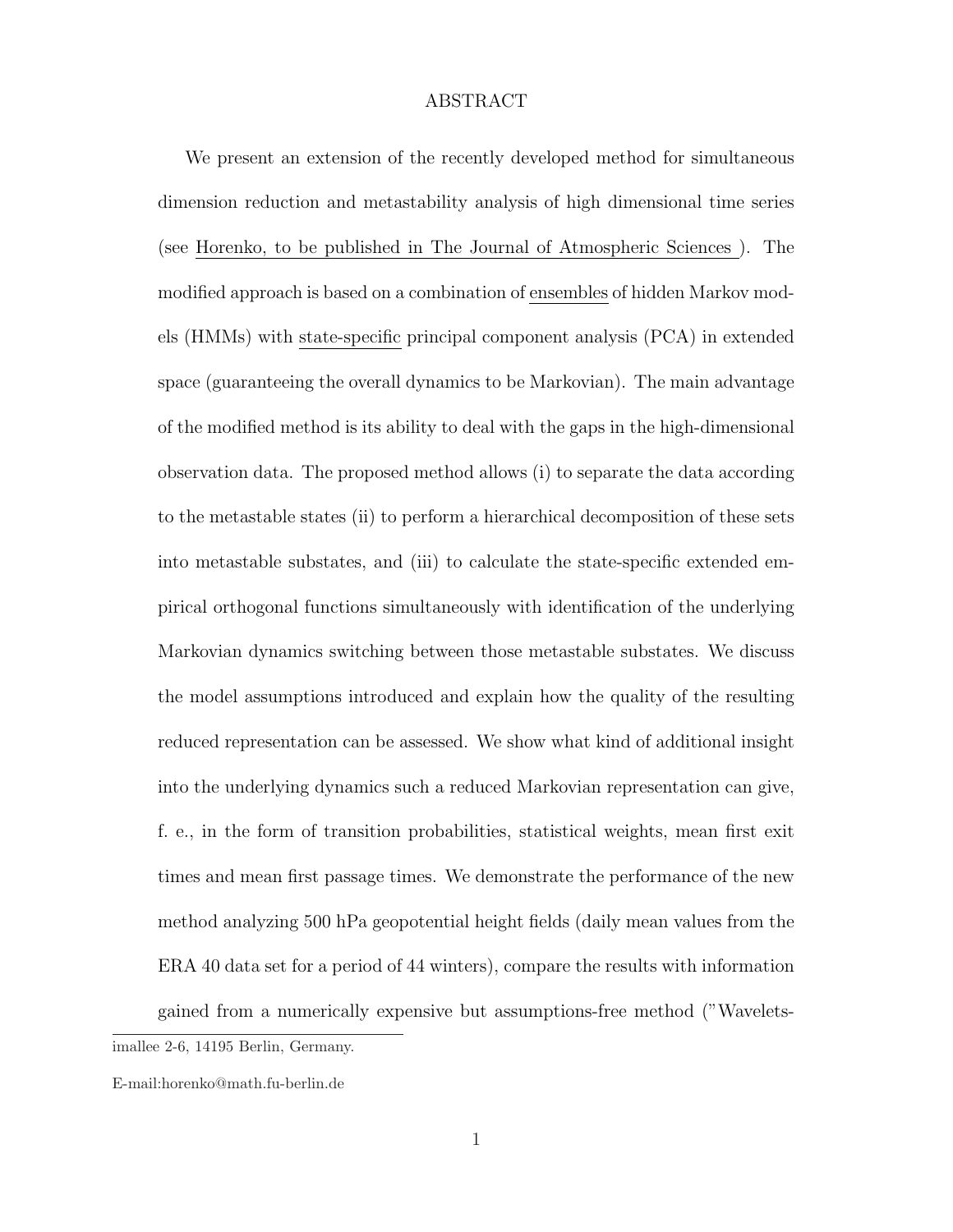PCA"), and interpret the identified metastable states w.r.t. the blocking events in the atmosphere.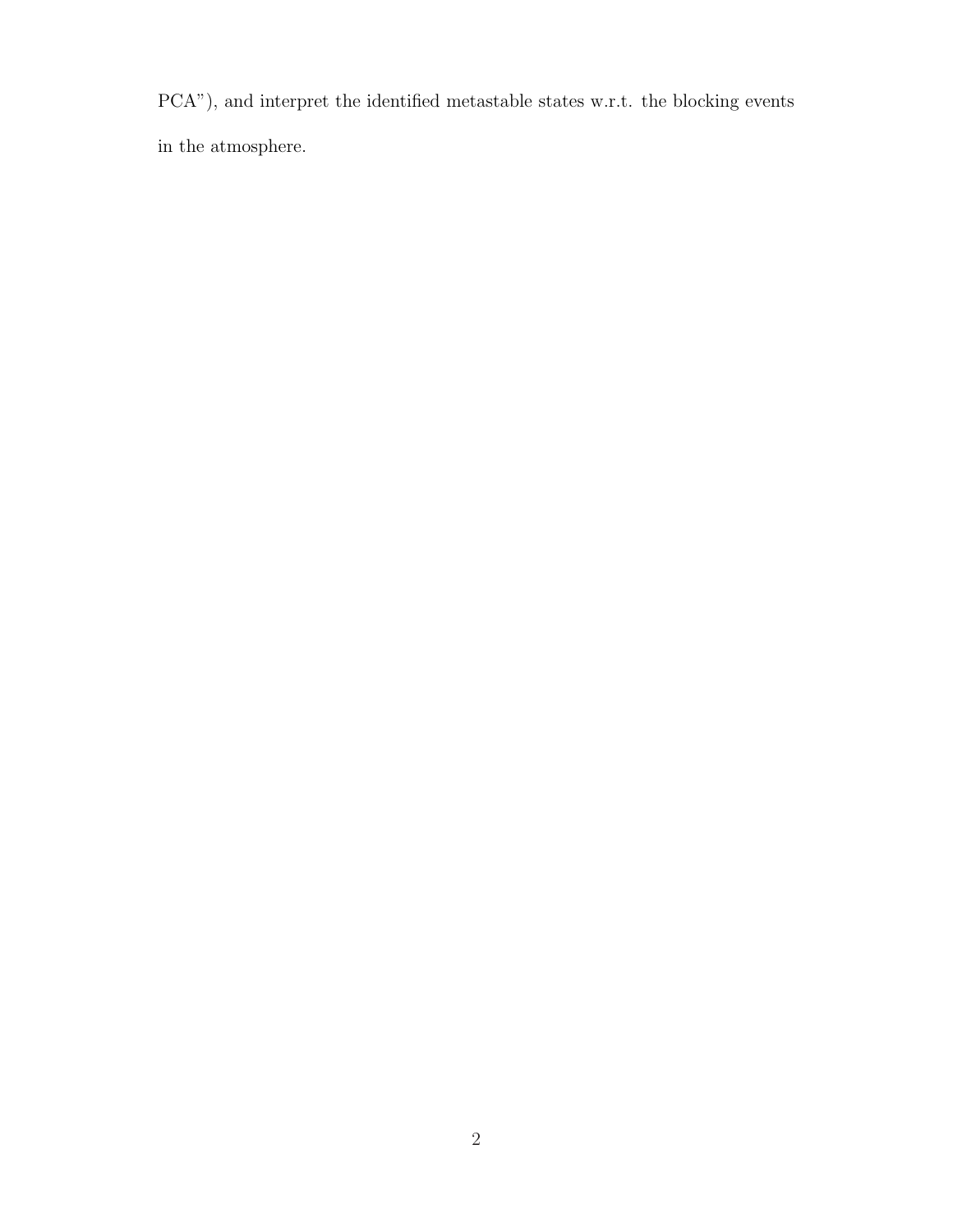## Introduction

Many meteorological and climatological applications are characterized by the need to find some low-dimensional mathematical models for complex systems that undergo transitions between different phases. Such phases can be different circulation regimes in meteorology (Tsonis and Elsner 1990; Kimoto and Ghil 1993a,b; Cheng and Wallace 1993; Efimov et al. 1995; Mokhov and Semenov 1997; Mokhov et al. 1998; Corti et al. 1999; Palmer 1999) or glacial/interglacial sequences in climatology (Benzi et al. 1982; Nicolis 1982; Paillard 1998). Starting from the seminal paper by Charney and DeVore (Charney and Devore 1979), atmospheric blocking formation is also often associated with flip-flops between two states of atmospheric flow, one with strong (non-blocked) and other with blocked zonal flow. Regimes of this kind can sometimes be not directly observable (or "hidden") in many dimensions of the system's degrees of freedom and can exhibit persistent or metastable behavior (Majda et al. 2006; Franzke et al. 2007). If knowledge about the system is present only in the form of observation or measurement data, the challenging problem of identification of those metastable states together with construction of reduced low-dimensional models becomes a problem of time series analysis and pattern recognition in many dimensions. The choice of the appropriate data analysis strategies (implying a set of method-specific assumptions on the analyzed data) plays a crucial role in correct interpretation of the available time series.

In their recent pioneering works A. Majda and co-workers have demonstrated the presence of hidden persistent patterns in data generated by different atmospheric models on various scales and showed their connection to the blocking events in the atmosphere (Majda et al. 2006; Franzke et al. 2007). The strategy they used to identify those hidden patterns(hidden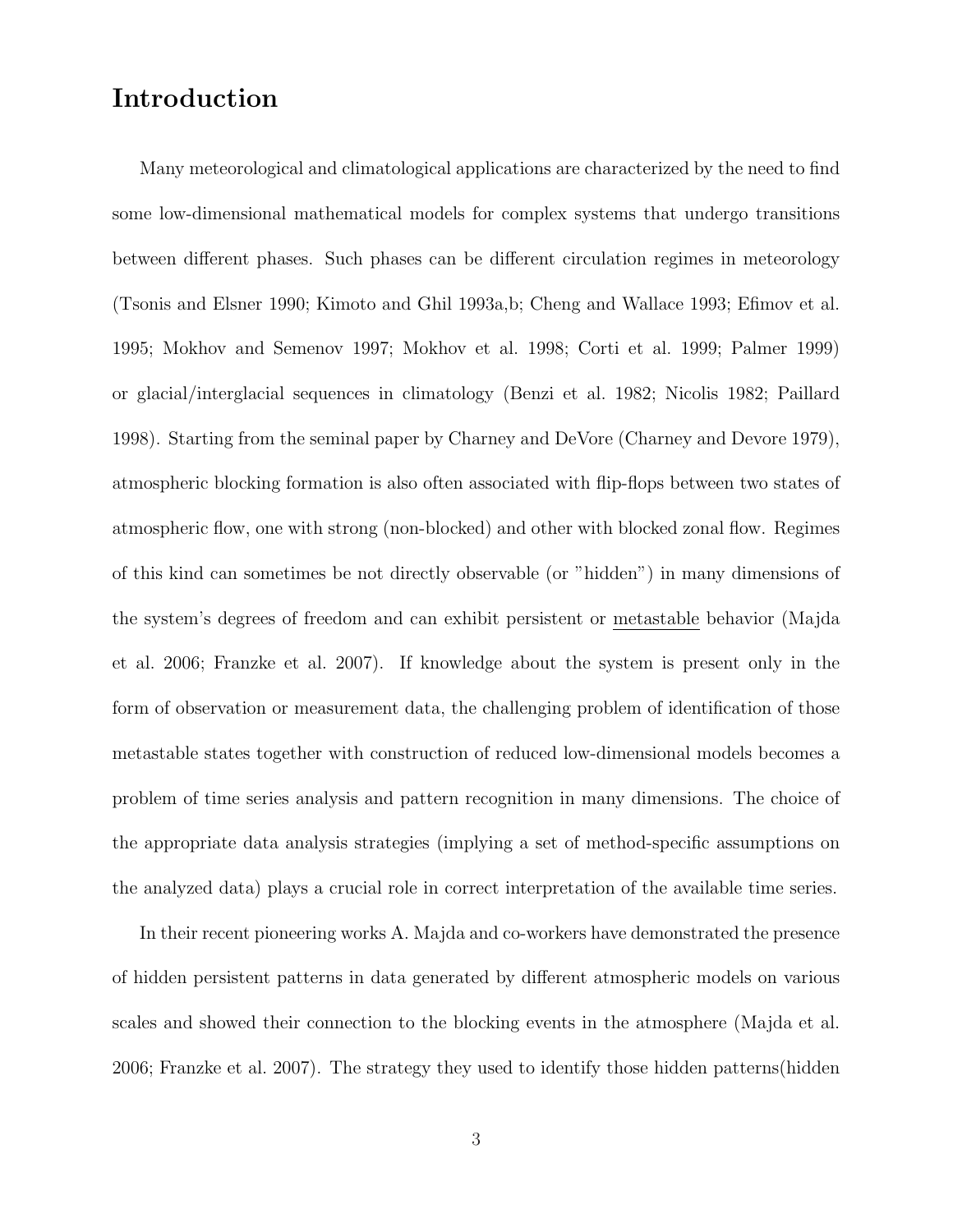Markov model with Gaussian output or HMM-Gauss) implies the following assumptions on the underlying data: (i) the hidden process switching between the metastable states is Markovian (i. e. has no long term memory-effects) and (ii) the observed process in each of the metastable states is Gaussian and there is no causal dependence between the consecutive observations (the data points are assumed statistically independent of each other). Of particular interest in the present context is also the numerical scaling of the Expectation-Maximization framework which the HMM-Gauss strategy is based on : (1) it scales as  $O(n^3)$ w.r.t. the dimension n of the corresponding phase space of observation data (this reduces the applicability of the method to low-dimensional cases) and (2) it scales as  $O(K^2)$  w.r.t. the number  $K$  of the hidden states (3) the results are not unique since the EM-strategy finds only the local optima of the corresponding likelihood function (Baum 1972). On the other hand, the HMM-Gauss method scales linearly w.r.t the length of the time series thus making it possible to analyze very long time series.

The first attempts to develop generalizations of the HMM-Gauss approach that are more widely applicable resulted in construction of the following methods: (a) Wavelets-PCA (Horenko and Schuette 2007) (b) HMM-PCA (hidden Markov models with principal component analysis)(Horenko et al. 2006; Horenko and Schuette 2007) and (c) HMM-PCA-SDE (hidden Markov models with principal component analysis and stochastic differential equations) (Horenko et al. 2008).

Wavelets-PCA is an "assumptions free" approach, which means that no a priory knowledge about the properties of the underlying process is needed to identify the hidden persistent phases. The method is based on the minimization of the functional describing the weighted distance between the observed data and their projections on a finite set of K linear manifolds.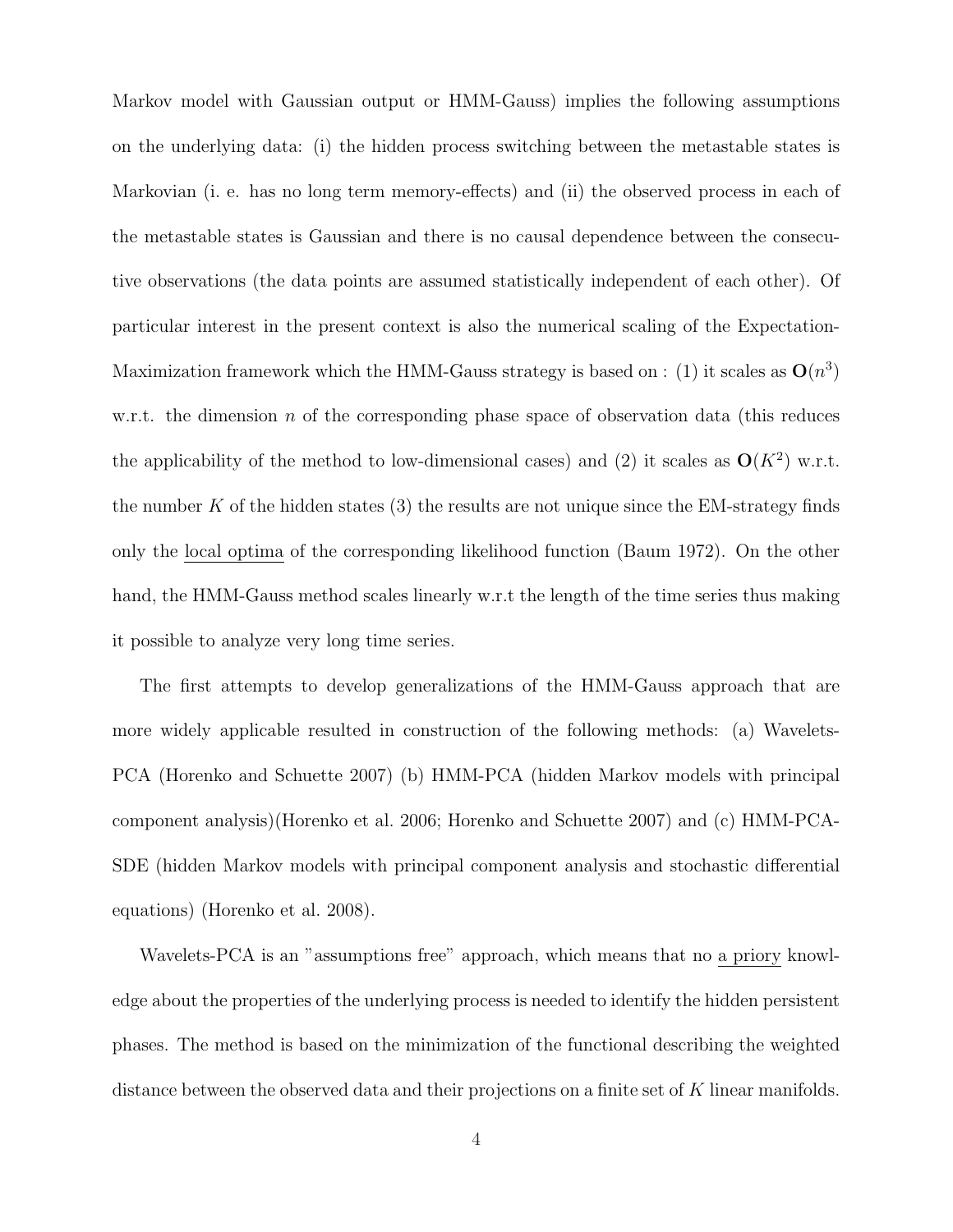As a result, the method provides the probabilities with which the data points can be assigned to K hidden states characterized by K specific sets of essential dimensions. However, the numerical cost of the method is scaling quadratically with number of transitions between the hidden states which seriously restricts the applicability of the method to the relatively short time series with few ( $\approx 10 - 20$ ) transitions between the hidden states (Horenko and Schuette 2007).

The HMM-PCA is based on the same idea (the minimization of the distance functional) as the Wavelets-PCA method except for two additional assumptions made for the analyzed data: (1) the process switching between the metastable states is assumed to be Markovian and (2) in each of the metastable states the projections of the data onto the dominant state-specific dimensions are Gaussian. Compared with the HMM-Gaussian-approach, from the point of view of the assumptions done the HMM-PCA allows only to weaken the constraint regarding the Gaussianity of the observed process in all of the dimensions. However, concerning the numerical gains of the method, it scales as  $\text{kn} \log(n)$  where n is the observation dimension and  $k \ll n$  is the number of principal components (since instead of the full covariance matrix inversion as in HMM-Gaussian-method, HMM-PCA requires only the identification of k dominant eigenvectors, which can be achieved applying Raley-Ritz or Lanczos methods). This property together with linearity of the method w.r.t. the length of the time series make HMM-PCA applicable for analysis of high-dimensional time series. However, the Markovassumption about the hidden process restricts the applicability of the method to data without memory.

If the structure of the data allows some insight into the type of the underlying dynamics, e. g., the type of the noise process (additive or multiplicative), then this additional infor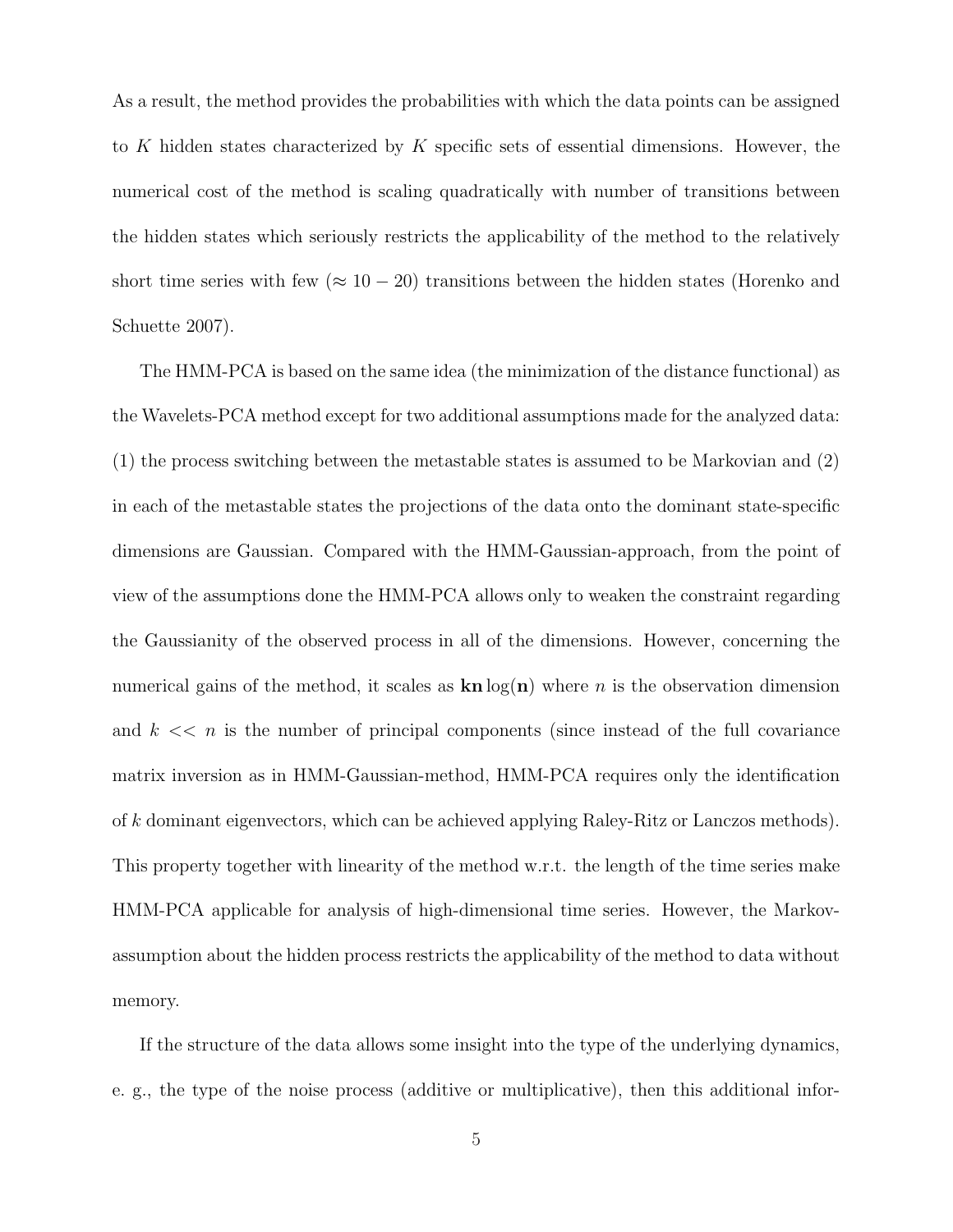mation can be used in the construction of more specific methods of data analysis. As it was demonstrated in our recent paper, one can construct methods combining HMM-PCA with fitting of reduced stochastic differential equations (SDE) (Horenko et al. 2008). As it was demonstrated on the historical temperature data in Europe, the resulting HMM-PCA-SDE-method can be used for predictions and identification of the metastable states even in very high dimensions. However, this method inherits the drawback of the previous methods concerning the non-Markovianity of the analyzed data. Moreover, as it was shown for the temperature data example, the metastability analysis of real meteorological data is "spoiled" with the seasonal trend which results in identification of four seasons as metastable states. The above described numerical problems of the underlying EM-algorithm prohibit reliable identification in the case of many metastable states involved, especially in the cases when the time series are relatively short as it is the case for historical meteorological data.

In the presented paper we describe a hierarchical approach based on successive decomposition of the multidimensional time series in metastable states. Such an approach is especially useful for relatively short but multidimensional time series with many hidden states, since simultaneous identification of all of the hidden states would be hampered by a large uncertainty of the parameter identification and non-uniqueness of the EM-optimization result. The resulting method is capable of dealing with data gaps (resulting from the separation of the data on the previous hierarchical level of analysis). We also demonstrate how to use the idea of extended space representation to cast processes with memory into the Markovian framework (thereby fulfilling the first assumption of the HMM-PCA method). We discuss the assumptions needed for the construction of a new likelihood model of the data with gaps and propose a modified EM-algorithm for log-likelihood optimization. We explain how the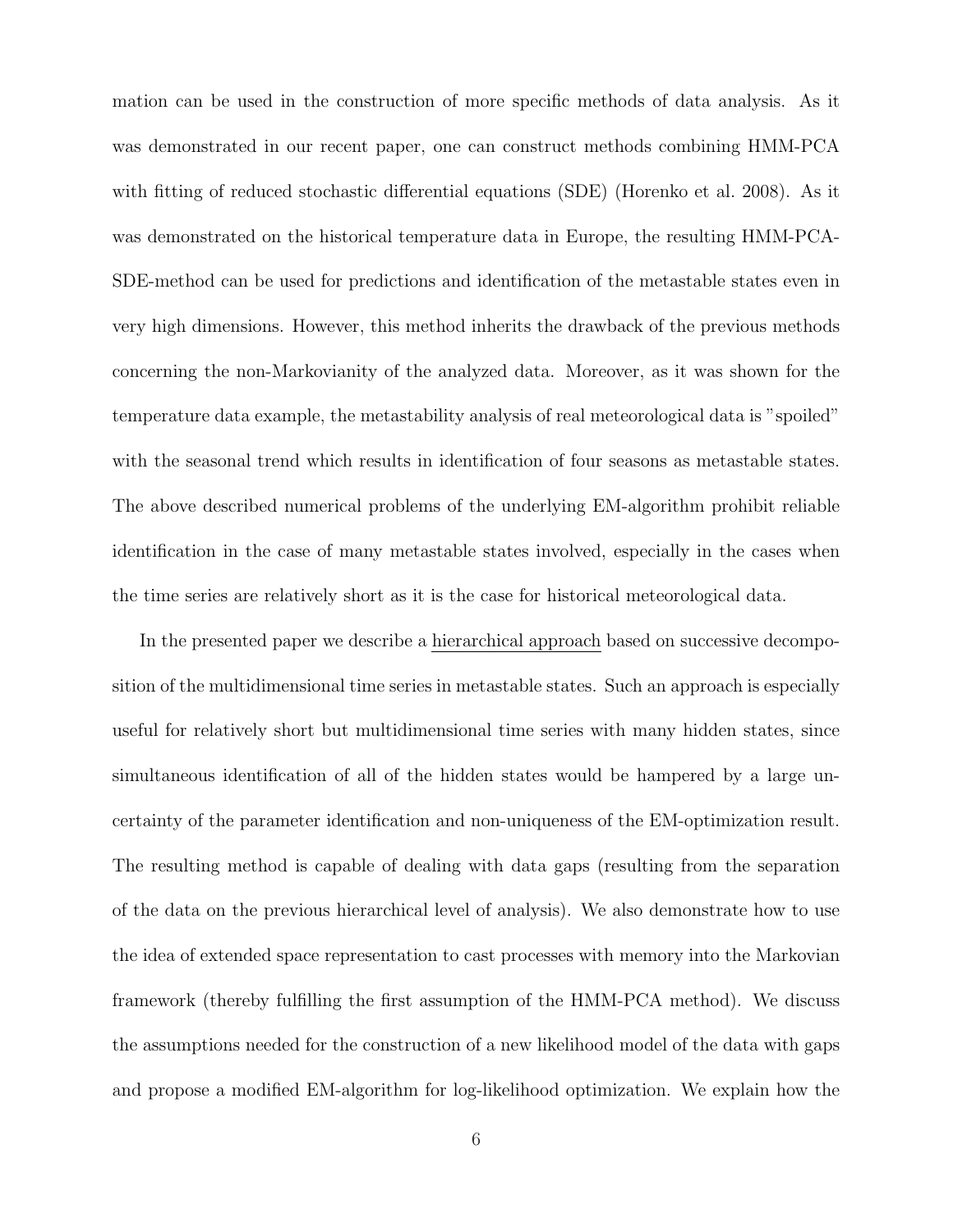quality of the resulting reduced representation of the data can be acquired, how it can help to estimate the number of the metastable states and what kind of additional information about the analyzed process can be gained. We illustrate the performance of the new method analyzing non-Markovian 500 hPa geopotential height fields (daily mean values from the ERA 40 data set for a period of 44 winters) and compare the outcome to the results obtained with the "Wavelets-PCA" approach. We interpret the results w.r.t. the notion of blocking events in the atmosphere.

## 1. Topological dimension reduction in time series analy-

sis

## a. Memory in the data and Markovian representation

Let the observed data be given in the form of a time-discrete sequence  $\{z_t\}_{t=1,\dots,T}$  of c-dimensional data vectors which describe the observation or measurement of a process at T subsequent instances. We will say that the process underlying the observations has a memory depth  $d \geq 0$  if the conditional probability distribution P of future states of the process, given the present state and all past states, depends only upon the present state and d previous states but not on all past states. Mathematically this property can be expressed as

$$
P(z_{t+1}|z_1, z_2, \dots, z_t) = P(z_{t+1}|z_{t-d}, \dots, z_{t-1}, z_t). \tag{1}
$$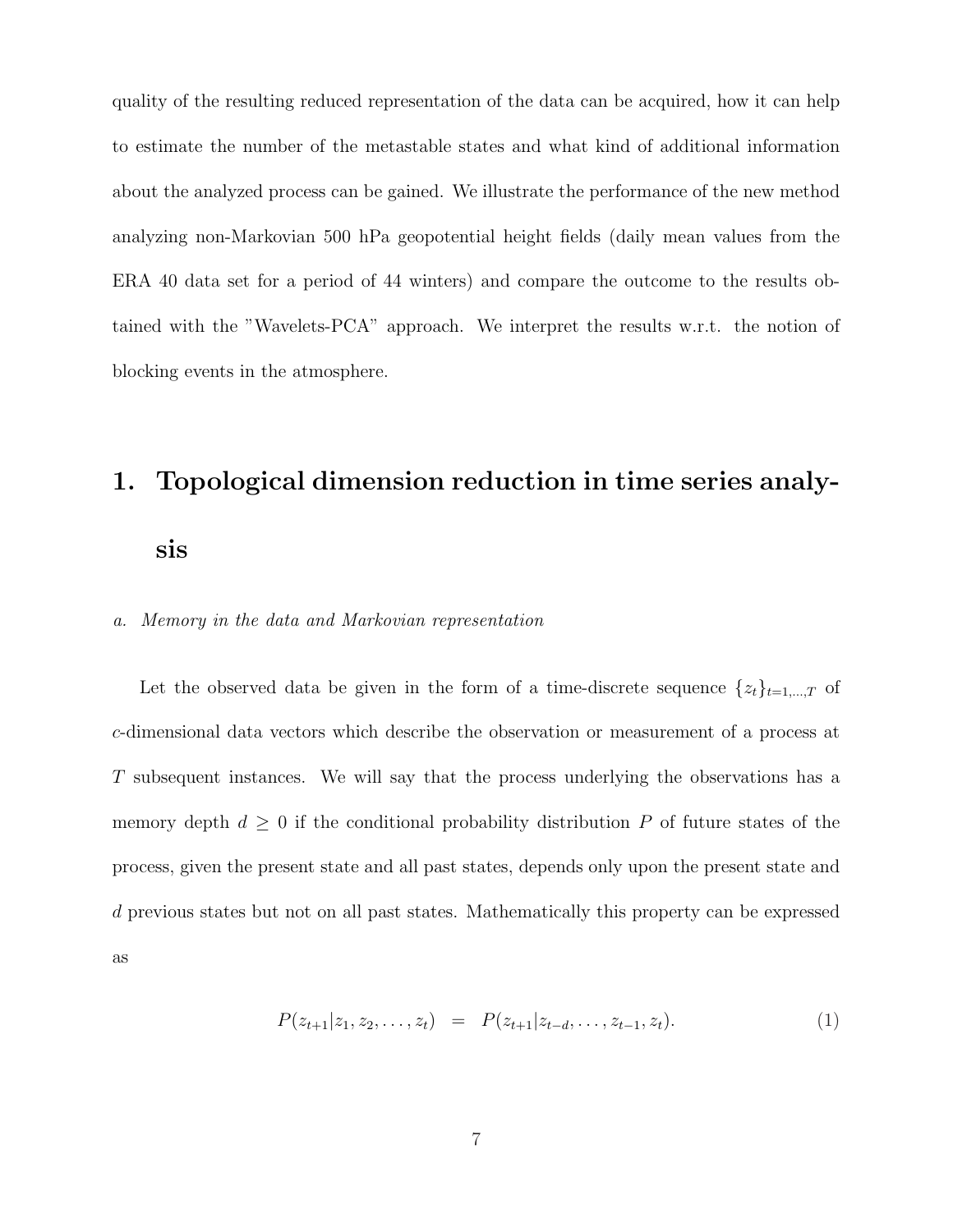We will call a process Markovian if  $d = 0$ . For  $D \ge d > 0$  it is obvious, that the extended stochastic process  $x_t^{(D)} = (z_t, z_{t-1}, \ldots, z_{t-D})$  (which we will call a d-frame re-casting of the original process) is Markovian, i. e.

$$
P(x_{t+1}^{(D)} | x_1^{(D)}, x_2^{(D)}, \dots, x_t^{(D)}) = P(x_{t+1}^{(D)} | x_t^{(D)}).
$$
\n(2)

We will further omit the upper index  $(D)$  to simplify the notation.

This means that any observed process with finite memory can be cast into the Dcdimensional extended space and become Markovian (allowing to apply the Markovian techniques of time series analysis like, e. g., HMMs).

There are two major problems associated with this strategy: (i) reliable estimation of the memory depth  $d$  is not a trivial task if the dimension  $c$  of the observation data is high and (ii) the numerical cost of the time series analysis increases significantly for large  $D$  since the dimension of the extended space is  $D$  times larger than the dimension of the original space.

The first of the above mentioned problems becomes even more serious if the physics of the underlying process is unknown, i. e., if it is not a priory clear what kind of stochastic dynamics should be expected (linear or non-linear, additive or multiplicative noise etc.). Linear approaches, like, e. g., multivariate autoregressive processes (MVAR) (Brockwell and Davis  $2002$ , can be used for estimation of d in multiple dimensions. However, such kind of analysis does not guarantee the reliability, since there are examples of systems with finite non-linear memory (like, e. g., the time series of stock returns in finance) where linear analysis methods do not reveal any significant memory effects (Tsay 2005). Another problem of such methods is their high numerical cost, the MVAR-method, e. g., scales as  $\mathbf{O}(c^6)$ . This prohibits the application of these methods to very high dimensional systems without making additional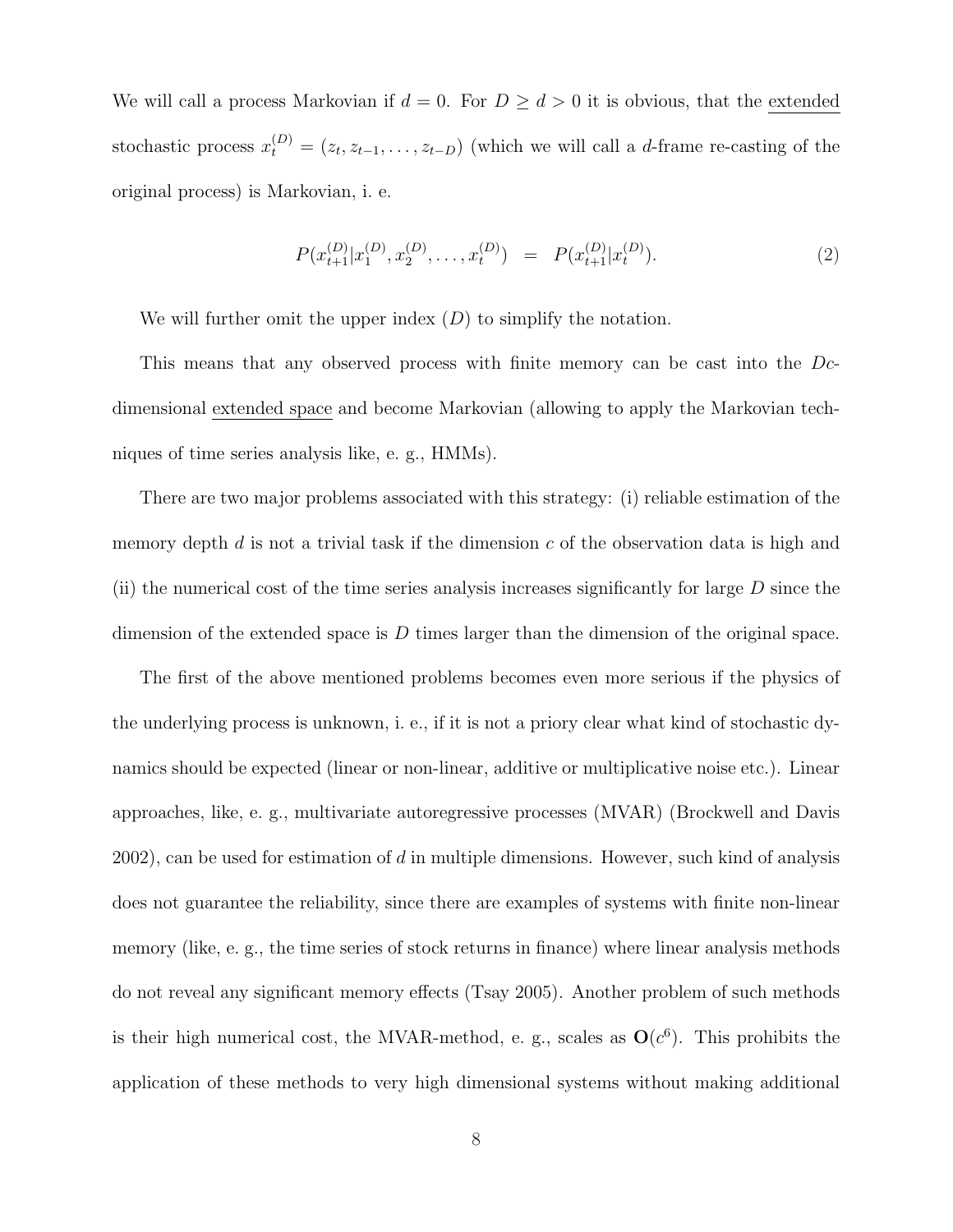assumptions about the analyzed data (the single dimensions are statistically independent, etc.).

On the other hand, the reported examples of application of non-linear memory estimation methods, like conditional heteroscedastic models (ARCH, (Tsay 2005), or their generalizations), are limited to specific application areas (like econometrics and financial data analysis) and low-dimensional cases, in general they do not allow a robust estimation for very large data sets.

#### b. State-specific dimension reduction

All of the above arguments underline the importance of dimension reduction methods in time series analysis. In order to be able to find hidden metastable states in very high dimensional data, one should be able to couple the problem of the identification of those states to an appropriate dimension reduction strategy. We will now briefly outline the main idea of one of such approaches, the topological dimension reduction (Horenko et al. 2006; Horenko and Schuette 2007; Horenko et al. 2008).

Let us assume that with the help of one of the methods described above, we were able to estimate the upper bound D of the memory depth for the given time series  $\{z_t\}_{t=1,\dots,T}$ . It is worthy to mention that we do not need to determine the memory depth exactly, since all we are interested in later on is to cast the process into Markovian framework, as it was already explained above. Therefore we need a lower bound on D. In order to account for memory effects in the analyzed data, we can extend the vector space of observables  $z_t$  at each time  $t$ with D previous observations  $\{z_{t-1}, \ldots, z_{t-D}\}$ . The resulting vector  $x_t = \{z_t, z_{t-1}, \ldots, z_{t-d}\}$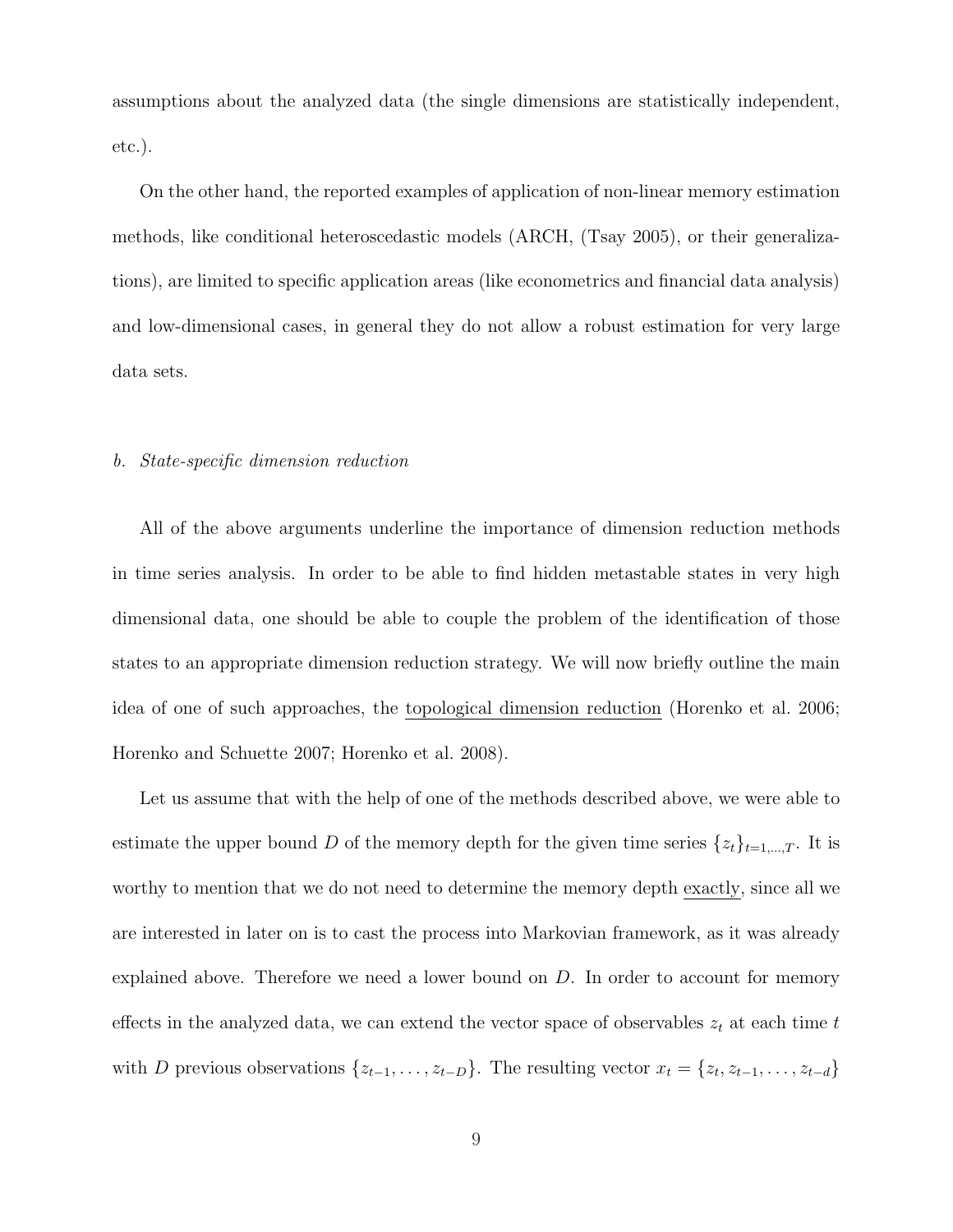is a component in  $n = Dc$ -dimensional space. The idea of the method is to identify the m principal directions with the highest variance in n-dimensional data  $x_t$  ( $m \ll n$ ). In contrast to standard PCA, where these principal directions are supposed to be global (i. e. valid for the whole time series  $x_t$ ), the idea of state-specific topological dimension reduction consists in the assumption that the principal directions can vary in time and are defined with the help of a sequence of K linear projectors  $\mathbf{T}_i \in \mathbb{R}^{n \times m}, i = 1, \ldots, K$ , i.e.,  $\mathbf{T}_i$  is understood to project onto the subspace spanned by the local principal directions. Mathematically the problem of identifying  $T_i$  can be stated as a minimization problem wrt. the residuum– functional, describing the least–squares difference between the original observation and its reconstruction by means of the m-dimensional projection:

$$
\mathbf{L}(x_t, \mathbf{T}_i, \mu_i) = \sum_{i=1}^K \sum_{t=1}^T \gamma_i(t) \left\| (x_t - \mu_i) - \mathbf{T}_i \mathbf{T}_i^{\mathsf{T}} (x_t - \mu_i) \right\|_2^2, \tag{3}
$$

where  $\gamma_i(t)$  (we will further name it the hidden path) denotes the probability to optimally describe the *n*-dimensional vector  $x_t$  at time t with the local projector  $\mathbf{T}_i$  and  $\sum$  $i=1$  $\gamma_i(t)=1$ for all t. The quantity  $\gamma_i(t)$  provides a relative weight to the statement that an observation  $x_t$  belongs to the *i*th hidden state. For the moment we assume the sequence of probabilities  $\gamma_i(t)$  to be known and fixed, in the next section we will present a way to estimate this sequence from a given observation  $x_t$ . The functional **L** depends on the projector matrices  $\mathbf{T}_i$  and center vectors  $\mu_i \in \mathbb{R}^n$ . Moreover, the projectors  $\mathbf{T}_i$  are subject to the orthogonality condition:

$$
\mathbf{T}_i^{\mathsf{T}} \mathbf{T}_i = I d^{m \times m}.
$$
 (4)

The solution of the optimization problem (3) subjected to orthogonality constraints (4) is possible in the three following cases (Horenko and Schuette 2007):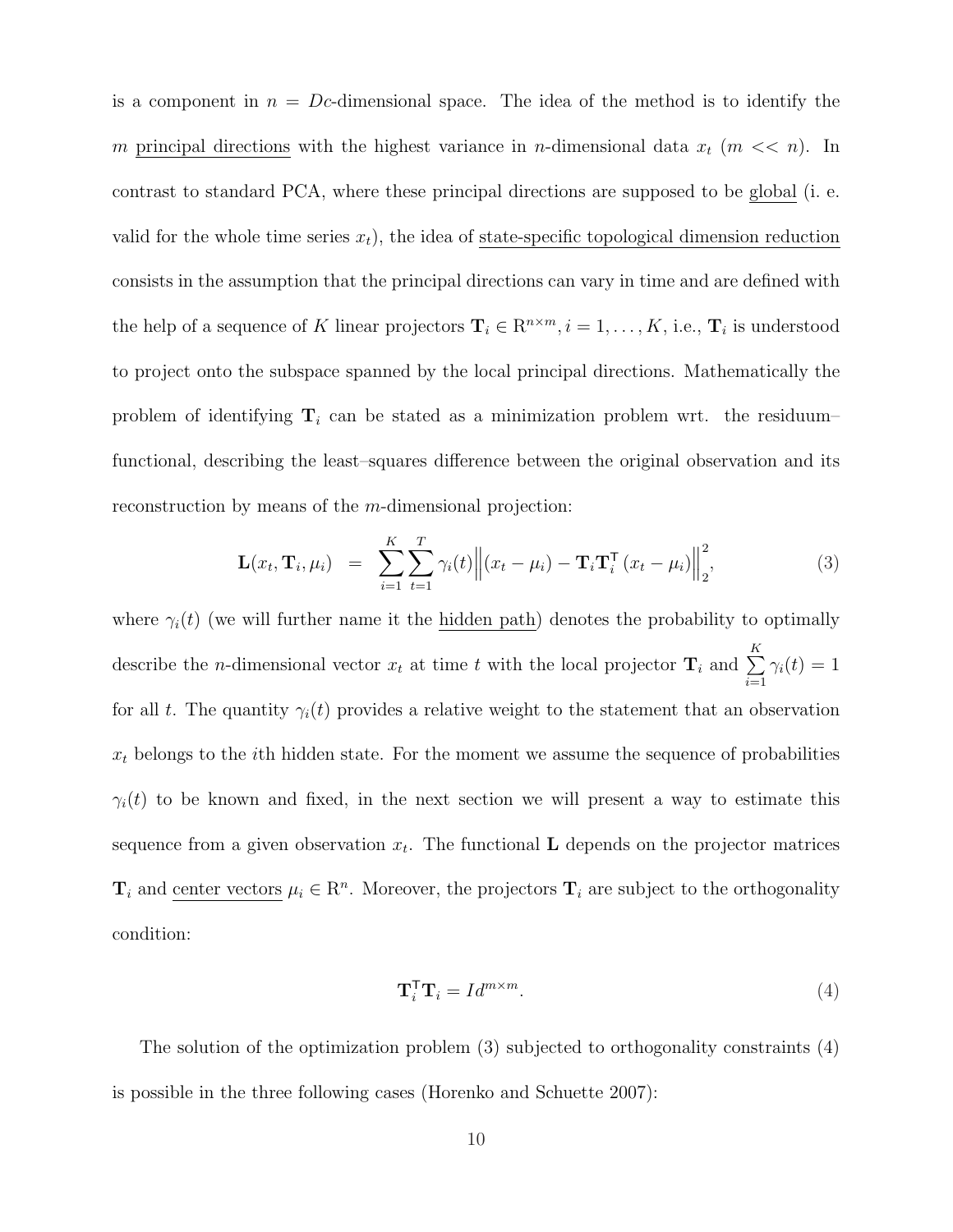## (i) Case 1 (known hidden path)

If the <u>hidden path</u>  $\gamma_i(t)$  is known then the minimum of the functional (3) can be found analytically resulting in a state-specific version of the PCA:

$$
\left(\sum_{t=1}^{T} \gamma_i(t)(x_t - \mu_i)(x_t - \mu_i)^{\mathsf{T}}\right) \mathbf{T}_i = \mathbf{T}_i \Lambda_i, \tag{5}
$$

$$
\mu_i = \frac{\sum_{t=1}^T \gamma_i(t) x_t}{\sum_{t=1}^T \gamma_i(t)},\tag{6}
$$

where  $\Lambda_i$  is a matrix with m dominant eigenvalues of the weighted covariance matrix  $\sum_{t=1}^T \gamma_i(t)(x_t-\$  $\mu_i$ )( $x_t - \mu_i$ )<sup>T</sup> on the diagonal (non-diagonal elements are zero), i. e. each of the K hidden states is characterized by a specific set of essential dimensions  $T_i$  (which can be defined as corresponding dominant eigenvectors) and center vectors  $\mu_i \in \mathbb{R}^n$  calculated from the conditional averaging of the time series wrt. corresponding occupation probabilities  $\gamma_i(t)$ (Horenko et al. 2006).

## $(ii) Case 2 (HMM-PCA)$

Let us make the following two assumptions: (i) the unknown sequence of hidden probabilities  $\gamma_i(t)$  can be assumed to be an output of the Markov process  $X_t$  with K states and (ii) the probability distribution  $P(\mathbf{T}_i x_t | X_t = i)$  (which is the conditional probability distribution of the projected data in the hidden state  $i$ ) can be assumed to be Gaussian in each of the hidden states. If both of these assumptions hold then the HMM-framework can be used and one can construct a special form of EM-algorithm to find the minimum of the residuum-functional (3) (for details of derivation and resulting algorithmic procedure we refer to our previous works (Horenko et al. 2006; Horenko and Schuette 2007)). The resulting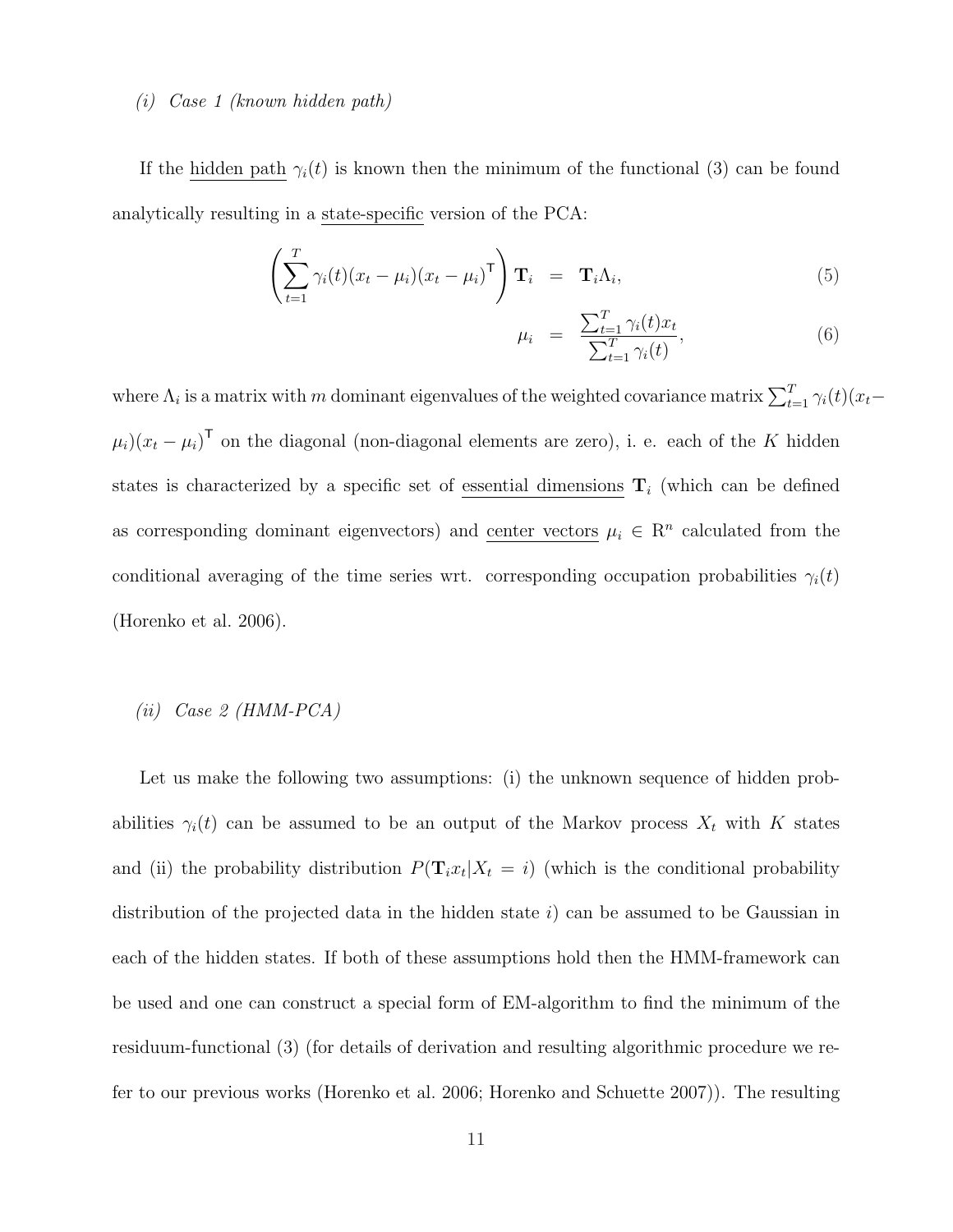method is linear in T, scales as  $O(mn^2)$  with the dimension of the problem and as  $O(K^2)$ with the number  $K$  of the hidden states. However, as all of the likelihood-based methods in HMM-setting, HMM-PCA does not guarantee the uniqueness of the optimum since the EM-algorithm converges towards a local optimum of the likelihood-function.

## (iii) Case 3 (Wavelets-PCA)

both of the HMM-PCA model assumptions are very difficult to check (especially for high dimensional data), therefore we need to construct a method being free of those assumptions and which we can use for a posteriori verification of the HMM-PCA results. Therefore, we assume that the unknown function  $\gamma_i(t)$  can be represented as a finite linear combination of (few) discrete Haar-wavelet functions  $\phi(x)$  $\overline{ }$ 

$$
\phi(x) = \xi_{[0,1)} = \begin{cases} 1 & 0 \le x < 1 \\ 0 & \text{any other} \end{cases} \tag{7}
$$

With their help any hidden occupation probability function  $\gamma_i(t) \in \mathbf{L}_2(\mathcal{R})$  on any given scale  $J \in \mathcal{Z}$  can be represented by a respective scale-specific projection

$$
P_J \gamma_i(t) = \sum_{r \in \mathcal{Z}} c_r^i \phi(2^J t - r)
$$
  

$$
c_r^i = \int_0^1 \gamma_i \left(2^{-J} (r + s)\right) ds
$$
 (8)

If the number of the ansatz functions in expansion (8) can be assumed to be small, it allows to project the original high–dimensional optimization problem to the low-dimensional space of the wavelet coefficients  $c_r^i$ . The integral transformation between the wavelet representation and the occupation probabilities  $\gamma_i(t)$  can be efficiently implemented using the fast Haar-wavelet transformation (FWT) (Strang and Nguyen 1997).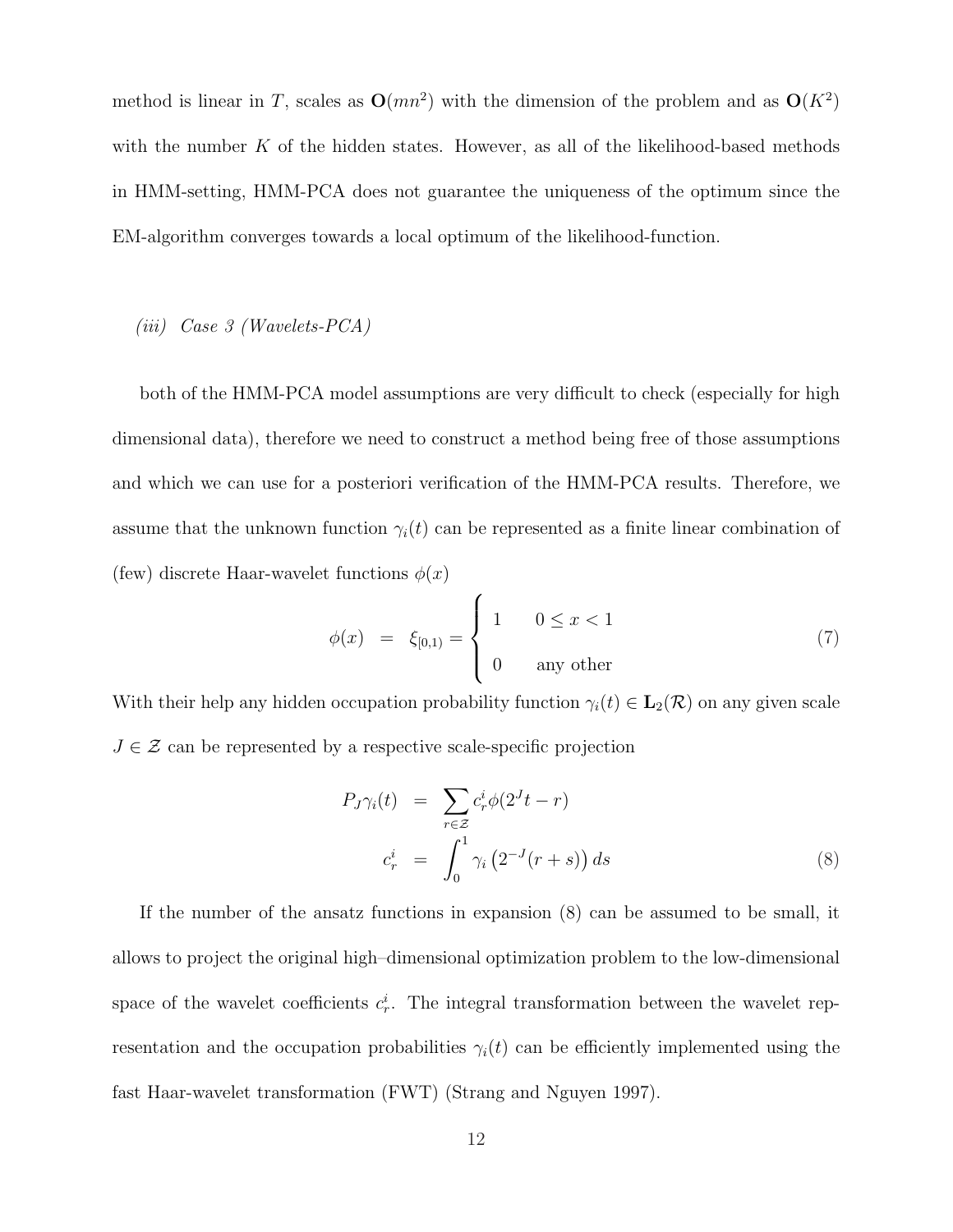In our specific implementation of the wavelet-based optimization procedure (Horenko and Schuette 2007), we made two simplifying assumptions: (i) we assumed that the occupation probability functions  $\gamma_i(t)$  can take only discrete values 0 and 1 (i. e. the occupation probabilities are assumed to be discrete step functions) and (ii) we fixed the upper limit of the Galerkin subspace dimension for each of the optimization runs (i. e., together with the assumption (i) it means that we set the upper limit of transitions between  $K$  hidden states).

The main advantage of the resulting Wavelet-PCA approach is that it is independent of the model assumptions (Markovianity and Gaussianity) of the HMM-PCA method. However, our specific implementation of the method scales quadratically with the number of involved Haar-wavelet functions, i. e. the method can not be used to get reliable results for very long time series with large number of transitions between the hidden states. But it can be used for validation of the model assumptions of the HMM-PCA by comparison of the  $\gamma_i(t)$  values identified by both methods for relatively short segments of the analyzed time series.

## 2. Hierarchical approach

As it was demonstrated above, the application of the Hidden Markov framework for HMM-PCA approach results in a specific assumption about causal dependence inside of the data series. It means that the construction of the likelihood function implies that (i) the data sequence being subjected to the HMM-PCA analysis has to be contiguous and (ii) the time intervals between the consecutive observations should be equal (Horenko et al. 2006). Whereas the assumption (ii) is usually satisfied for most of the available data sets, assumption (i) is much more restrictive since there are a lot of processes which cannot be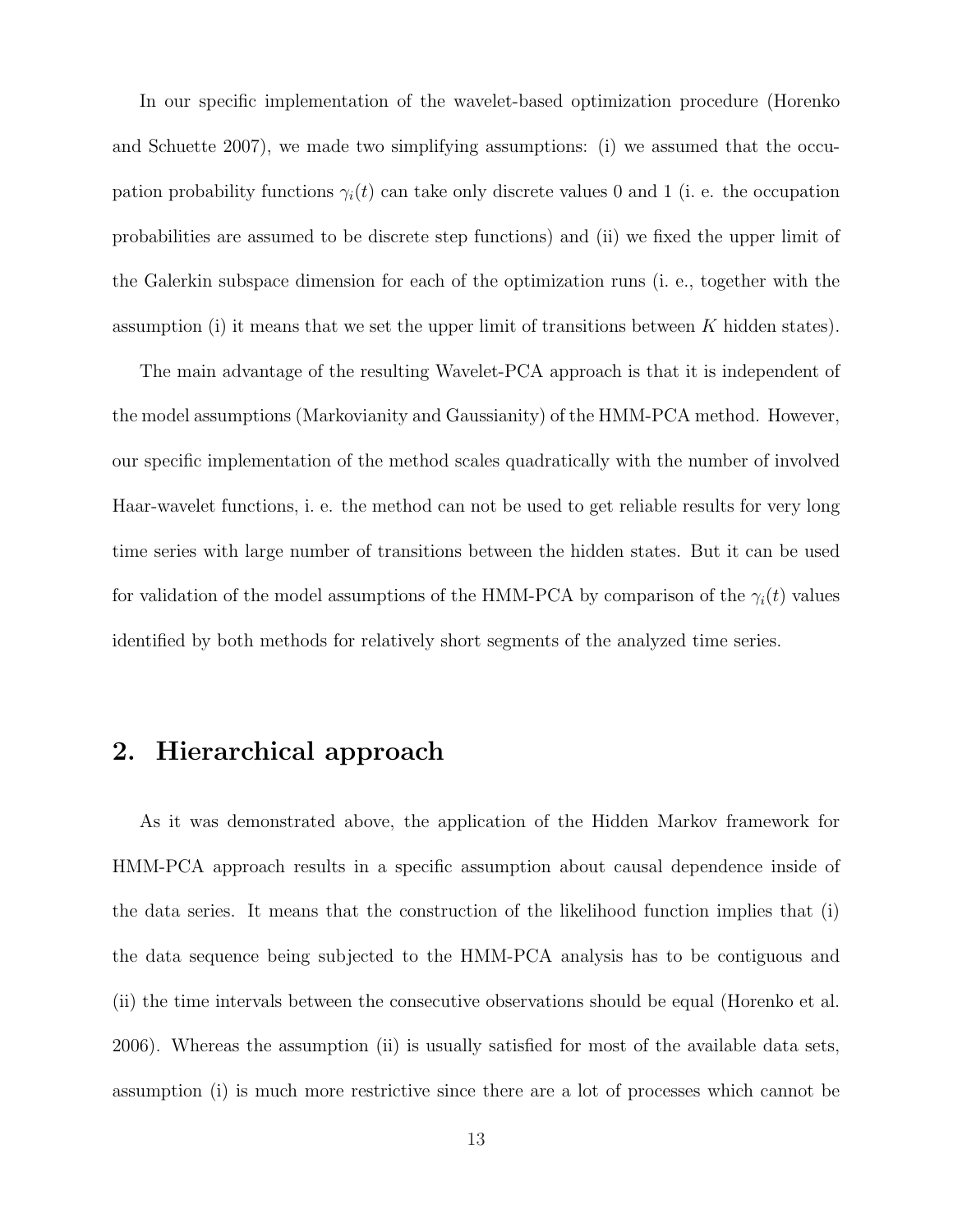permanently observed (f. e. the financial data are available only during the trading sessions on the stock market and are not available on weekends and holidays). The assumption (i) will also prohibit the application of the HMM-PCA in the case when one is interested in analyzing only specific segments of available data (f. e. the meteorological data restricted to certain seasons) or if the time series is subjected to hierarchical decomposition into metastable substates. It is worthy to mention that one can still apply the Wavelets-PCA method in all of this cases but as it was already mentioned above, the applicability of Wavelets-PCA is restricted to the cases where only few transitions between the hidden states are present.

Therefore, we are interested in extension of the HMM-PCA framework towards the cases where there are gaps in observation sequence where the causal dependence implied by Markovian picture is broken. In order to cast the description of the data into the HMM framework, we first define the complete observation set  $\mathcal{X}_t = (X_t, x_t)$ , where  $X_t$  is an output of some unobserved (or hidden Markov chain) and  $x_t$  is observed data. We will further assume that (a) the observation data  ${x_t}_{t=1,\dots,T}$  consists of a sequence of  $N_{traj}$  contiguous observation sequences  $x^i$  (i. e.  $\{x_t\}_{t=1,\dots,T} = \{x^1, x^2, \dots, x^{N_{traj}}\}$ ), that (b) the time intervals between subsequent observations in each of the contiguous data sequences are equal and that (c) the gaps between the neighboring data sequences are so big that each consecutive data sequence can be assumed to be statistically independent from the predecessor sequence. We will refer to the original time series as data sequence, whereas the contiguous segments of it with time equidistant observations will be called subsequences. The last assumption (c) means that the following relation is valid for a joint conditional probability distribution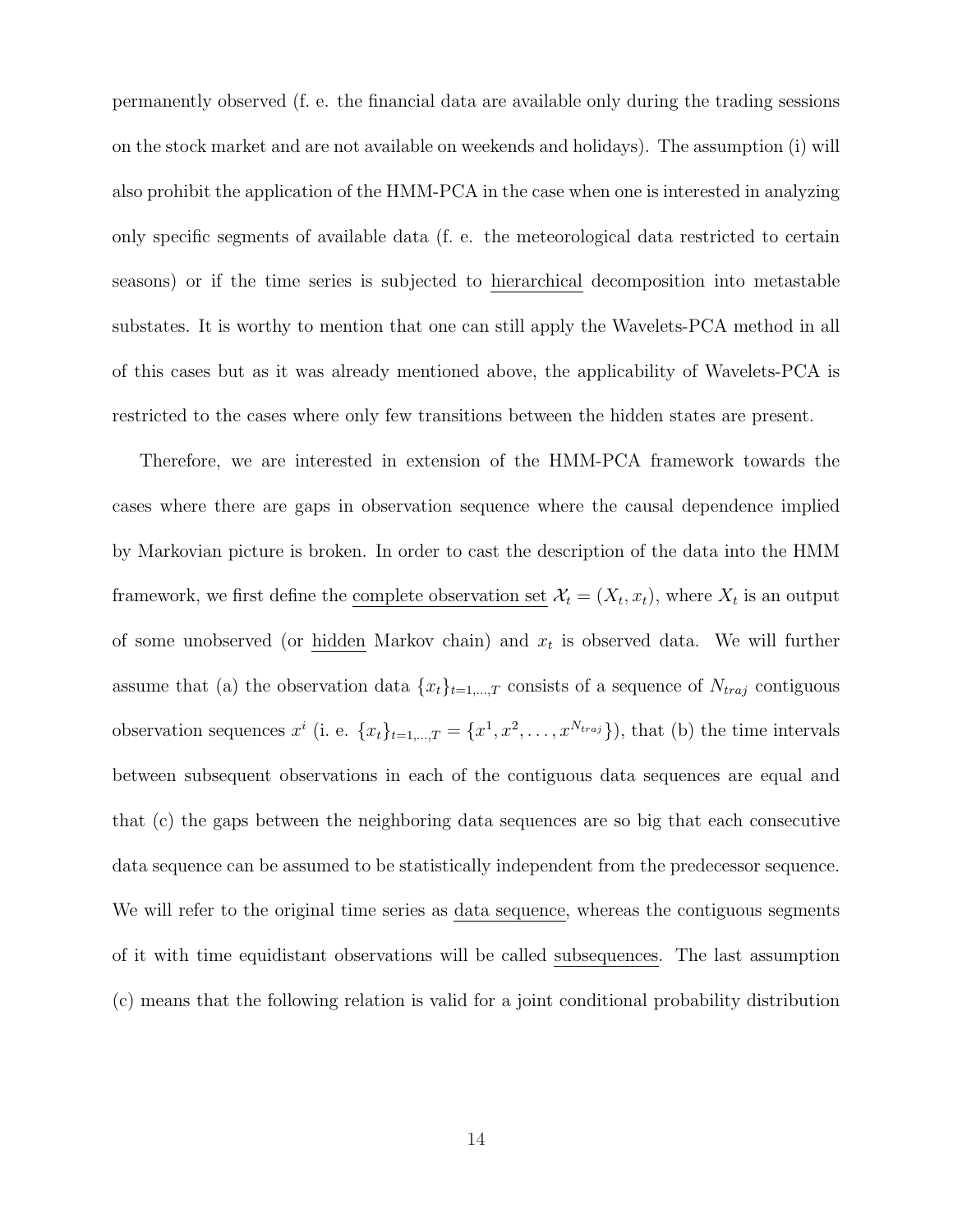function  $P(\mathcal{X}_t|\lambda)$  (also called <u>likelihood</u>):

$$
P\left(\mathcal{X}_1, \mathcal{X}_2, \ldots, \mathcal{X}_T | \lambda\right) = \prod_{l=1}^{N_{traj}} P(\mathcal{X}_{t_1^l}, \ldots, \mathcal{X}_{T^l} | \lambda). \tag{9}
$$

where  $\lambda = (\pi, A, \mu_1, \mathbf{T}_1, \dots, \mu_K, \mathbf{T}_K)$ , A is the transition matrix of the hidden Markov process  $X_t$ ,  $\pi$  is the invariant distribution of initial states of the hidden process and  $(\mu_i, \mathbf{T}_i)$  are parameters of essential linear manifolds characteristic for each of the hidden states.  $t_1^l$  and  $T<sup>l</sup>$  define the start and the end of the contiguous subsequence l inside of the observation data.

We define the log-likelihood functional of the process as

$$
\mathbf{L}^{\log}(\lambda|\mathcal{X}) = \log P(\mathcal{X}_1, \mathcal{X}_2, \dots, \mathcal{X}_T|\lambda) =
$$

$$
= \sum_{l=1}^{N_{traj}} \mathcal{L}(\lambda|\mathcal{X}_{t_1^l}, \dots, \mathcal{X}_{T^l}).
$$
(10)

where  $\mathcal L$  are standard HMM-PCA log-likelihood functions for contiguous time series with observations equidistant in time (Horenko et al. 2006).

We employ the EM algorithm to maximize both likelihood and log-likelihood functions simultaneously. Starting with some initial model  $\lambda_0$ , we iteratively refine the model within two steps:

• The Expectation-step: In this step the state occupation probability  $\gamma_t^l(i) = P(X_t =$  $i | x_t, \lambda$ , and the transition probability  $\eta_t^l(i,j) = P(X_t = i, X_{t+1} = j | x_t, \lambda)$ , are calculated for each time  $t \in$ £  $t^l_1,\ldots,T^l$ ¤ , given the observation  $x_t$  and the current model  $\lambda$ . In order to calculate the two conditional probabilities of the **E-step**, we first define two additional variables

$$
\alpha_t^l(i) = P(x_{t_1^l} \dots x_t, X_t = i \mid \lambda)
$$
\n(11)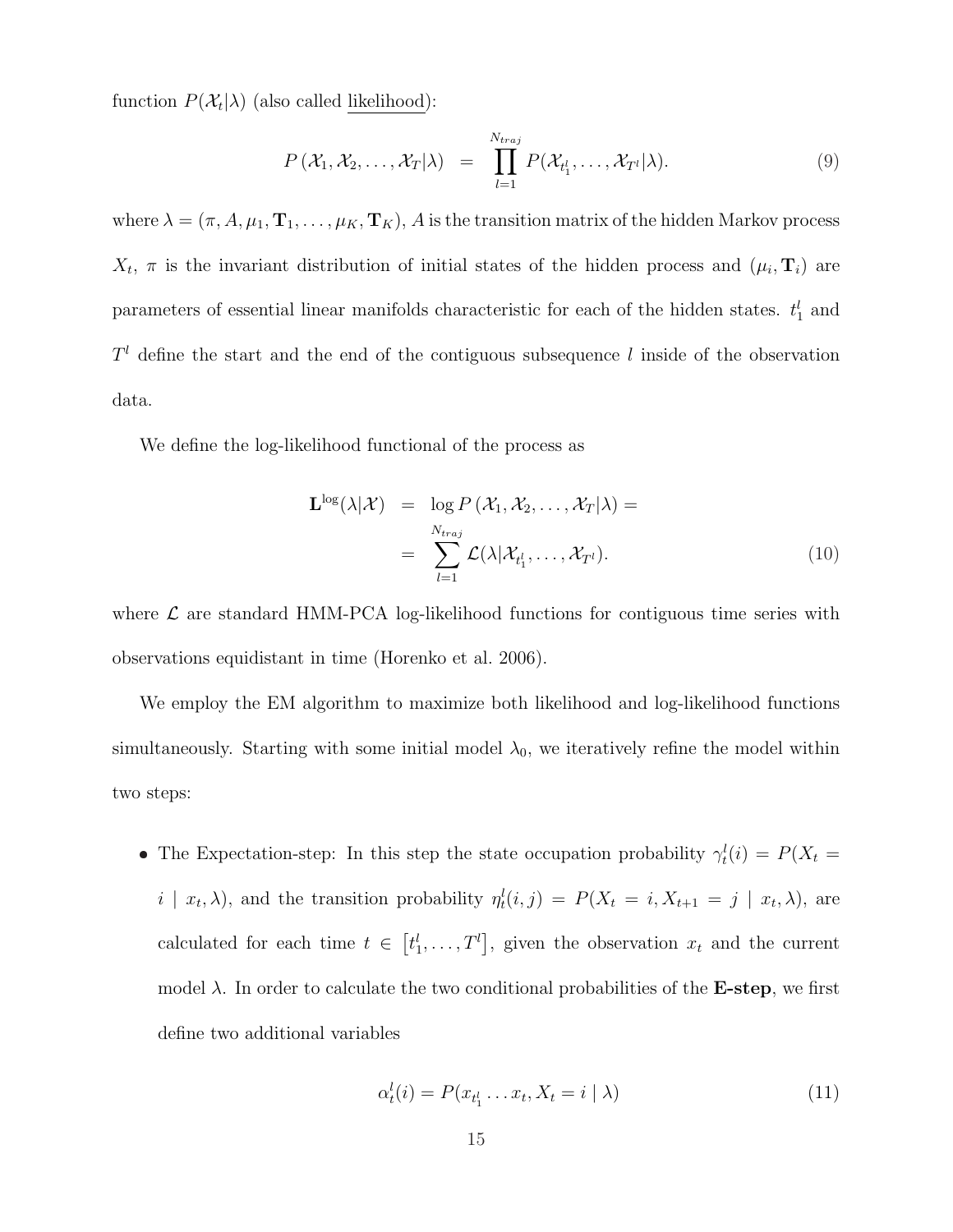and

$$
\beta_t^l(i) = P(x_{t+1}x_{t+2}...x_{T^l} \mid X_t = i, \lambda), \tag{12}
$$

where  $\alpha_t^l(i)$  and  $\beta_t^l(i)$  are forward– and backward–variables respectively. The interpretation of  $\alpha_t^l(i)$  is as follows: it denotes the probability of the observation subsequence l up to time  $t$  together with the information that the system is in hidden state  $i$  at time t conditioned wrt. the given model parameters  $\lambda$ . The following formulas show that the computation of the sequence  $\alpha_t^l(i)$  for the whole sequence is possible with  $K^2T$ operations:

$$
\alpha_{t_1^l}^l(i) = \pi_i \rho_i(x_{t_1^l}), \qquad 1 \le i \le K \tag{13}
$$

$$
\alpha_{t+1}^l(j) = \left[ \sum_{i=1}^K \alpha_t^l(i) A_{ij} \right] \rho_j(x_{t+1}), \tag{14}
$$

$$
1 \le t \le T - 1, \ 1 \le j \le K. \tag{15}
$$

where  $\rho_j(x_{t+1}) = \rho(x_{t+1}|X_{t+1} = j)$  defines the conditional observation probability of the data at time  $t + 1$  in the hidden state j. The backward variable  $\beta_t^l(i)$  can be computed with analogous formula:

$$
\beta_{T^l}^l(i) = 1, 1 \le i \le K \tag{16}
$$

$$
\beta_t^l(i) = \sum_{j=1}^K A_{ij} \rho_j(x_{t+1}) \beta_{t+1}^l(j), \qquad (17)
$$

$$
t = Tl - 1, Tl - 2, ..., 1, 1 \le i \le K
$$
 (18)

$$
P(x_{t_1^l} \mid \lambda) = \sum_{i=1}^K \beta_1^l(i)\pi_i \rho_i(x_{t_1^l})
$$
\n(19)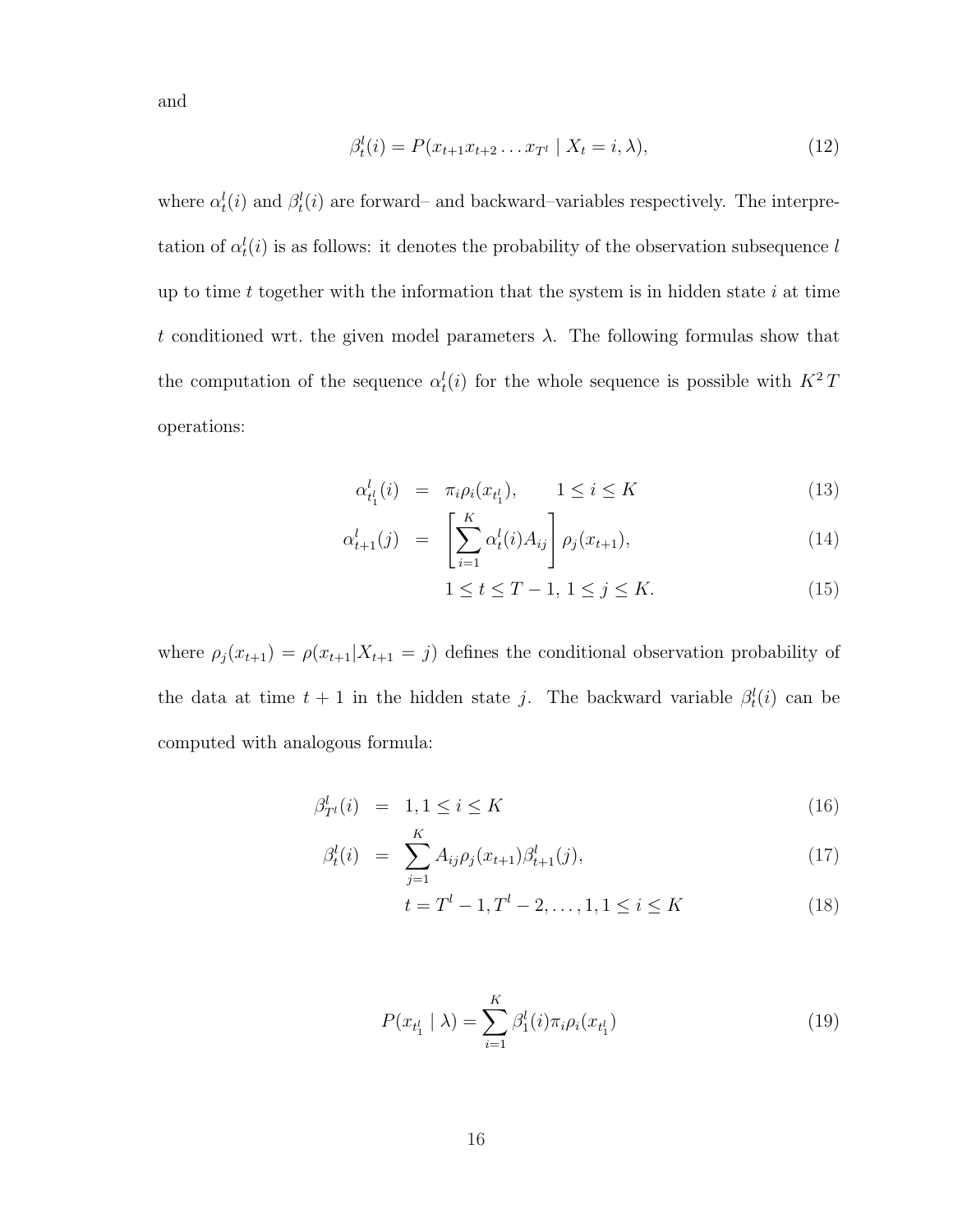From  $(11)$  and  $(12)$  one can finally compute the probability for all t as

$$
P(x_t | \lambda) = \sum_{i=1}^{K} \alpha_t^l(i) \beta_t^l(i),
$$
\n(20)

where l is chosen in such a way that  $t \in$ £  $t_1^l, \ldots, T^l$ l<br>E . The two conditional probabilities of the E-step can be calculated efficiently by using the forward-backward variables:

$$
\eta_t^l(i,j) = \frac{\alpha_t^l(i) A_{ij} \rho_j(x_{t+1}) \beta_{t+1}^l(j)}{P(x_t | \lambda)}.
$$
\n(21)

With these values the probability to be in state i at time t can be expressed as

$$
\gamma_t^l(i) = \sum_{j=1}^K \eta_t^l(i,j). \tag{22}
$$

Note that the expected number of transitions from  $i$  to any other state (including itself) within the whole observation is  $\sum_{l=1}^{N_{traj}}$  $\sum^{l-1}$  $\int_{t=t_1^l}^{T^l-1} \gamma_t^l(i)$ , and the expected number of transitions from *i* to *j* is  $\sum_{l=1}^{N_{traj}}$  $\sum^{l-1}$  $\int_{t=t_1^l}^{T^l-1} \eta_t^l(i,j)$ .

• The Maximization-step: This step finds a new model  $\hat{\lambda}$  via a set of reestimation formulas. The maximization guarantees that the likelihood does not decrease in each single iteration.

In order to apply the EM-algorithm, we need to re-estimate parameters  $\lambda$  describing the hidden Markov model and essential linear manifolds via the maximum likelihood estimator. Hereby, the observation  $x_t$  at time  $t \in$ £  $t^l_1,\ldots,T^l$ l<br>E has to be weighted with the probability for the hidden state  $i \gamma_t^l(i)$  for the respective subsequence l. In order to calculate this re-estimation formulas we fix the sequence  $X_t$  of the hidden states (this means also keeping the sequence of  $\gamma_t^l(i)$  fixed) and calculate the derivatives of the functional (10) wrt. the parameter set  $\lambda$ . Setting all of the partial derivatives to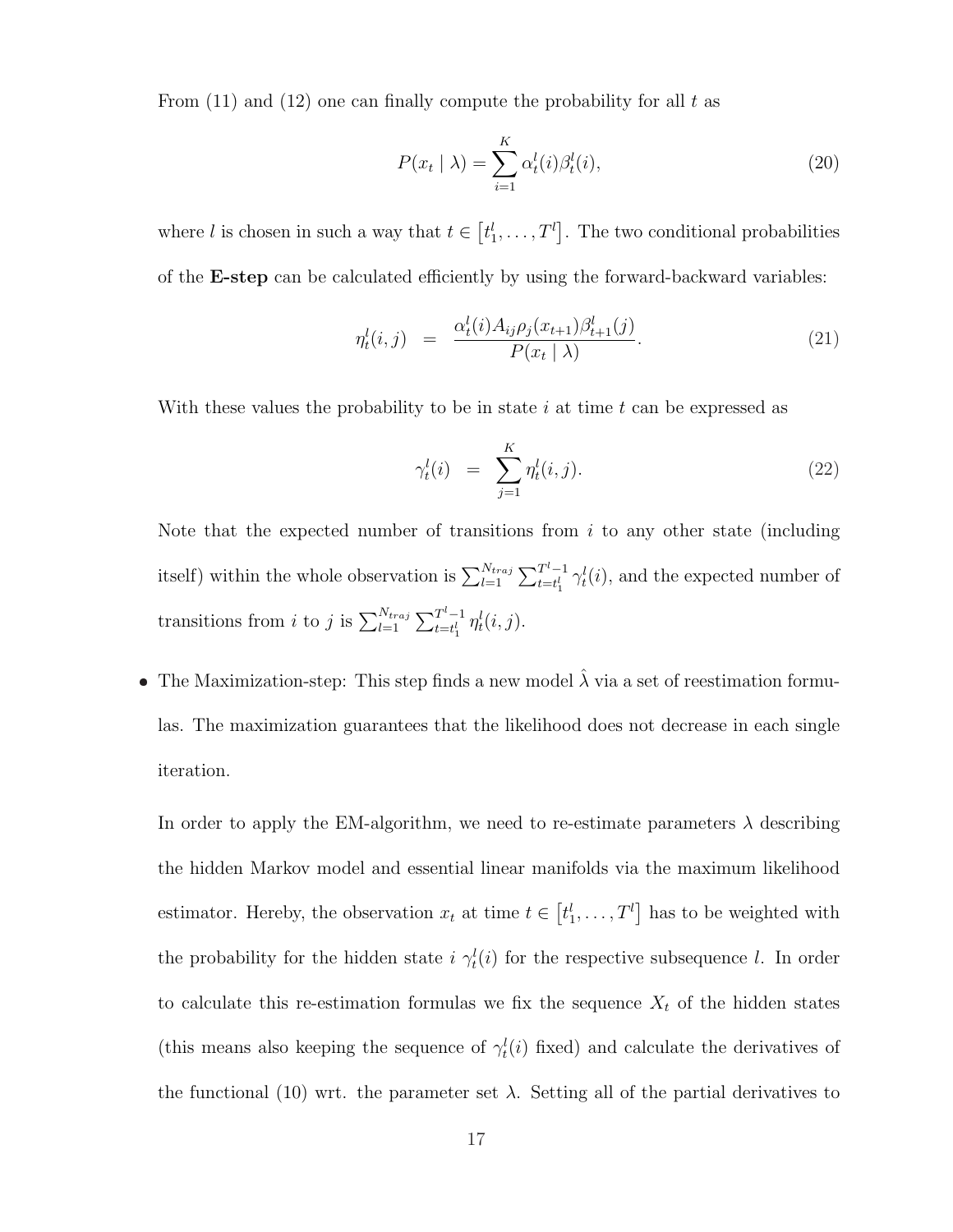zero for some fixed reduced dimensionality  $m$  we get a coupled system of nonlinear algebraic equations for the parameters which can be solved analytically analogous to the derivation shown in (Horenko et al. 2006; Horenko and Schuette 2007). We will skip the derivation here and just present the final re-estimation formulas

$$
\mu_i = \frac{1}{\sum_{l=1}^{N_{traj}} \sum_{t=t_1^l}^{T^l-1} \gamma_t^l(i)} \sum_{l=1}^{N_{traj}} \sum_{t=t_1^l}^{T^l-1} \gamma_t^l(i) x_t,
$$
\n(23)

$$
Cov_i \mathbf{T}_i = \mathbf{T}_i \max_m (spec(Cov_i)), \qquad (24)
$$

where  $\max_m (spec(Cov_i))$  denotes m dominant eigenvalues of the covariance matrix  $Cov_i$ :

Cov<sub>i</sub> = 
$$
\frac{1}{\sum_{l=1}^{N_{traj}} \sum_{t=t_1^l}^{T^l-1} \gamma_t^l(i)} \sum_{l=1}^{N_{traj}} \sum_{t=t_1^l}^{T^l-1} \gamma_t^l(i) (z_t - \mu_i) (z_t - \mu_i)^{\mathsf{T}},
$$
 (25)

The E- and M-steps are iteratively repeated until a predetermined maximal number of iterations is reached or the improvement of the likelihood becomes smaller than a given limit. The entire EM algorithm has the nice property that the likelihood function is non-decreasing in each step, i.e., we iteratively approximate local maxima. We will call the presented method ensemble HMM-PCA to refer to the ability of the new method to deal with an ensemble of statistically independent subsequences and to stress the difference with the standard HMM-PCA. As for the scaling of numerical effort, the resulting ensemble HMM-PCA method is linear in the length of the observation series  $x_t$ , quadratic in the number K of hidden Markov states (essentially since the transition matrix elements of the hidden Markov chain should be estimated), and scales as  $\mathcal{O}(mn^2)$  in the reduced dimensionality m (since only m dominant eigenvectors of  $Cov_i$  matrix are required, they can be obtained with numerically efficient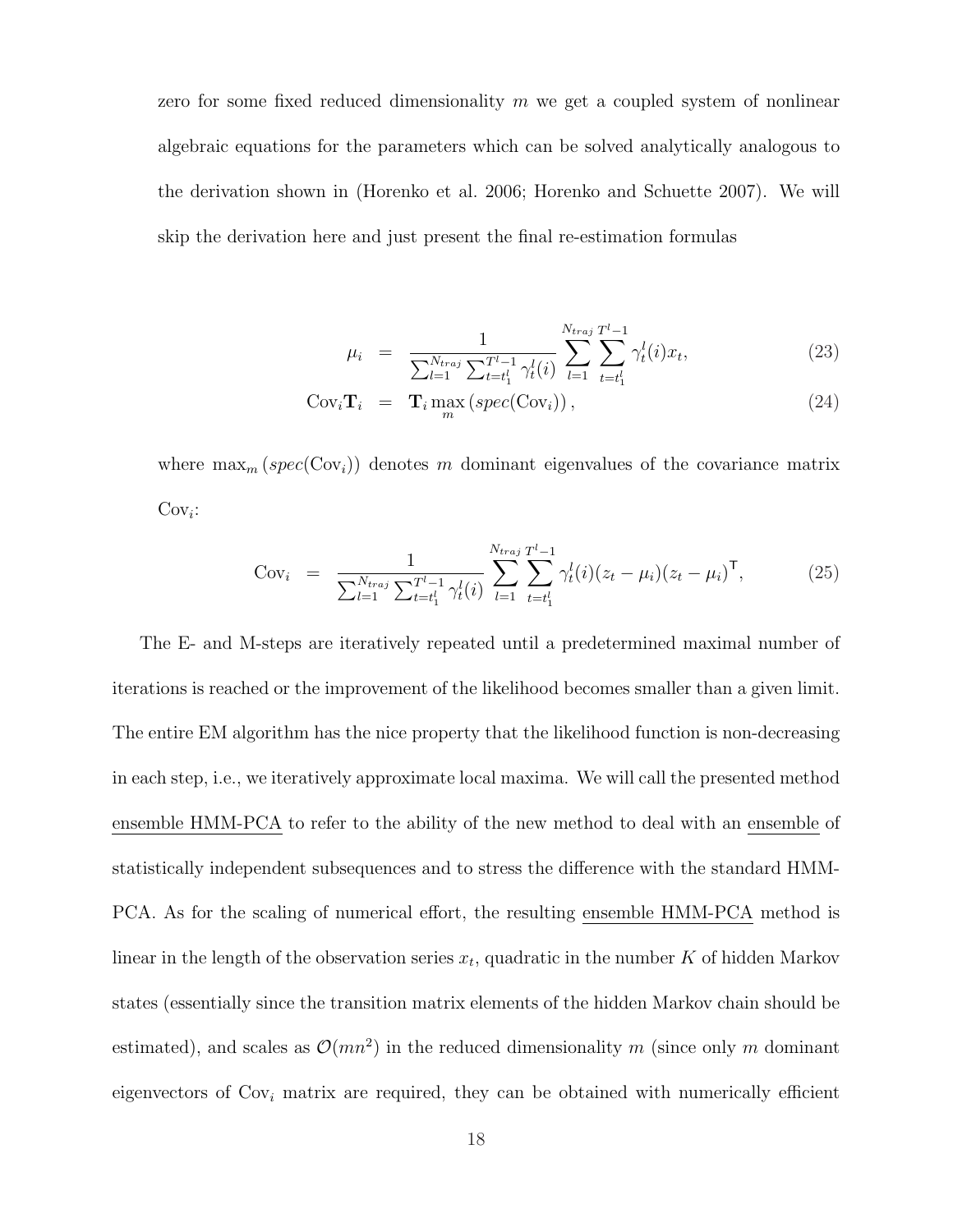subspace methods like Raley-Ritz-iteration or Lanczos method). Therefore the ensemble HMM-PCA approach is applicable to systems with very high dimensionality and very long observation data sequences. This feature is demonstrated in Section 5 where the method is used for analysis of the multidimensional meteorological data-set.

## 3. Estimation of confidence intervals and choice of K

It is intuitively clear that the quality of the resulting reduced model is very much dependent on the original data, especially on the length of the available time series. The shorter is the observation sequence, the bigger is the uncertainty of the resulting parameters. The same is true if the number  $K$  of the hidden states is increasing for the fixed length of the observed time series: the bigger is  $K$ , the higher will be the uncertainty for each of the states. Therefore in order to be able to statistically distinguish between different hidden states we need to get some notion of the HMM-PCA robustness. This can be achieved through the estimation of confidence intervals for the both parts of the model: for the hidden Markov process and the extended EOFs.

## (iv) Hidden Markov process

In order to estimate the confidence intervals of the hidden transition probabilities  $A_{ij}$ we first make use of the second derivatives  $\frac{\partial^2 \mathbf{L}}{\partial A^2}$  $\frac{\partial^2 \mathbf{L}}{\partial A_{ij}^2}(\overline{A})$  (also called Fisher information) of the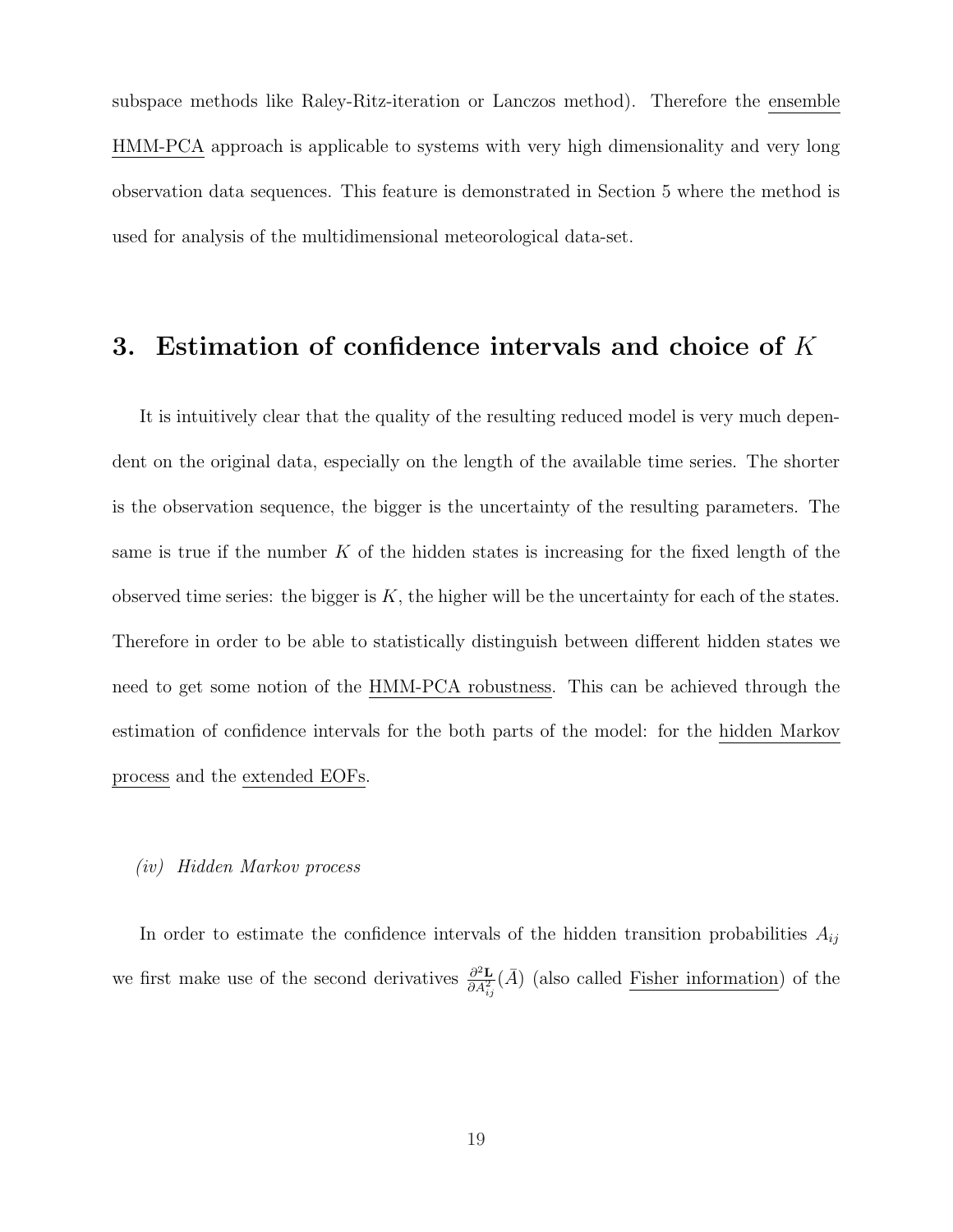log-likelihood function (10) subjected to the constraint

$$
\sum_{j=1}^{K} A_{ij} = 1, \quad \forall i = 1, ..., K.
$$
 (26)

A is the hidden transition matrix of the Markov chain estimated by the HMM-PCA algorithm. We denote the number of the transitions in the identified Markovian sequence  $X_t$ between the states i and j as  $N_{ij}$ . The <u>most probable sequence</u>  $X_t$  of the hidden states can be directly computed from the hidden probabilities  $\gamma_t^l(i)$  applying, f. e., the Viterbi-algorithm (Viterbi 1967). Then it is easy to verify that the explicit expression for the Fisher information of the identified Markov chain  $X_t$  is

$$
\frac{\partial^2 \mathbf{L}^{\text{log}}}{\partial A_{ij}^2}(\bar{A}) = -\frac{\left(\sum_{k=1}^K N_{ij}\right)^2}{N_{ij}}.
$$
\n(27)

,

Then the confidence intervals of the hidden Markov process are given by  $(\bar{A}_{ij}-\delta(\bar{A}_{ij}),\bar{A}_{ij}+\delta(\bar{A}_{ij}))$ ¢ where

$$
\delta(\bar{A}_{ij}) = 1.96 \left( -\frac{\partial^2 \mathbf{L}^{\text{log}}}{\partial A_{ij}^2} (\bar{A}) \right)^{-0.5}, \tag{28}
$$

and multiplier 1.96 comes from the definition of 95% confidence interval in Gaussian statistics.

#### (v) Extended EOFs

The Gaussianity assumption for the observation process in the HMM–PCA–method gives an opportunity to estimate the confidence intervals of the manifold parameters  $(\mu_i, \mathbf{T}_i)$ straightforwardly. This can be done in a standard way of multivariate statistical analysis since the variability of the weighted covariance matrices (25) involved in the calculation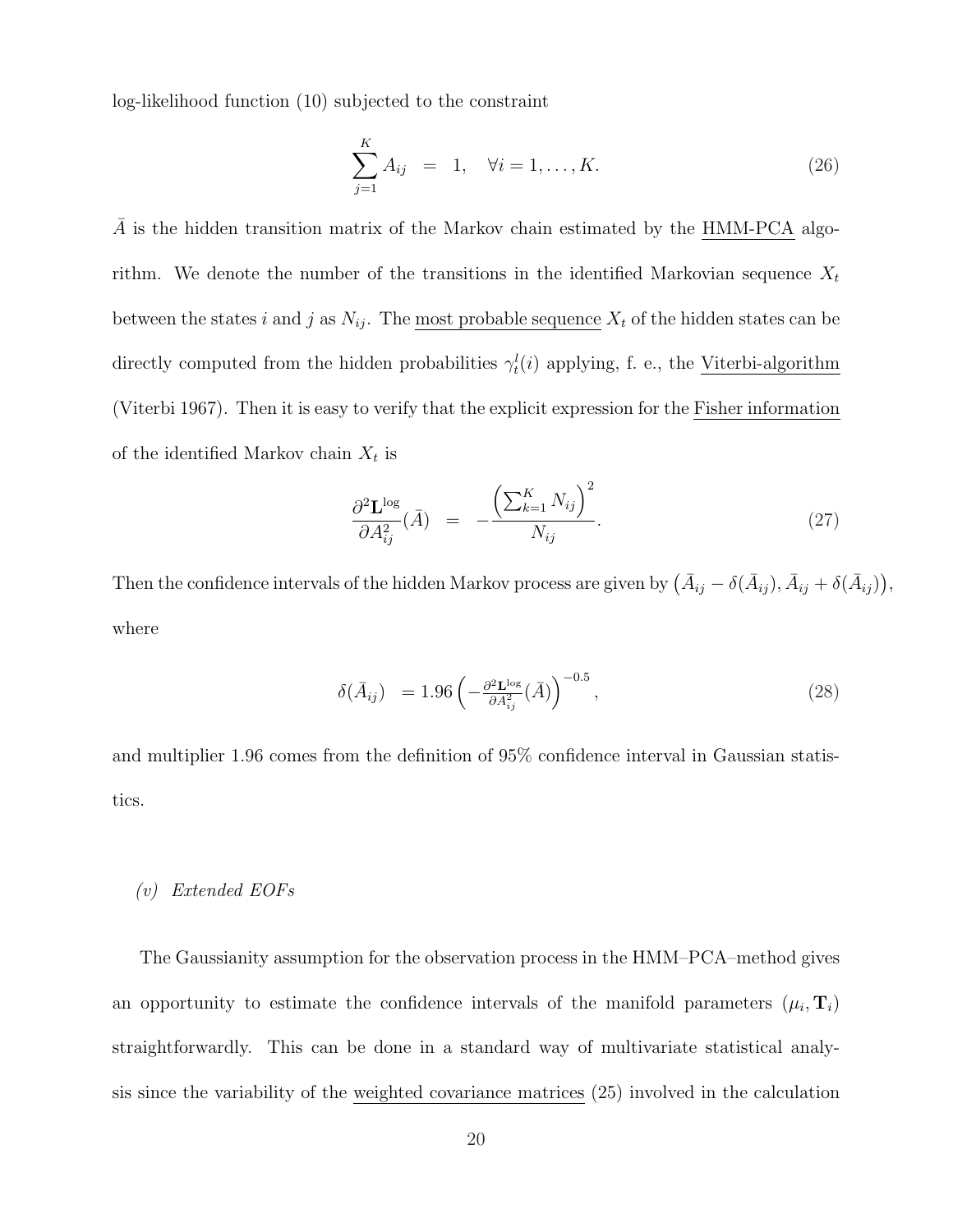of the optimal projectors  $\mathbf{T}_i$  is given by the Wishart distribution (Mardia et al. 1979). The confidence intervals of the  $T_i$  can be estimated by sampling from this distribution and calculating the m dominant eigenvectors of the sampled matrices, whereas the confidence intervals of  $\mu_i$  can be acquired from the respective standard deviations (Mardia et al. 1979).

## (vi) Optimal choice of K

If there exist two states with confidence intervals overlapping for each of the respective reduced model parameters, then those are statistically indistinguishable, K should be reduced and the HMM-PCA calculation repeated. In other words, confidence intervals implicitly give a natural upper bound for the number of hidden states. On the other hand, the spectral theory of the Markov processes connects the number  $K$  of metastable states with the number of the dominant eigenvalues in the so called Perron cluster (Schütte and Huisinga 2003). This allows to apply the Perron cluster - cluster analysis (PCCA) (Deuflhard and Weber 2005) to find the lower bound of K. Both these criteria in combination can help to find the optimal number  $K$  of the hidden states in each specific application.

## 4. Analysis of the hidden transition matrix

Application of the HMM-PCA-algorithm to the analyzed multidimensional data results in a two-fold dimension reduction: besides the identification of dominant local extended orthogonal functions describing the directions of maximal data-variability, HMM-PCA reveals a hidden discrete Markov process switching between different sets of those extended EOFs.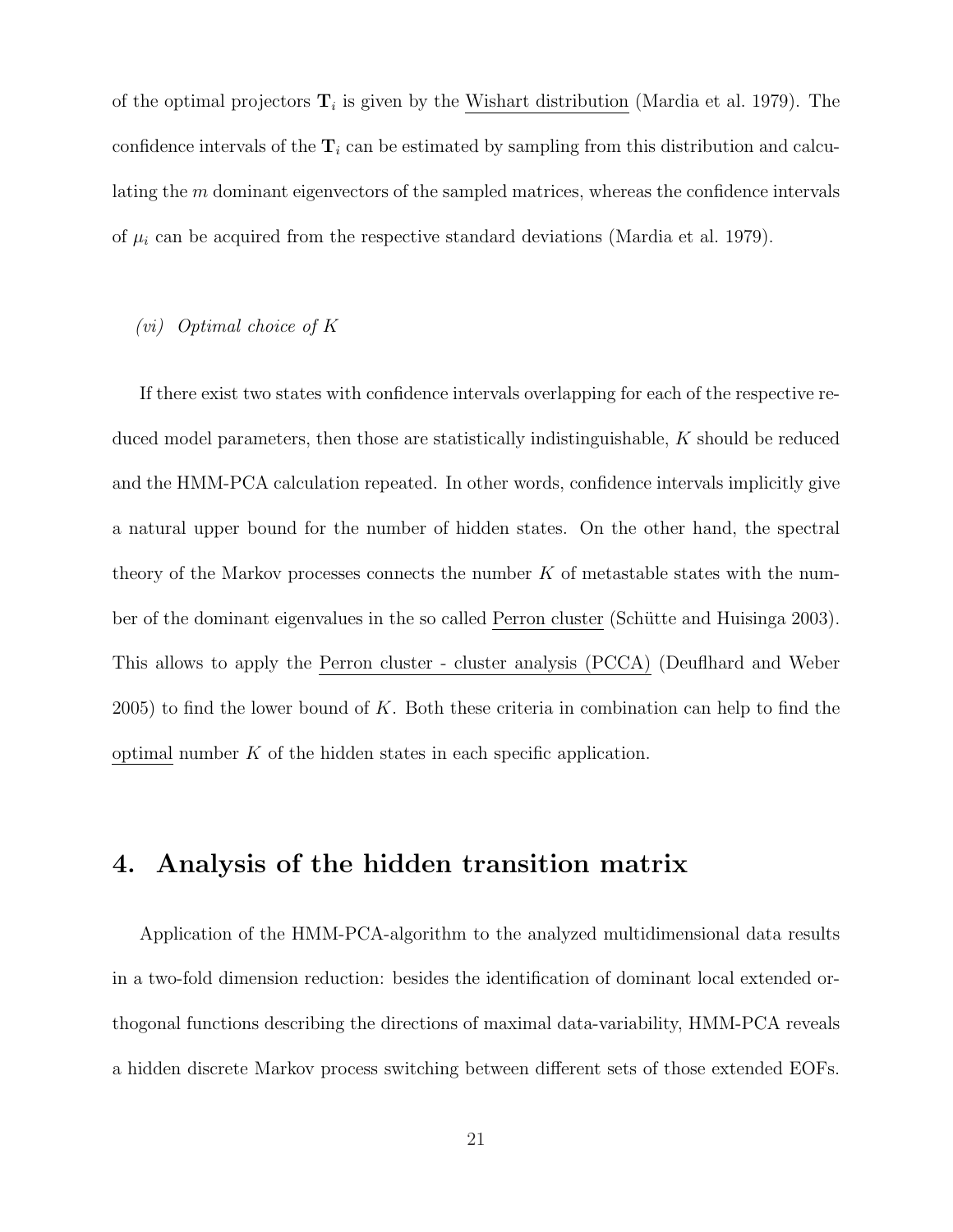Analysis of the corresponding hidden transition matrix A can help to understand the global properties of the underlying multidimensional dynamics which is now given by the series of one-dimensional discrete hidden variable  $X_t$ . We will now briefly sketch some of those properties and explain how to calculate them. For more details we refer to a standard literature on Markov chains, f. e., (Gardiner 2004).

## (vii) Relative statistical weights

Vector  $\pi$  of relative statistical weights of the hidden states can be calculated as the fix-point of the Markovian transition operator, i. e.,

$$
\pi = \pi A. \tag{29}
$$

Note that we use the multiplication from the left since  $A$  is the stochastic matrix with row sums all equal to 1.0.

#### (viii) Mean exit times

Mean exit time  $\tau_i^{ex}$  is the expected time for the process  $X_t$  to stay in the hidden state i until it switches to any other state. Thus it is one of the basic quantities and can be used to compare different hidden states wrt. their metastability. It can be directly computed from the diagonal elements of the transition matrix A

$$
\tau_i^{ex} = \frac{\delta t}{1 - A_{ii}},\tag{30}
$$

where  $\delta t$  is the time step between the observations.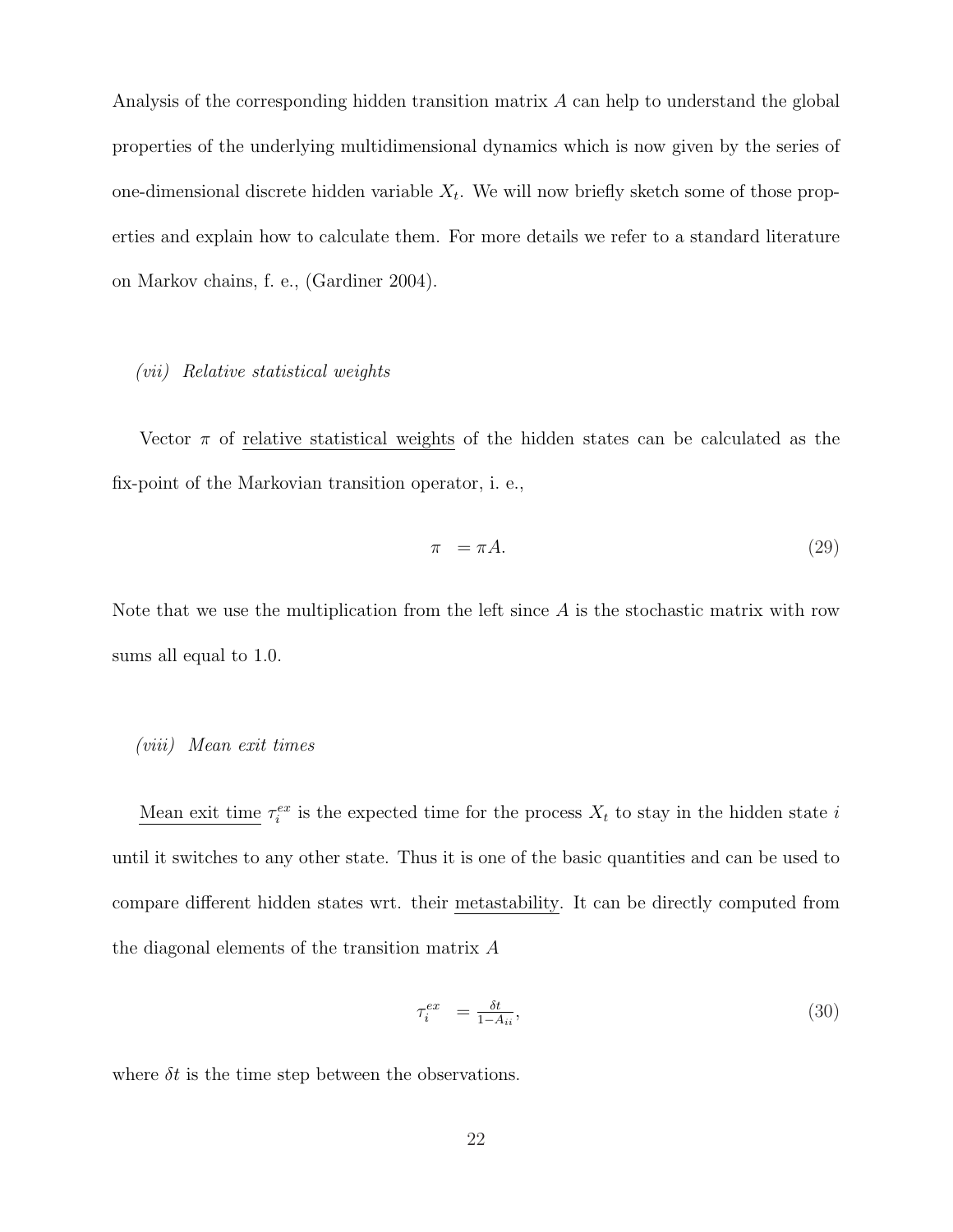#### (ix) Mean first passage times

For any pair of two different hidden states i and j, <u>mean</u> first passage time  $\tau_{ij}^{pas}$  represents the expected time for the process  $X_t$  to start in the state i and to reach the state j for the first time. It can be calculated from the solution of the following linear system of equations:

 $\overline{ }$ 

$$
\tau_{ij}^{pas} = \begin{cases} \delta t + \sum_{k=1}^{K} \tau_{kj}^{pas} A_{ik}, & i \neq j, \\ 0, & i = j. \end{cases}
$$
\n(31)

This quantity describes the dynamical properties of the process  $X_t$  and can be used to analyze and compare different transition pathways between metastable states.

## 5. Analysis of historical geopotential height data

#### a. Description of the data

Using the method presented in the previous sections, we analyze daily mean values of the 500 hPa geopotential height field from the ERA 40 reanalysis data (Simmons and Gibson 2000). We consider a region with the coordinates:  $27.5^{\circ}$  W –  $47.5^{\circ}$  E and  $32.5^{\circ}$  N –  $75.0^{\circ}$ N , which includes Europe and a part of the Eastern North Atlantic. The combination of land and sea makes the selected region preferable for the appearance of dynamically relevant phenomena and it captures the area of maximum Atlantic block formation (Wiedenmann et al. 2002). The resolution of the data is 2.5° which implies a grid with 31 points in the zonal and 18 in the meridional direction. We have also tested the sensitivity of the results presented here by reducing the resolution by a factor of two taking only  $16 \times 9$  grid points.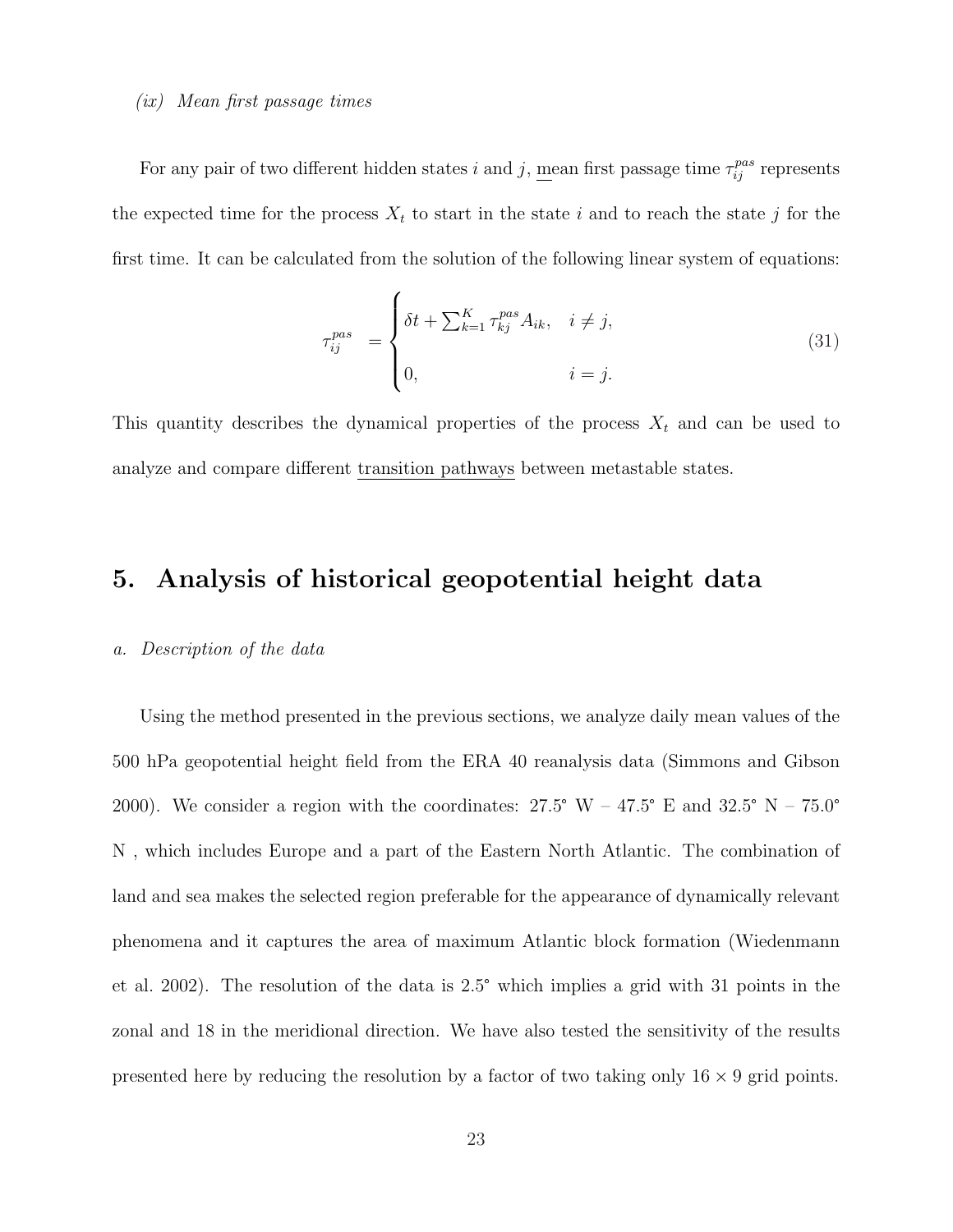For the analysis we have considered geopotential height values only for winter and for the period 1958/59 till 2001/02, where a winter includes the months December to February, thus we end with a not equidistant time series of 3960 days. The reason for considering winter months only was first: due to the increased equator-to-pole temperature gradient the synoptic eddies and the quasi-stationary Rossby waves in the atmosphere are much more intense during winter, this suggests much more pronounced regime behavior, and second: if we focus on blocking events only, representing a kind of metastability in the circulation – there is a pronounced maximum in the block formation for the considered region during winter (Lupo et al. 1997).

We have mentioned already in the introduction the problem with the seasonal cycle when analyzing atmospheric data wrt. metastable behavior. In order to remove the seasonal trend we apply a standard procedure, where from each value in the time series we subtract a mean build over all values corresponding to the same day and month e.g., from the data on 01.01.1959 we subtract the mean value over all days which are first of January and so on.

#### b. The Blocking index

For the purpose of interpreting the results of the presented method wrt. metastability of blocking events we compute the Lejenas-Okland index from the data. It indicates the appearance of a blocking anticyclone and the duration of the event. We have a blocking if the geopotential height difference at 500 hP between 40° N and 60° N is negative over a region with 20° zonal extent. The exact formula is given in (Lupo et al. 1997), for the purpose of representation we have computed a zonally averaged value of the index, rescaled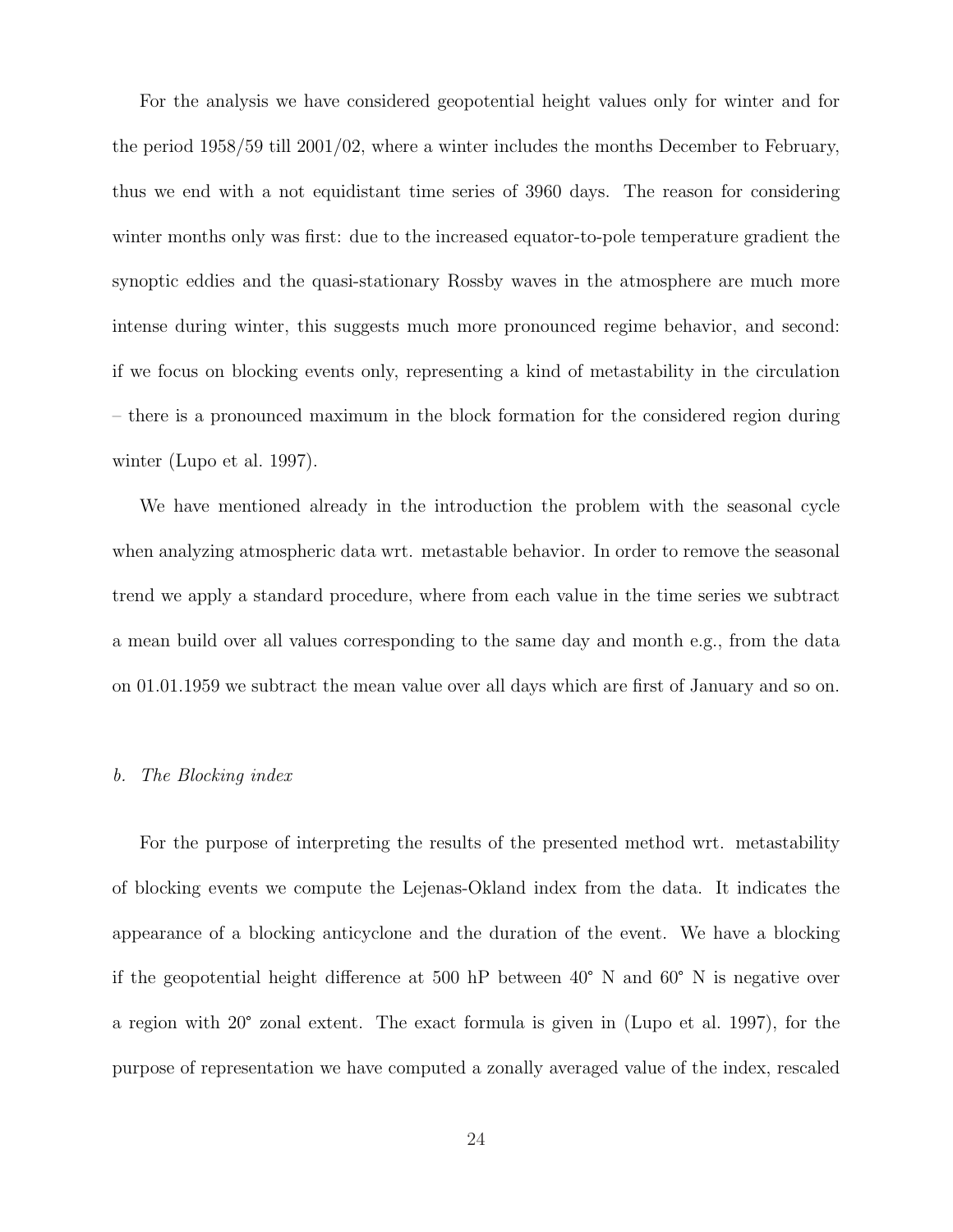it and reversed its sign. A part of the time series of the index is shown in Fig. 9.

## c. Discussion of the results

In order to choose the lower bound of the frame length in the algorithm, the memory depth of the data was estimated from the autocorrelation and partial autocorrelation function. The dominant eigenvalues of the autocorrelation matrix and of the autoregressive (AR) coefficients computed at different time lags are presented in Fig.1. From the spectrum of the AR coefficients one can see that the data has an internal memory of about five days and it can be approximately modeled by an autoregressive process (AR) of the order 5, the oscillations after the fifth day are interpreted as noise. We conclude that a frame length of 5 days will be sufficient to make the data Markovian.

To choose the optimal number of hidden states  $K$  we first start the HMM-PCA algorithm with  $K = 8$  for different values of  $d = 1, 5, 10, 20, 40$  and  $m = 1$ . As it was mentioned above, since only relatively short time series is available (with approx. 4.000 data points), we need first to estimate the upper bound for K comparing the confidence intervals of HMM-PCA parameters. In order to avoid the inherent problem of EM-algorithm, namely that it only converges to the local maximum of the likelihood functional (dependent on the initial parameter values) , we perform the optimization with different randomly chosen sets of initial parameters 100 times and take the result with maximal likelihood. One of the transition matrix spectra is shown in Figure 2. If the confidence intervals for a pair of states are overlapping it means that the corresponding states are statistically undistinguishable and the whole optimization procedure should be repeated for  $K = K - 1$ . It comes out that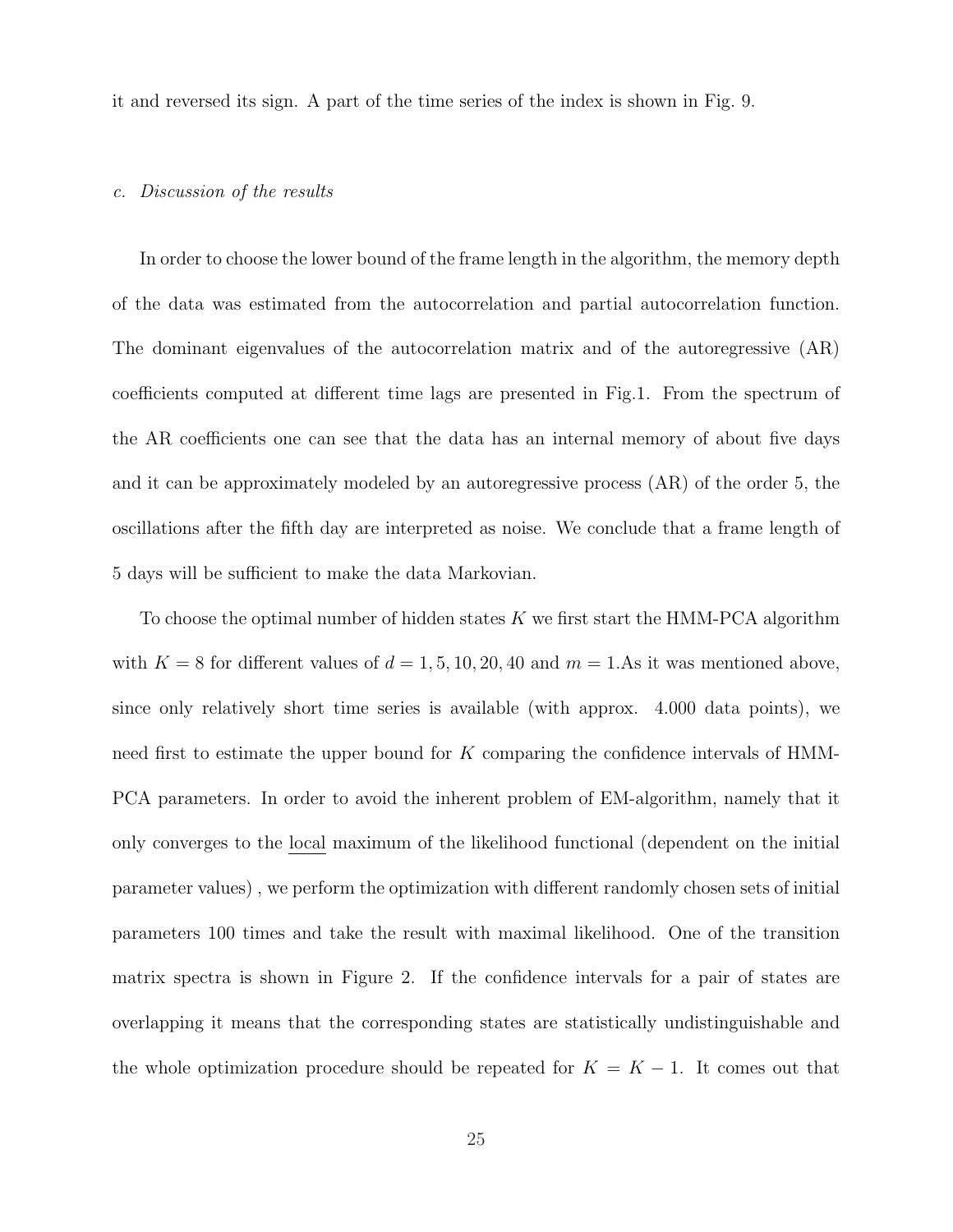only for  $K = 4$  all of the hidden states are statistically distinguishable, therefore we proceed further with 4 hidden states.

As next, we have to verify the assumptions needed to apply the HMM-PCA method. The first possibility is to aposteriory check the Gaussianity of the data in the hidden states and Markovianity of the hidden process. However, it will not guarantee that these assumptions will also be fulfilled in any of the EM-iterations. Another possibility is to compare the results of the HMM-PCA optimization with, f. e., some fragment of Wavelets-PCA results (since Wavelets-PCA is much slower but does not imply any assumptions on the analyzed data). This will give us a possibility to estimate the robustness of optimization wrt. the model assumptions. As we see from the Figure 3, the respective Viterbi-paths are almost identical for both of the methods, therefore it verifies the usage of the HMM-PCA analysis.

Next we have studied the sensitivity of the results wrt. different frame lengths. The calculated Viterbi paths, showing the most probable sequence of hidden states, are displayed in Figure 4. When the frame length increases, the transitions between the hidden states reduce and the occupation duration increases. The discrepancy of the Viterbi paths for different frame lengths can be due to the fact that the data with the smaller frame length is non-Markovian but the algorithm can still find some metastable regime behavior, which is filtered out if the larger frame length is applied.

We have tested the dependence of the results on the resolution, using data on a  $16\times9$  and on a  $32 \times 18$  grid for the analysis. The Viterbi paths for both grids are shown in Figure 4 and they are nearly identical. Figures 5 and 6 display the center vectors  $\mu_i$  for the two different resolutions and  $d = 1$ . In both cases the large scale structure of the pattern is captured by the algorithm.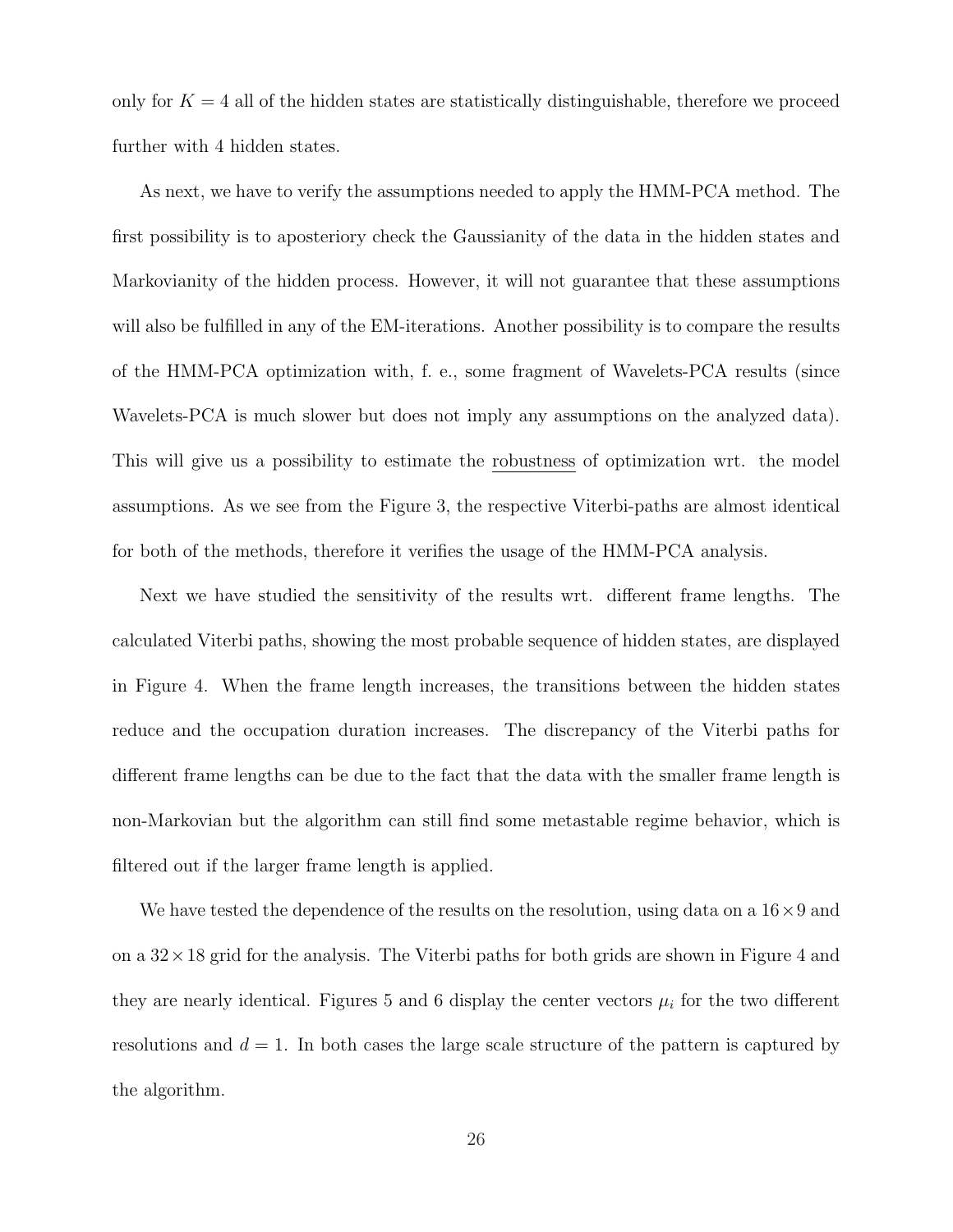From the Figures we see that the hidden states describe two different regimes:  $\mu_1$  and  $\mu_3$  are characterized by a negative geopotential anomaly at higher latitudes and a positive anomaly at lower latitudes, whereas the other two states  $\mu_2$  and  $\mu_4$  have the reversed sign of the anomalies. Thus the states in the first regime are associated with an intensification of the zonal flow and those in the second regime with weakening. Each regime can be then subdivided into states with stronger anomaly:  $\mu_3$  amd  $\mu_4$  and those with weaker anomaly  $\mu_1$  and  $\mu_2$ .

We expect that blocking events will be captured mostly by the hidden state 4 and this is confirmed if we plot the probability  $\gamma_4$  and the blocking index, see Figure 9. Comparing the Viterbi paths and the blocking index we calculated that state 4 and state 2 capture 46 % and 36 % of all blocking events. If we consider as blocking situations where the blocking index is negative over a period larger than 6 days (filtered index), the numbers above change to 58 % and 29 %, respectively. Looking at individual events we found that the two states represent also other weather patterns with an anomalous geopotential gradient, e.g., cut-off lows. Nevertheless about 73 % of all days in state 4 are associated with blockings, for state 2 this number is 47 %. If we consider the filtered blocking index the numbers change to 52 % and 21 %, respectively.

But how do the results change when we make the data Markovian considering an extended space with the dimension  $n = d * c$ ? We can split the center vector  $\mu_i$  into d parts with the original dimension  $c$ , representing the mean state of the system at different time lags. The resulting sequence can be interpreted as the "mean time evolution" of the mean state in i. Figure 10 displays such an sequence for  $\mu_4$ , it shows the growth in time of the meridional geopotential gradient anomaly.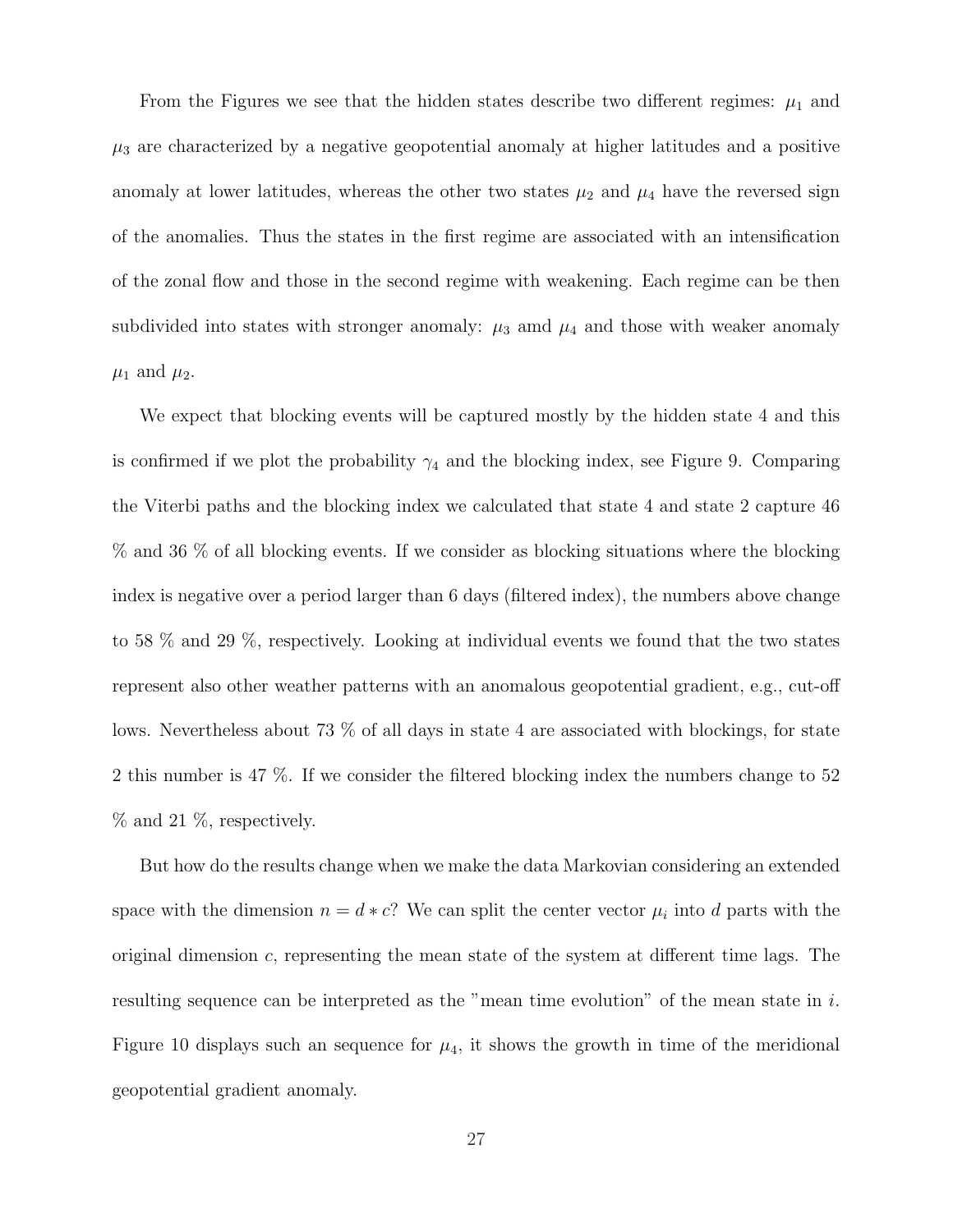In order to represent the results for larger frame lengths and different states, we have computed the geopotential height difference between 40° N and 60° N from the vector  $\mu_i$  at different time lags, using exactly the same criteria as for the calculation of the blocking index (see Section b), but now we consider all values, not only the negative one. The results are displayed in Figure 11. We see that the overall time evolution is characterized by a growth or a decay of the meridional geopotential gradient which for  $q = 5$  reaches at the end its values from the analysis with  $q = 1$ . For larger frame lengths the amplitude of the gradient is strongly reduced but the time evolution shows more complex character: changing phases of decay and growth, e.g., state four in the case of  $q = 40$ . This can be probably explained by the fact that since in those cases the duration of the blocking is compared with or smaller than a dynamical frame length d, many creations/destructions of the blocking situations are getting averaged out.

As the proposed techniques for frame lengths  $\geq 2$  is a special type of time–lagged statistics, it can be used to study onsets and withdrawal of diagnosed features. In this, given a time lag q, we have computed conditional composites for diagnosed events. For onsets, we have selected time slices  $t_j$ ,  $j = j_1, j_2, \ldots, j_{N_e}$  ( $N_e$  is the number of diagnosed events) when the occupation probability for the state 4  $\gamma_4^l$  reaches unity. This sate was selected because it corresponds most closely to blockings as diagnosed by the employed blocking index. An additional condition is imposed that  $\gamma_4^l$  remains unity at least for five consequent days (a condition of persistence). For these time slices, a conditional average is computed.

$$
x^{o}(q) = \frac{\sum_{t_{j}=1}^{N_{e}} \gamma_{4,t_{j}-q}^{l} x_{t_{j}-q}}{\sum_{t_{j}=1}^{N_{e}} \gamma_{4,t_{j}-q}^{l}}.
$$
\n(32)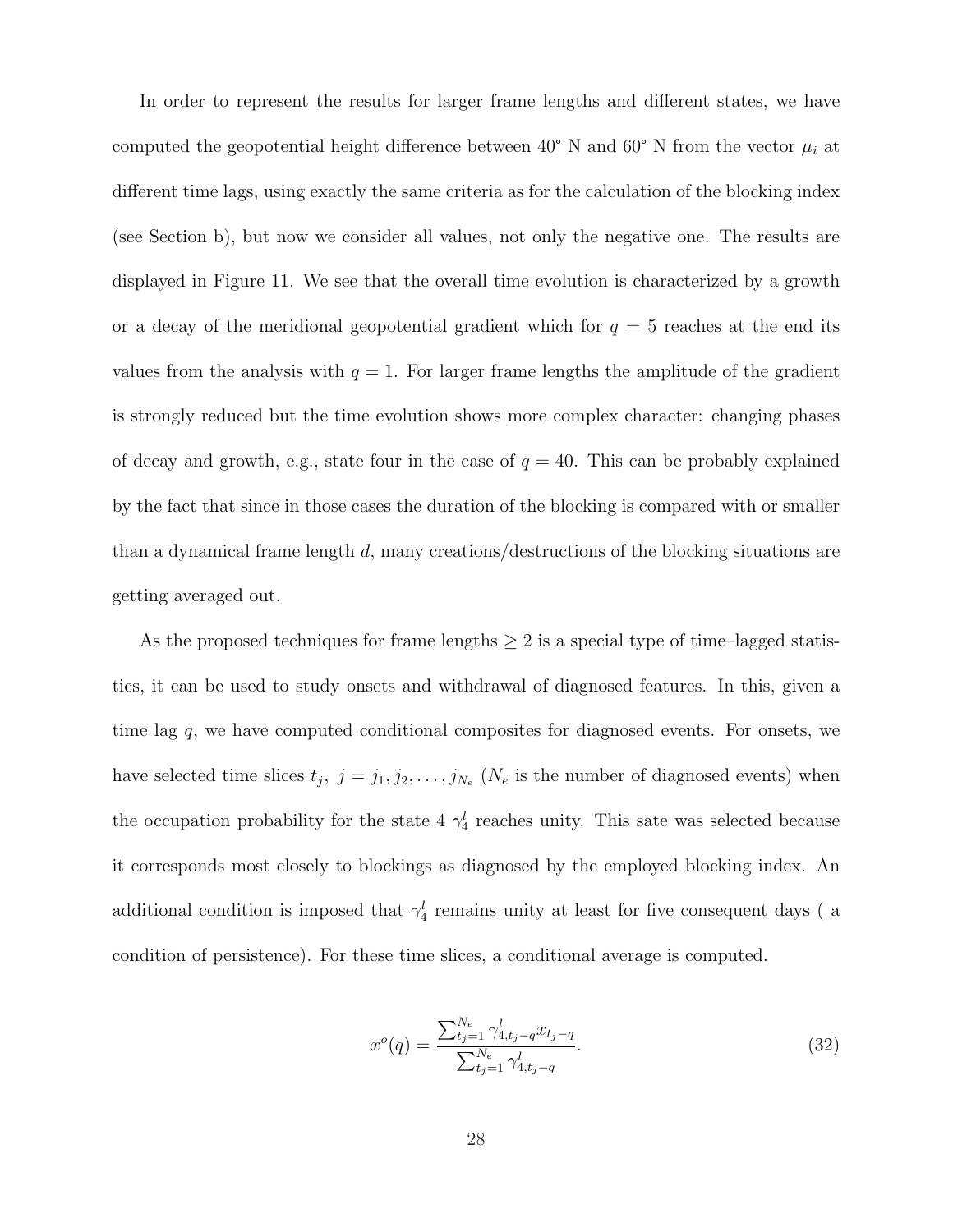An analogous conditional average is computed for withdrawals by selecting the time slices  $t_k$ ,  $k = k_1, k_2, \ldots, k_{N_e}$  as the last days of the diagnosed events when  $\gamma_4^l = 1$ . After that, a conditional average for withdrawals is computed

$$
x^{w}(q) = \frac{\sum_{t_k=1}^{N_e} \gamma_{4,t_k-q}^l x_{t_k-q}}{\sum_{t_k=1}^{N_e} \gamma_{4,t_k-q}^l}.
$$
\n(33)

In both cases  $q = 0, \ldots, d - 1$ , where d is the frame length.

We note different interpretations of  $x^o(q)$  and  $x^w(q)$ . In the former case, q covers time interval before the block onset. As a result, the composite  $x^{\circ}(q)$  corresponds to typical synoptical conditions before the block onset. In contrast, for  $x^w(q)$ , q covers time moments when block exists and, generally, well developed. As a result,  $x^w(q)$  has to be interpreted as a typical pattern of mature blocking state.

For onsets, the composite pattern exhibits developing meridional wavy structure (Figure 7). This feature first appears in the south–western part of the studied domain as a positive anomaly of geopotential height ( $q = 4 - 2$ ). Afterwards, at  $q = 1 - 0$  this anomaly spreads to the east and becomes more pronounced forming a ridge (a trough) in the southern (northern) part of the domain. Eventually, these trough–ridge system evolves to the blocked state. These features are common for the development of typical Atlantic blocking (Berggren et al. 1949; Rex 1950a; Diao et al. 2006).

For withdrawals (Figure 8), we see very marked positive anomaly of geopotential height in the southern part of the domain and negative in the northern part. Both of these anomalies does not move for different values of  $q$  within this composite. This emphasises a stationarity of blockings within their life cycles. However, it becomes more marked if one travels from  $q = 4$  to  $q = 0$ . The reason for this is due to the chosen length of frame, 5 days, which is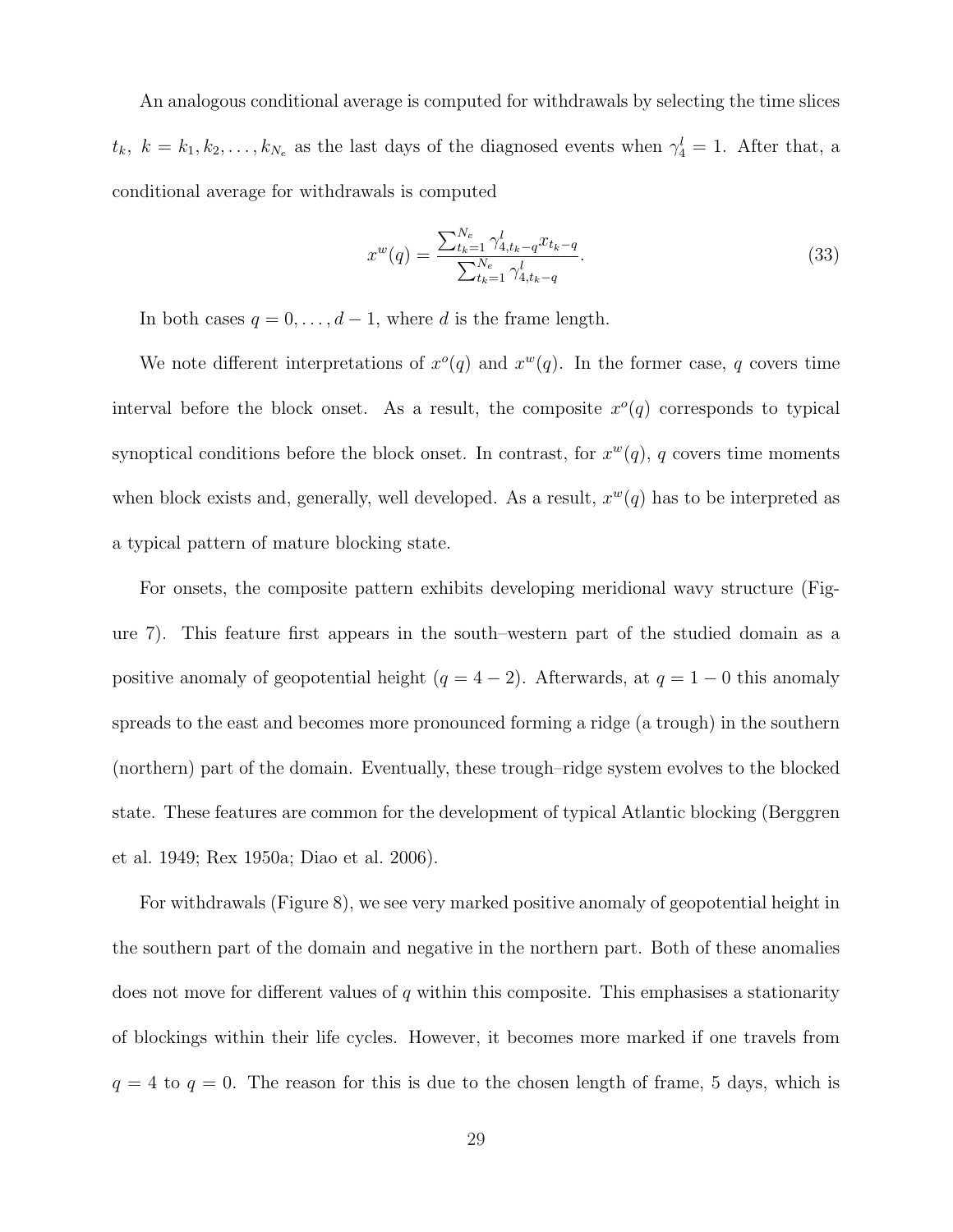comparable to the typical duration of blockings (e.g., (Rex 1950b; Wiedenmann et al. 2002; Lupo et al. 1997; Diao et al. 2006; Croci-Maspoli et al. 2007)). The fully developed anomaly spreads above the most part of the northern Atlantics and attains large magnitude.

Next we analyze the hidden transition matrix identified by the HMM-PCA in Markovian case  $(K = 4, m = 1, d = 5)$ . The transition graph correspondent to the identified matrix A is shown in Figure 12. Each of the hidden states corresponds to a dynamical pattern of 5 days. As we have seen above in Figure 11, each of the patterns is associated with specific blocking formation or destruction events. Therefore analyzing the transition graph from Figure 12 we can gain some insight into kinetics of such events. We start with the calculation of relative statistic weights of the respective hidden states. Solution of (29) yields  $\pi_1 = 0.2363, \pi_2 = 0.1836, \pi_3 = 0.4234, \pi_4 = 0.1567$ , i. e. the dynamical pattern correspondent to the blocking formation in hidden state 4 is the most seldom one. To compare the metastability of the hidden states, we can calculate the <u>mean exit times</u>  $\tau_i^{ex}$ from (30). We get the following values:  $\tau_1^{ex} = 4.3, \tau_2^{ex} = 5.3, \tau_3^{ex} = 14$  and  $\tau_4^{ex} = 16$ days. Together with Figure 12 it can be interpreted in such a way that both 3 and 4 are metastable states, whereas 1 and 2 correspond to a transition pathway between them. Blocking events associated with the hidden state 4 represent a metastable event in Markovian picture, its typical duration is 16 days and two typical transition pathways in the system are  $3 \rightarrow 1 \rightarrow 2 \rightarrow 4$  and  $4 \rightarrow 2 \rightarrow 1 \rightarrow 3$ . To characterize and to compare these two pathways we calculate the <u>mean first passage times</u>. As results from (31),  $\tau_{34}^{pas} = 131$  and  $\tau_{43}^{pas} = 49$ days, i. e., it takes much longer to "create" a blocking situation then to "destroy" it. This is also in a good acquaintance with respective statistical weights  $\pi$  of the corresponding states, since the "un-blocked" metastable state 3 is visited almost 3 times more frequently then the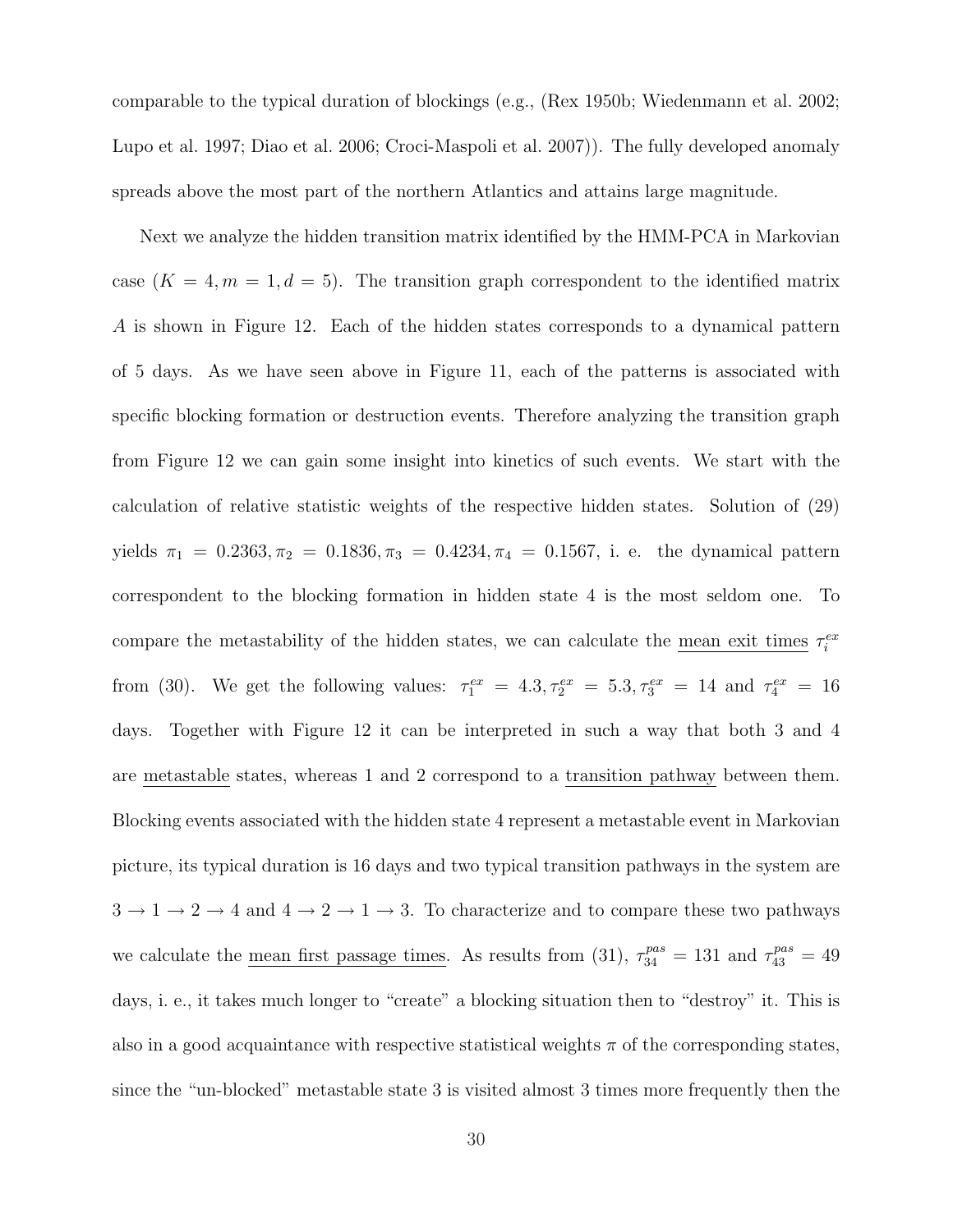"blocked" state 4.

## 6. Conclusion

We have presented a numerical framework for the simultaneous identification of hidden states and respective essential orthogonal functions (EOFs) in high-dimensional data with gaps. It allows to construct reduced representation of analyzed data in the form of a discrete Markov-jump process switching between different sets of EOFs. We discussed the model assumptions and explained the necessity of combining different methods relying on separate sets of model assumptions for data-analysis.

We have also demonstrated what kind of additional insight into underlying dynamics can be gained from a reduced Markovian representation, f. e., in the form of transition probabilities, statistical weights, mean first exit times and mean first passage times.The proposed pipeline of data-analysis based on HMM-PCA was exemplified on analysis of 500 hPa geopotential height fields in winter. Correspondence between the hidden probability in one of the metastable states and the zonally averaged blocking index was found, the respective mean dynamical patterns in the hidden states were found to be describing the creation and destruction of the blocking situations.

One of the basic problems of the multivariate meteorological data is that only relatively short fragments of the observation process are available for the analysis. Therefore it is very important to be able to extract the reduced description out of the data and to control the sensitivity of the HMM-PCA analysis wrt. the length of the time series and the number  $K$ of the hidden states. We gave some hints for selection of optimal  $K$  and explained how the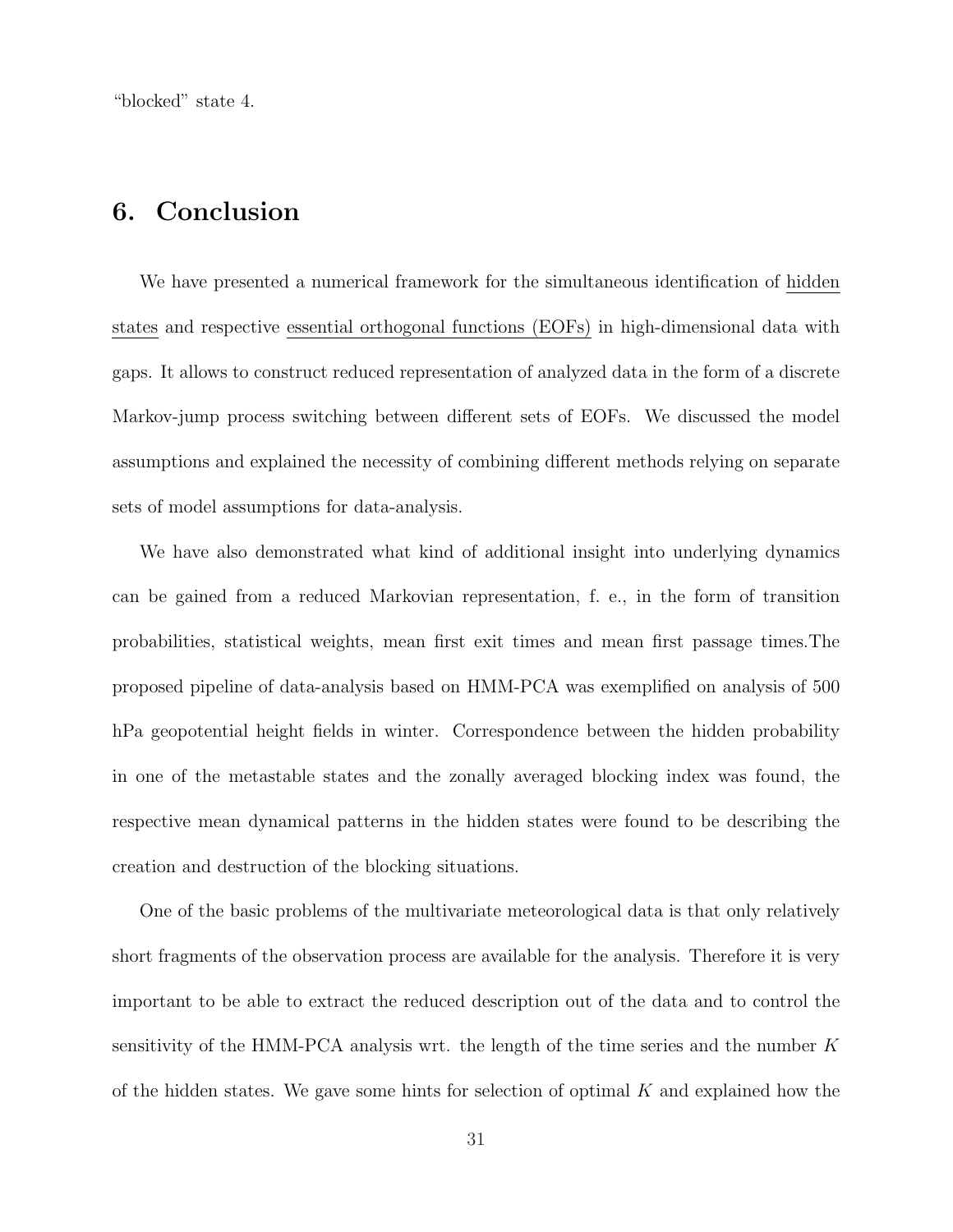quality of the resulting reduced representation can be acquired.

## Acknowledgments

We are thankful to H. Oesterle who provided us with the ERA 40 reanalysis data from the European Center for Medium-Range Weather Forcasting. Illia Horenko's contribution was supported by the DFG research center MATHEON "Mathematics for key technologies" in Berlin, Stamen Dolaptchiev and Rupert Klein's contributions were partially supported by Deutsche Forschungsgemeinschaft, Grant KL 611/14.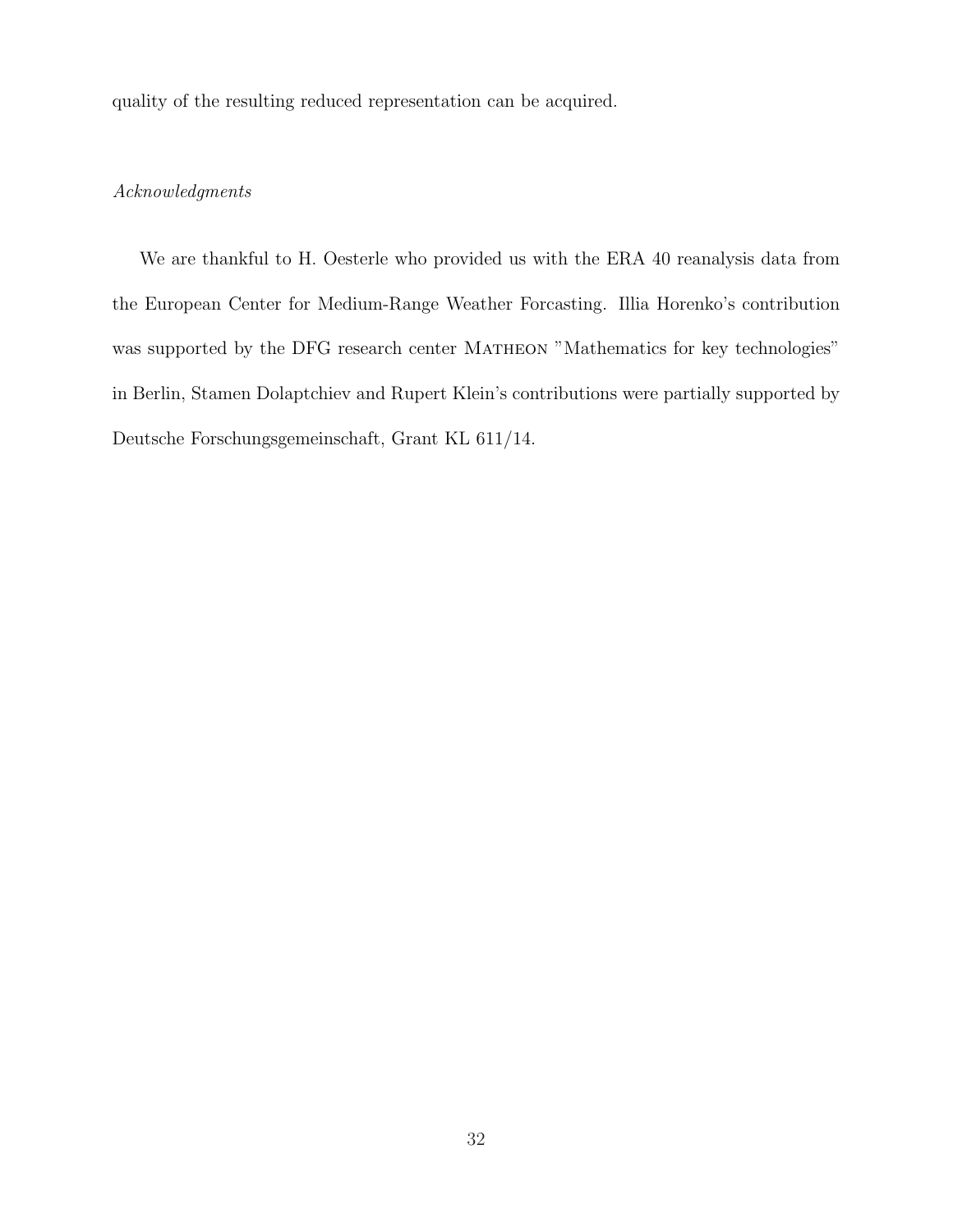## REFERENCES

- Baum, L., 1972: An inequality and associated maximization technique in statistical estimation for probabilistic functions of Markov processes. Inequalities, 3, 1–8.
- Benzi, R., G. Parisi, A. Sutera, and A. Vulpiani, 1982: Stochastic resonance in climatic change. Tellus, 3, 10–16.
- Berggren, R., B. Bolin, and C. G. Rossby, 1949: An aerological study of zonal motion, its perturbations and break–down. Tellus, 1, 14–37.
- Brockwell, P. and R. Davis, 2002: *Introduction to Time Series and Forecasting*. Springer, Berlin.
- Charney, J. G. and J. G. Devore, 1979: Multiple flow equilibria in the atmosphere and blocking. Journal of Atmospheric Sciences, 36, 1205–1216.
- Cheng, X. and J. M. Wallace, 1993: Cluster analysis of the northern hemisphere wintertime 500-hpa height field: Spatial patterns. Journal of Atmospheric Sciences, 50, 2674–2696.
- Corti, S., F. Molteni, and T. N. Palmer, 1999: Signature of recent climate change in frequencies of natural atmospheric circulation regimes. Nature, 398, 799–802, doi:10.1038/19745.
- Croci-Maspoli, M., C. Schwierz, and H. Davies, 2007: A multifaceted climatology of atmospheric blocking and its recent linear trend. J. Climate, 20, 633–649.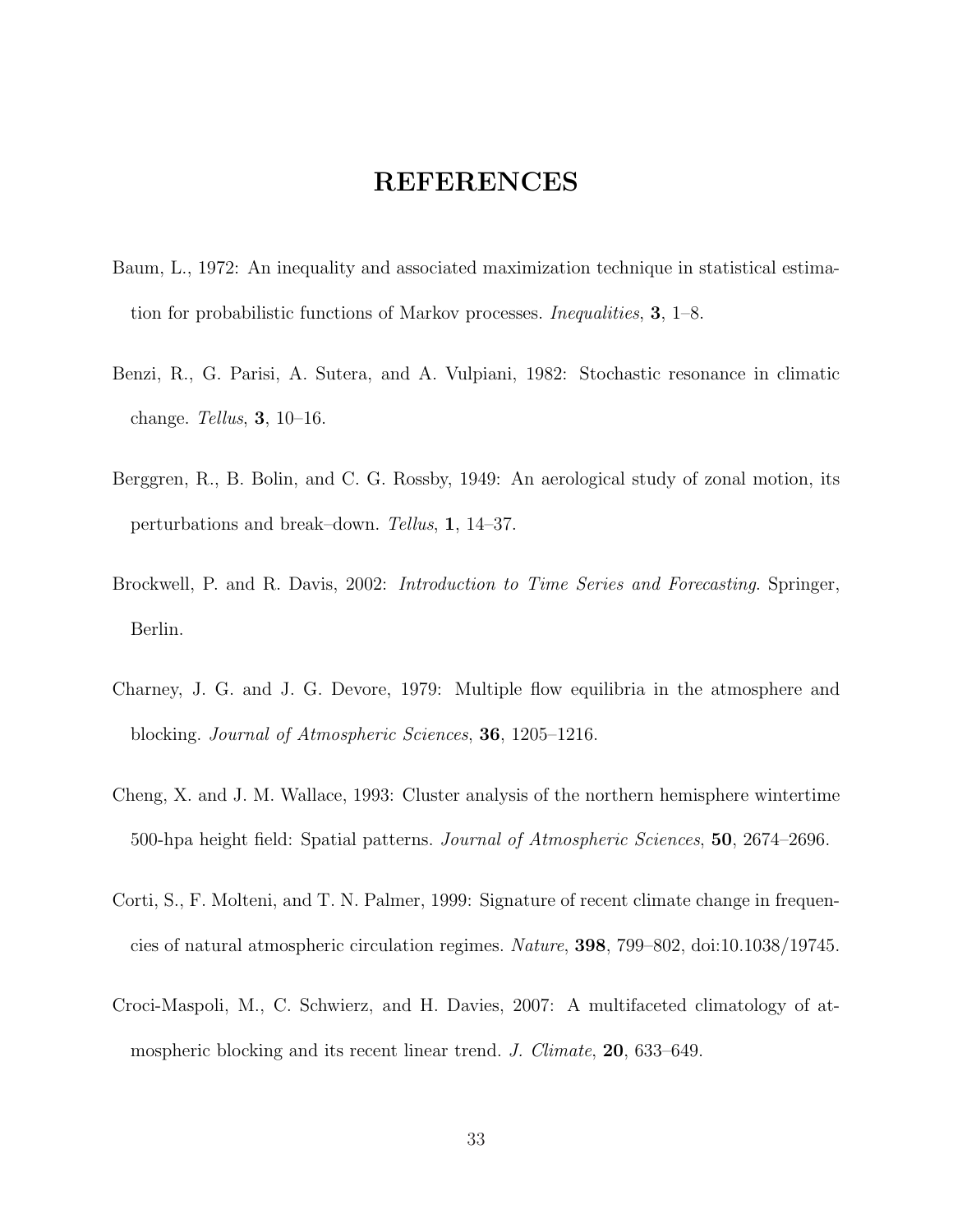- Deuflhard, P. and M. Weber, 2005: Robust Perron cluster analysis in conformation dynamics. Lin. Alg. App., **398c**, 161–184.
- Diao, Y., J. Li, and D. Luo, 2006: A new blocking index and its application: blocking action in the northern hemisphere. J. Climate, 19, 4819–4839.
- Efimov, V. V., A. V. Prusov, and M. V. Shokurov, 1995: Patterns of interannual variability defined by a cluster analysis and their relation with enso. Quarterly Journal of the Royal Meteorological Society, 121, 1651–1679.
- Franzke, C., D. Crommelin, A. Fischer, and A. Majda, 2007: A hidden markov model perspective on regimes and metastability in atmospheric flows. J. Climate, (submitted) (22).
- Gardiner, H., 2004: Handbook of stochastical methods. Springer, Berlin.
- Horenko, I., R. Klein, S. Dolaptchiev, and C. Schuette, 2008: Automated generation of reduced stochastic weather models i: simultaneous dimension and model reduction for time series analysis.  $SIAM MMS$ ,  $6(4)$ .
- Horenko, I., J. Schmidt-Ehrenberg, and C. Schütte, 2006: Set-oriented dimension reduction: Localizing Principal Component Analysis via Hidden Markov Models. CompLife 2006, R. G. M.R. Berthold and I. Fischer, Eds., Springer, Berlin Heidelberg, Lecture Notes in Bioinformatics, Vol. 4216, 98–115.
- Horenko, I. and C. Schuette, 2007: Dimension reduction for time series with hidden phase transitions and economic applications. submitted to the Econometrics Journal, (available via biocomputing.mi.fu-berlin.de).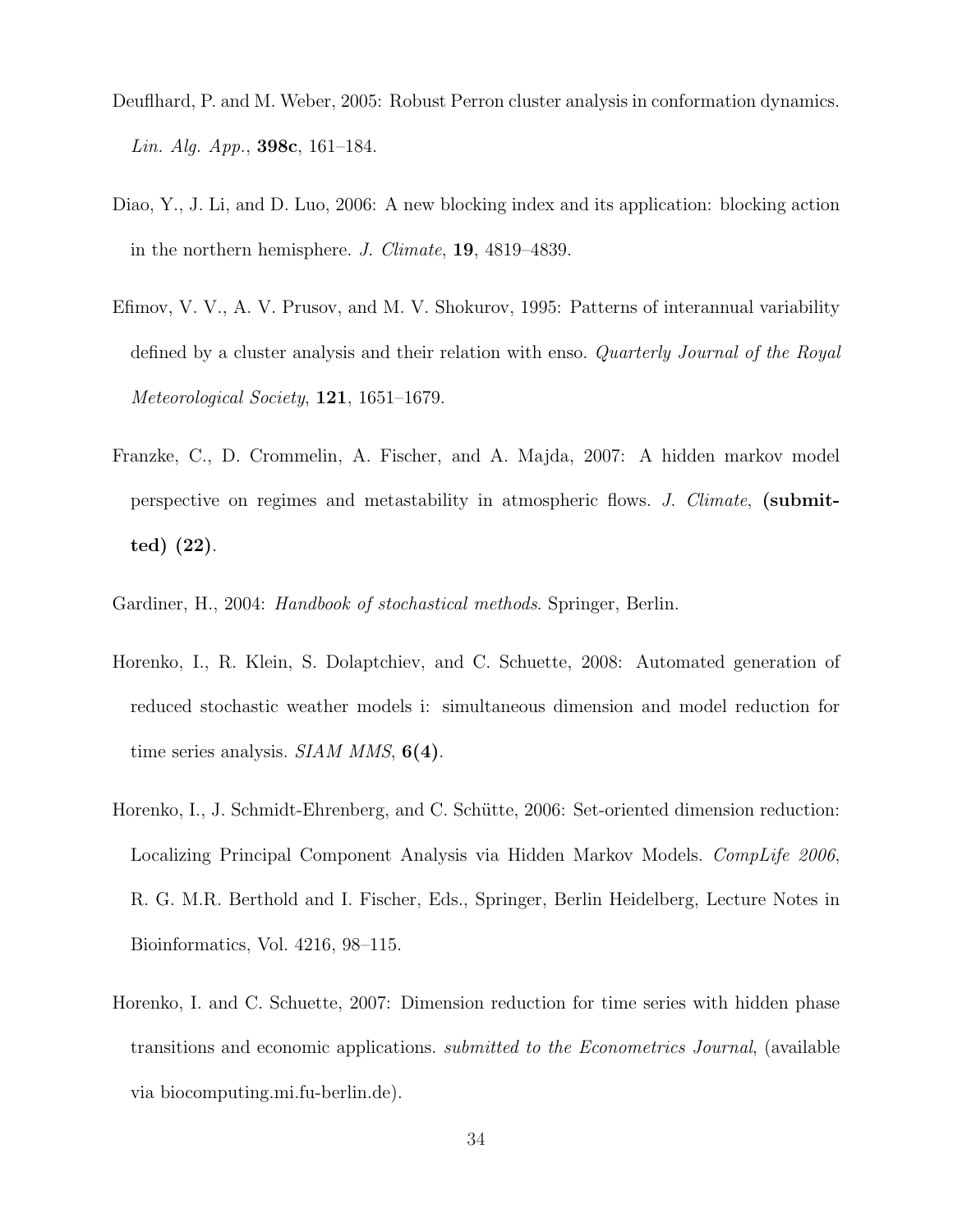- Kimoto, M. and M. Ghil, 1993a: Multiple flow regimes in the northern hemisphere winter. part i: Methodology and hemispheric regimes. Journal of Atmospheric Sciences, 50, 2625– 2644.
- Kimoto, M. and M. Ghil, 1993b: Multiple flow regimes in the northern hemisphere winter. part ii: Sectorial regimes and preferred transitions. Journal of Atmospheric Sciences, 50, 2645–2673.
- Lupo, A. R., R. J. Oglesby, and I. I. Mokhov, 1997: Climatological features of blocking anticyclones: a study of northern hemisphere ccm1 model blocking events in present-day and double  $co_2$  concentration atmospheres. *Climate Dynamics*, **13**, 181–195.
- Majda, A., C. Franzke, A. Fischer, and D. Crommelin, 2006: Distinct metastable atmospheric regimes despite nearly gaussian statistics : A paradigm model.  $PNAS$ , 103 (22), 8309–8314.
- Mardia, K., J. Kent, and J. Bibby, 1979: Multivariate Analysis. Academic Press.
- Mokhov, I., V. Petukhov, and V. Semenov, 1998: Multiple intraseasonal temperature regimes and their evolution in the iap ras climate model. Izvestiya, Atmos. Ocean. Phys., 34, 145– 152.
- Mokhov, I. and V. Semenov, 1997: Bimodality of the probability density functions of subseasonal variations in surface air temperature. Izvestiya, Atmos. Ocean. Phys., 33, 702–708.
- Nicolis, C., 1982: Stochastic aspects of climatic transitions-response to a periodic forcing. Tellus, 34,  $1-+$ .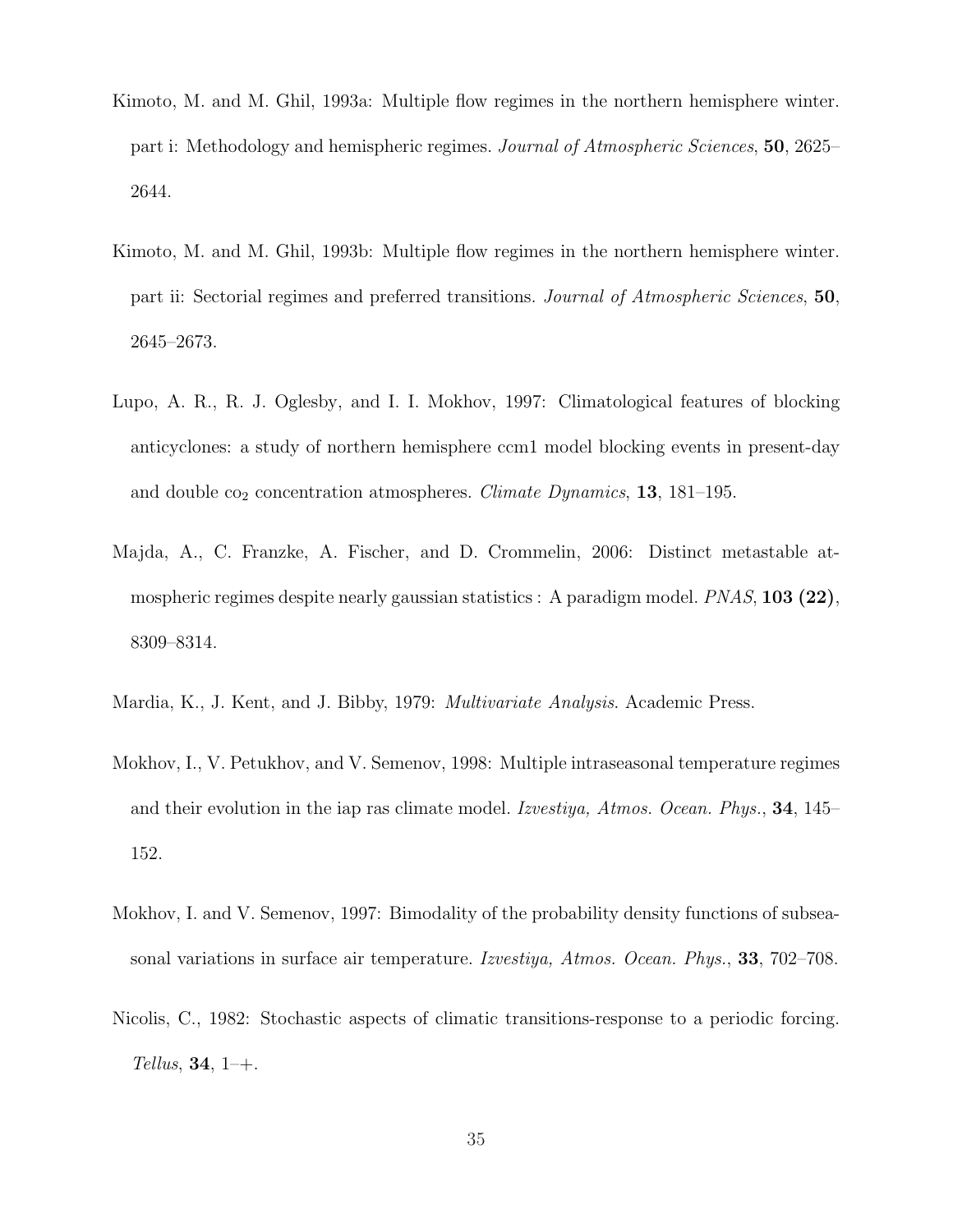- Paillard, D., 1998: The timing of pleistocene glaciations from a simple multiple-state climate model. Nature, 391, 378–381, doi:10.1038/34891.
- Palmer, T. N., 1999: A Nonlinear Dynamical Perspective on Climate Prediction. *Journal of* Climate, 12, 575–591.
- Rex, D. F., 1950a: Blocking action in the middle troposphere and its effects upon regional climate. i: An aerological study of blocking action. Tellus, 2, 196–211.
- Rex, D. F., 1950b: Blocking action in the middle troposphere and its effects upon regional climate. ii: The climatology of blocking action. Tellus, 2, 275–301.
- Schütte, C. and W. Huisinga, 2003: Biomolecular conformations can be identified as metastable sets of molecular dynamics. Handbook of Numerical Analysis, P. G. Ciaret and J.-L. Lions, Eds., Elsevier, Vol. X, 699–744.
- Simmons, A. and J. Gibson, 2000: The ERA 40 project plan. ERA 40 Project Rep. Ser. 1, european Center for Medium-Range Weather Forcasting, Reading.
- Strang, G. and T. Nguyen, 1997: Wavelets and Filter Banks. Wellesley-Cambridge Press, Wellesley.
- Tsay, R., 2005: Analysis of financial time series. Wiley Series in Probability and Statistics.
- Tsonis, A. and J. Elsner, 1990: Multiple attractors, fractal basins and longterm climate dynamics. Beit. Phys. Atmos., 63, 171–176.
- Viterbi, A., 1967: Error bounds for convolutional codes and an asymptotically optimum decoding algorithm. IEEE Trans. Informat. Theory, 13, 260–269.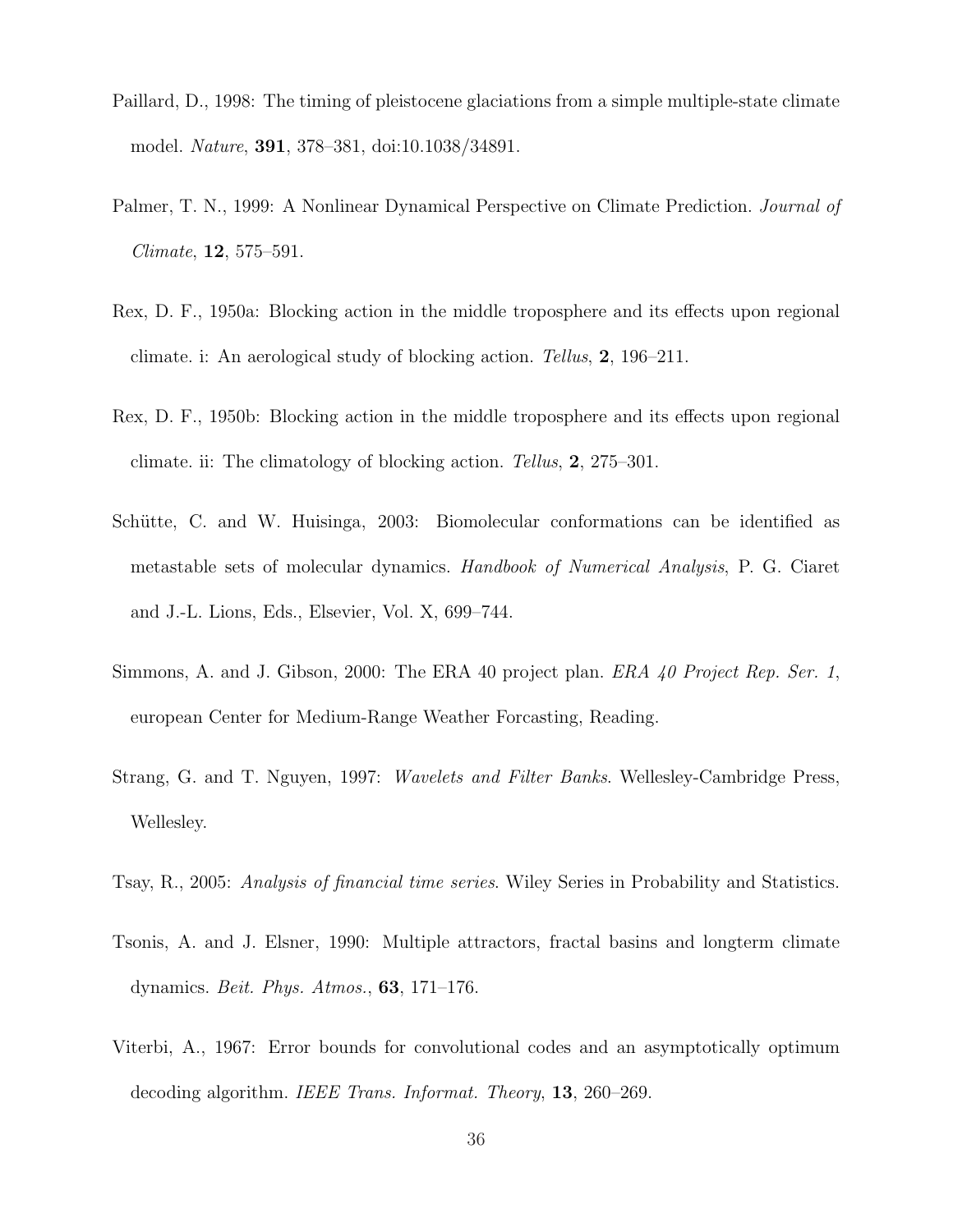Wiedenmann, J. M., A. R. Lupo, I. I. Mokhov, and E. A. Tikhonova, 2002: The climatology of blocking anticyclones for the northern and southern hemispheres: Block intensity as a diagnostic. Journal of Climate, 15, 3459–3473.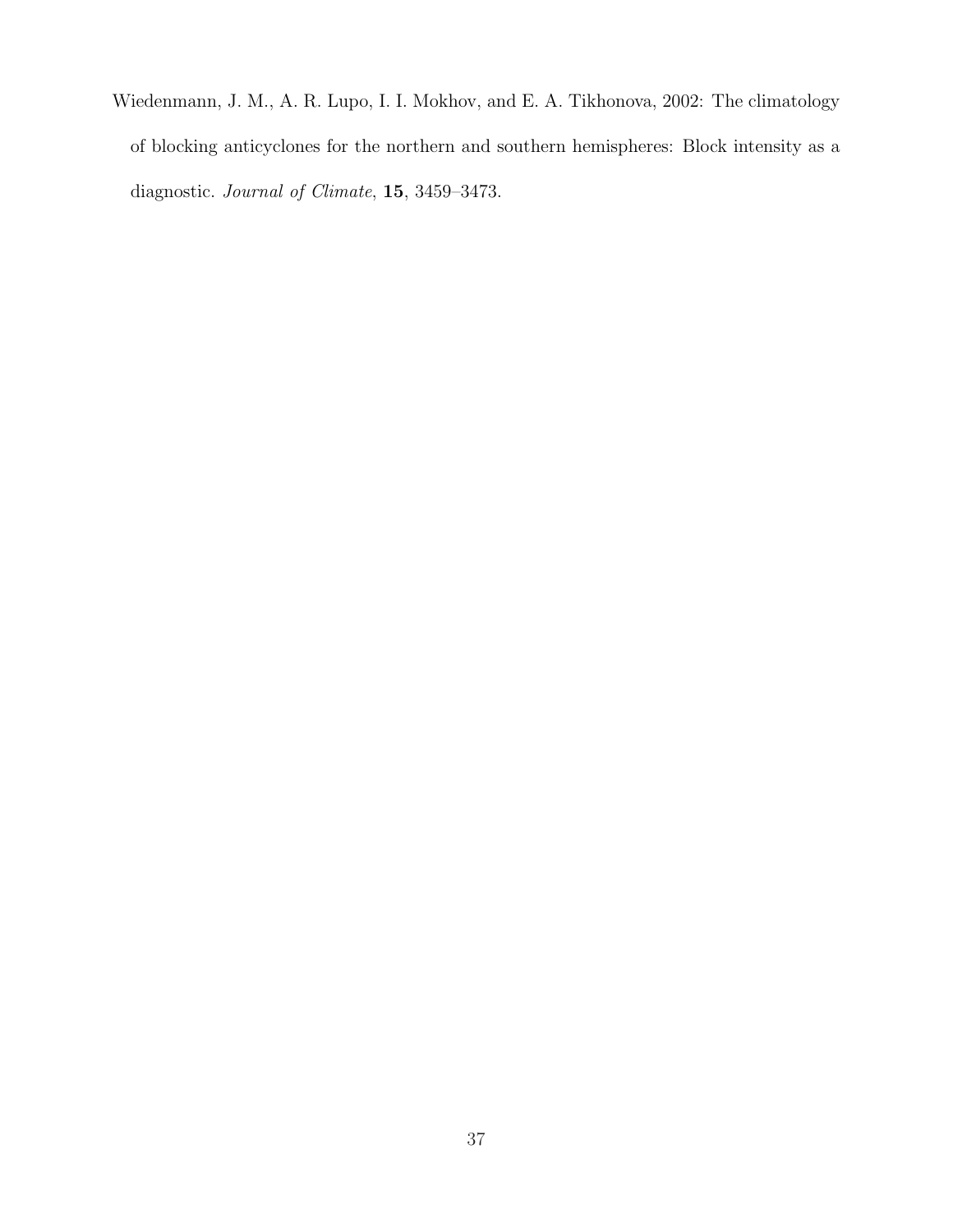## List of Figures

| $\mathbf{1}$   | Left: dominant eigenvalues of the autocorrelation matrix (left) and of the              |    |
|----------------|-----------------------------------------------------------------------------------------|----|
|                | AR-coefficients (right), computed for different time lags. $\dots \dots \dots$          | 40 |
| $\sqrt{2}$     | Spectrum of the hidden transition matrix A for $K = 8$ . Only first 4 dom-              |    |
|                | inant eigenvalues are statistically significant since the parameter confidence          |    |
|                | intervals of the hidden states correspondent to the lower part of the spectrum          |    |
|                | (eigenvalues $5-8$ ) are overlapping. This indicates K=4 as the upper bound             |    |
|                | for the number of statistically distinguishable hidden states. $\dots \dots \dots$      | 41 |
| $\sqrt{3}$     | Comparison of hidden Viteri-paths identified with Wavelets-PCA (dashed)                 |    |
|                | and HMM-PCA (solid) algorithms (both for $K = 4, d = 5$ ).                              | 42 |
| $\overline{4}$ | The Viterbi path of the hidden Markov chain for different resolutions of the            |    |
|                | data and different frame lengths d: results from data on a $32 \times 18$ grid (lines), |    |
|                | on a 16 $\times$ 9 grid (dots dashes, only for $d = 1, 5$ ).                            | 43 |
| $\overline{5}$ | The vector $\mu_i$ for the four different hidden states computed using a frame          |    |
|                |                                                                                         | 44 |
| 6              |                                                                                         | 45 |
| 7              | The computed onset composite $x^o(q)$ at different time lags q. For $x_{t_j}$ in (32)   |    |
|                |                                                                                         | 46 |
| $8\,$          | The computed withdraw composite $x^w(q)$ at different time lags q. For $x_{t_i}$ in     |    |
|                | $(33)$ we have used data with anual cycle, units are gpdm.                              | 47 |
| 9              | The time evolution of the zonally averaged blocking index (dashes) and the              |    |
|                | probability for hidden state four $\gamma_4$ (solid line).                              | 48 |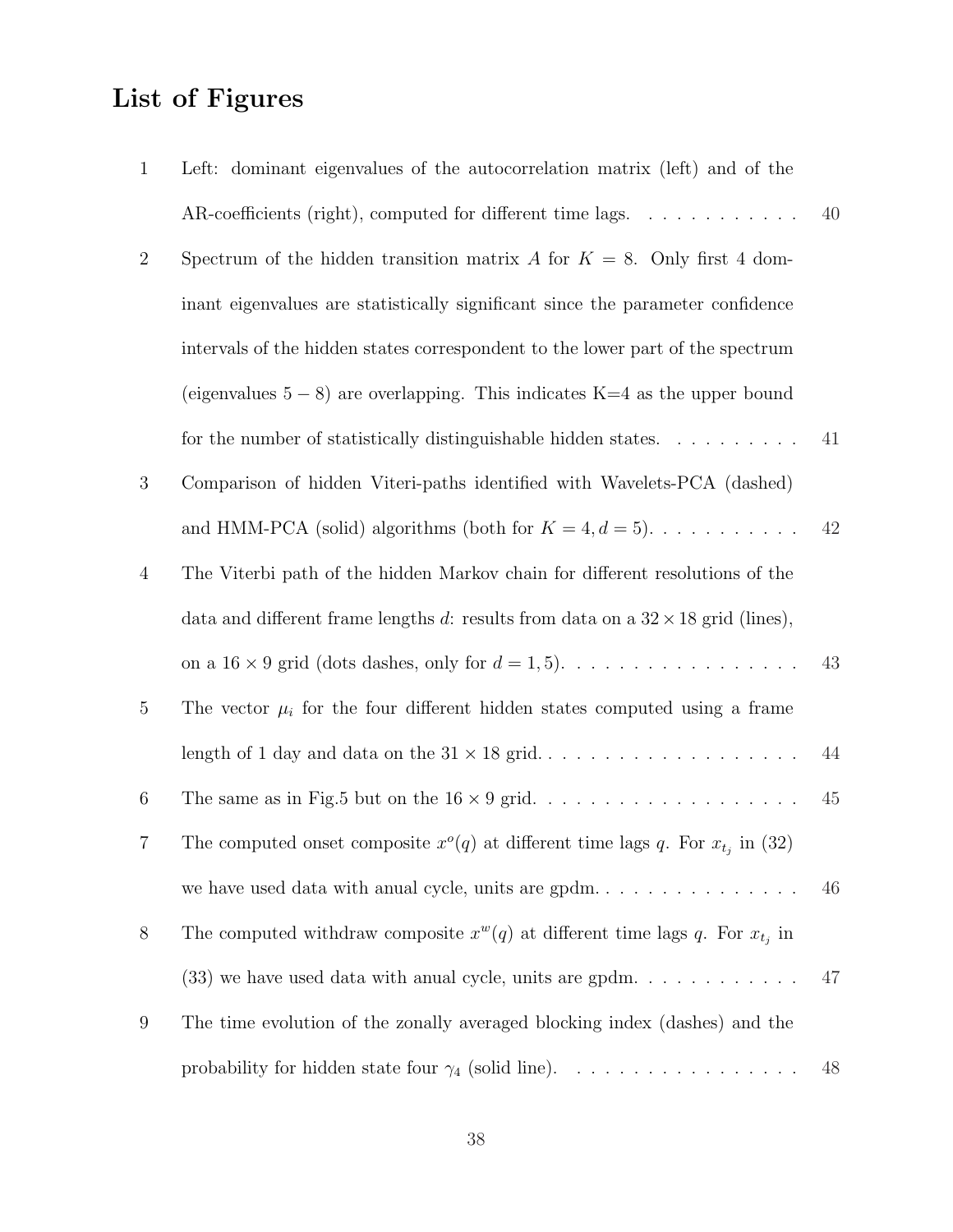| 10 | The vector $\mu_4$ at different time lags t computed using a frame length of 5 and            |
|----|-----------------------------------------------------------------------------------------------|
|    | 49                                                                                            |
| 11 | Zonally averaged geopotential height difference between $40^{\circ}$ N and $60^{\circ}$ N for |
|    | the $\mu_i$ vectors at different time lags. The plots represent the results for differ-       |
|    | ent frame lengths d. The values for $d=1$ are indicated by lines with markers                 |
|    | in the first plot, where squares, stars, circles and diamonds correspond to state             |
|    | 50                                                                                            |
| 12 | Graphic representation of the hidden Markov process responsible for the metastable            |
|    | behavior of the analyzed time series (identified with HMM-PCA-algorithm for                   |
|    | $K = 4, m = 1, d = 5$ . Circles denote the hidden states and arrows show the                  |
|    | connections between them, the numbers represent respective probabilities of                   |
|    | 51                                                                                            |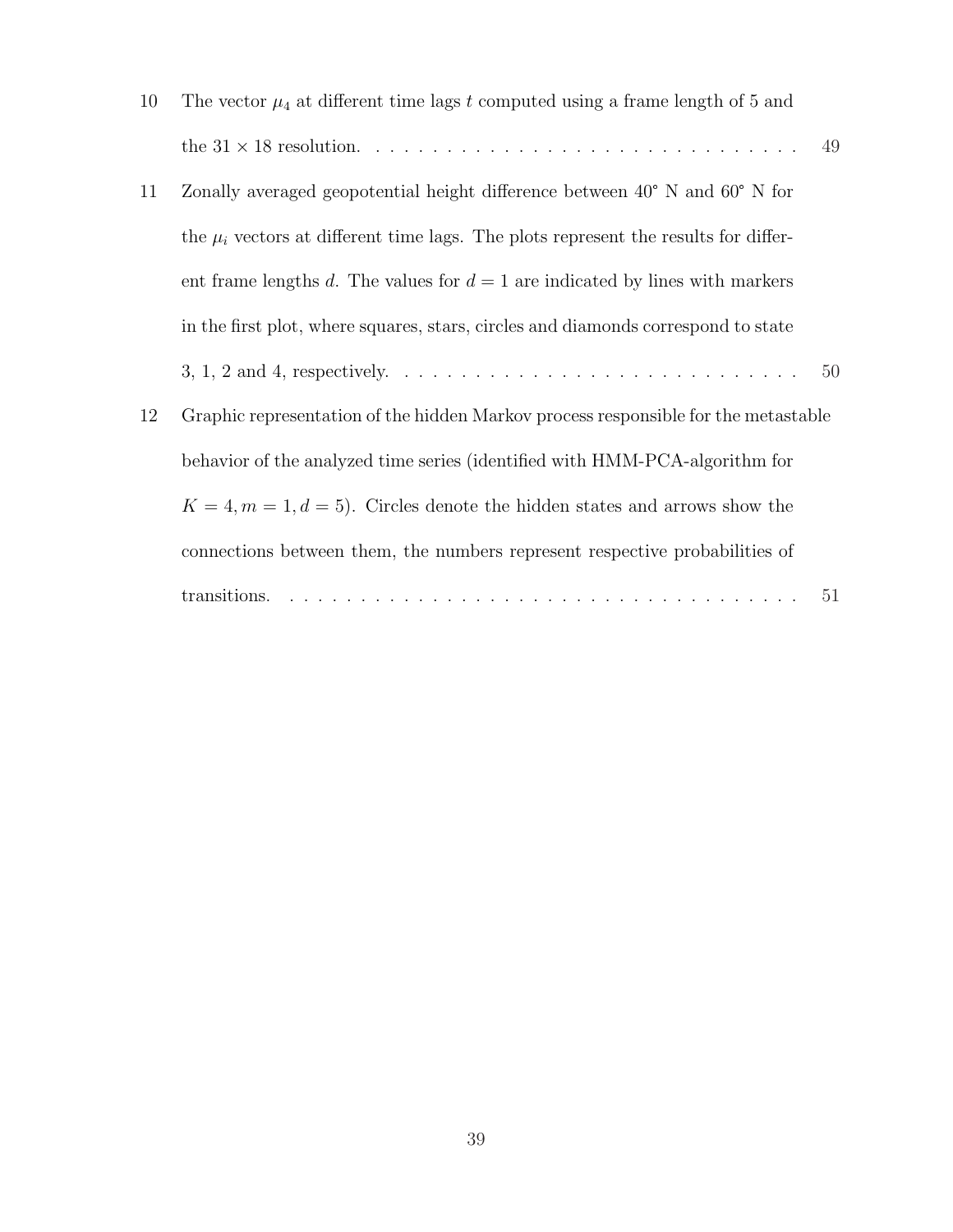

Fig. 1. Left: dominant eigenvalues of the autocorrelation matrix (left) and of the ARcoefficients (right), computed for different time lags.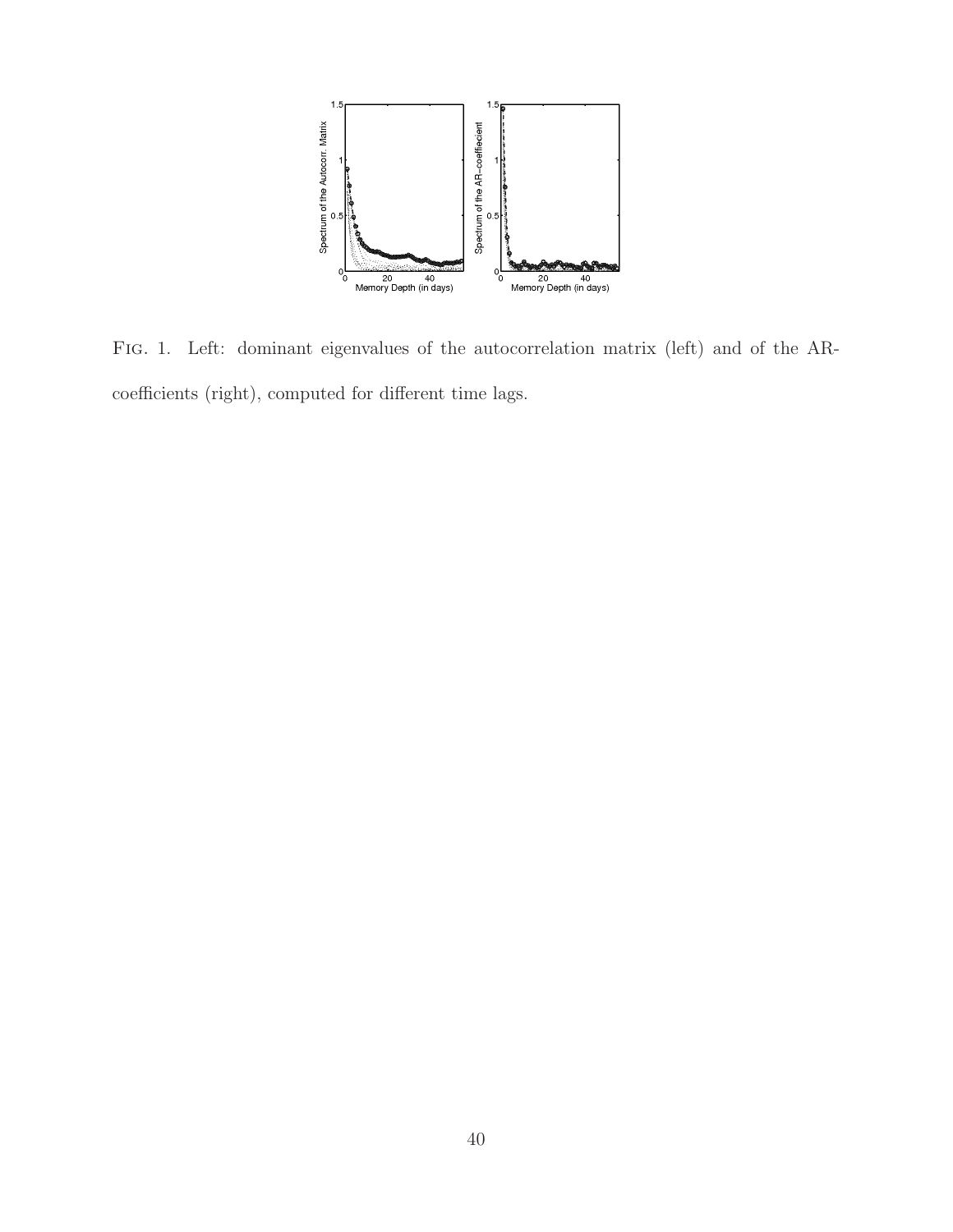

FIG. 2. Spectrum of the hidden transition matrix A for  $K = 8$ . Only first 4 dominant eigenvalues are statistically significant since the parameter confidence intervals of the hidden states correspondent to the lower part of the spectrum (eigenvalues  $5 - 8$ ) are overlapping. This indicates K=4 as the upper bound for the number of statistically distinguishable hidden states.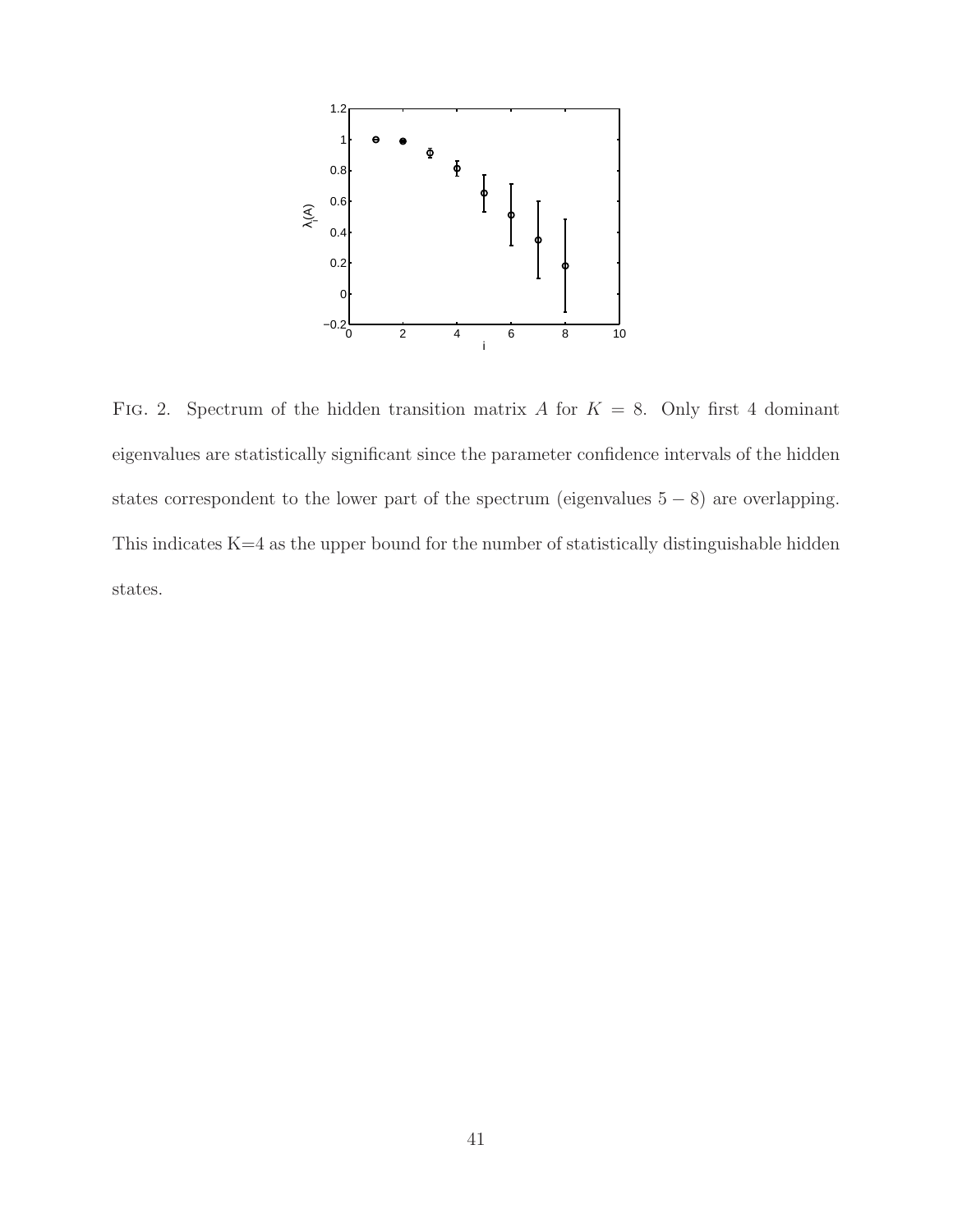

Fig. 3. Comparison of hidden Viteri-paths identified with Wavelets-PCA (dashed) and HMM-PCA (solid) algorithms (both for  $K = 4, d = 5$ ).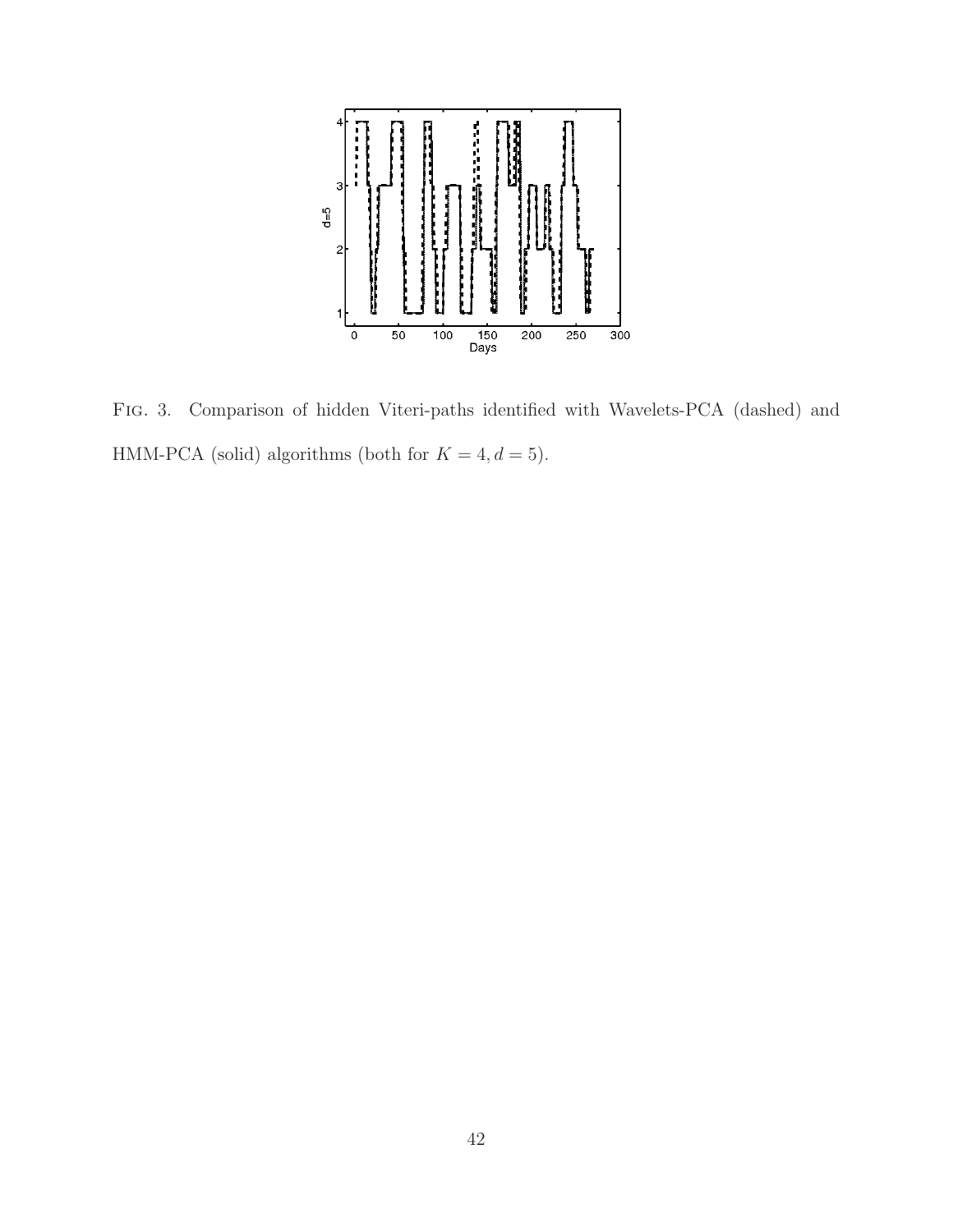

Fig. 4. The Viterbi path of the hidden Markov chain for different resolutions of the data and different frame lengths d: results from data on a  $32 \times 18$  grid (lines), on a  $16 \times 9$  grid (dots dashes, only for  $d = 1, 5$ ).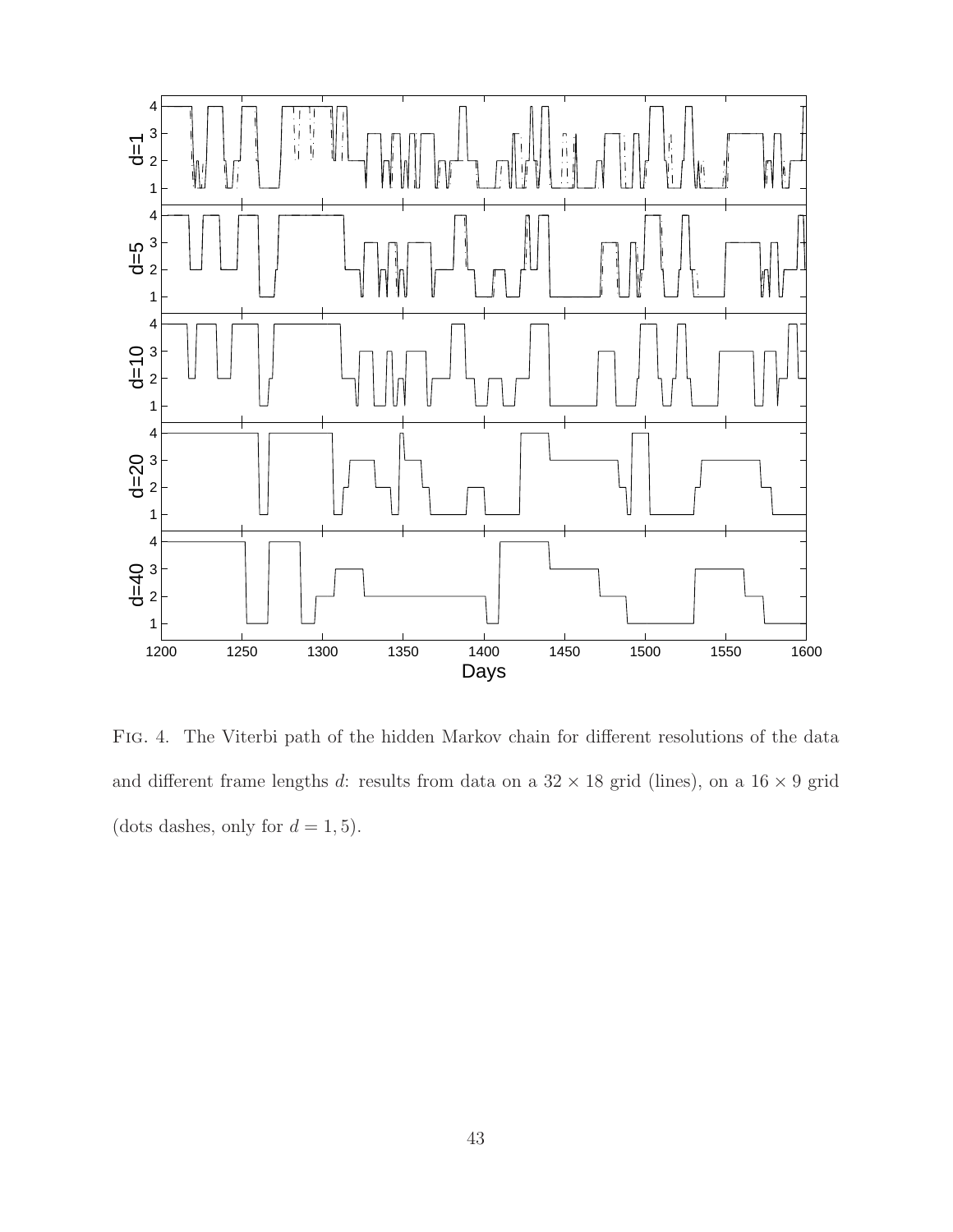

FIG. 5. The vector  $\mu_i$  for the four different hidden states computed using a frame length of  $1$  day and data on the  $31\times18$  grid.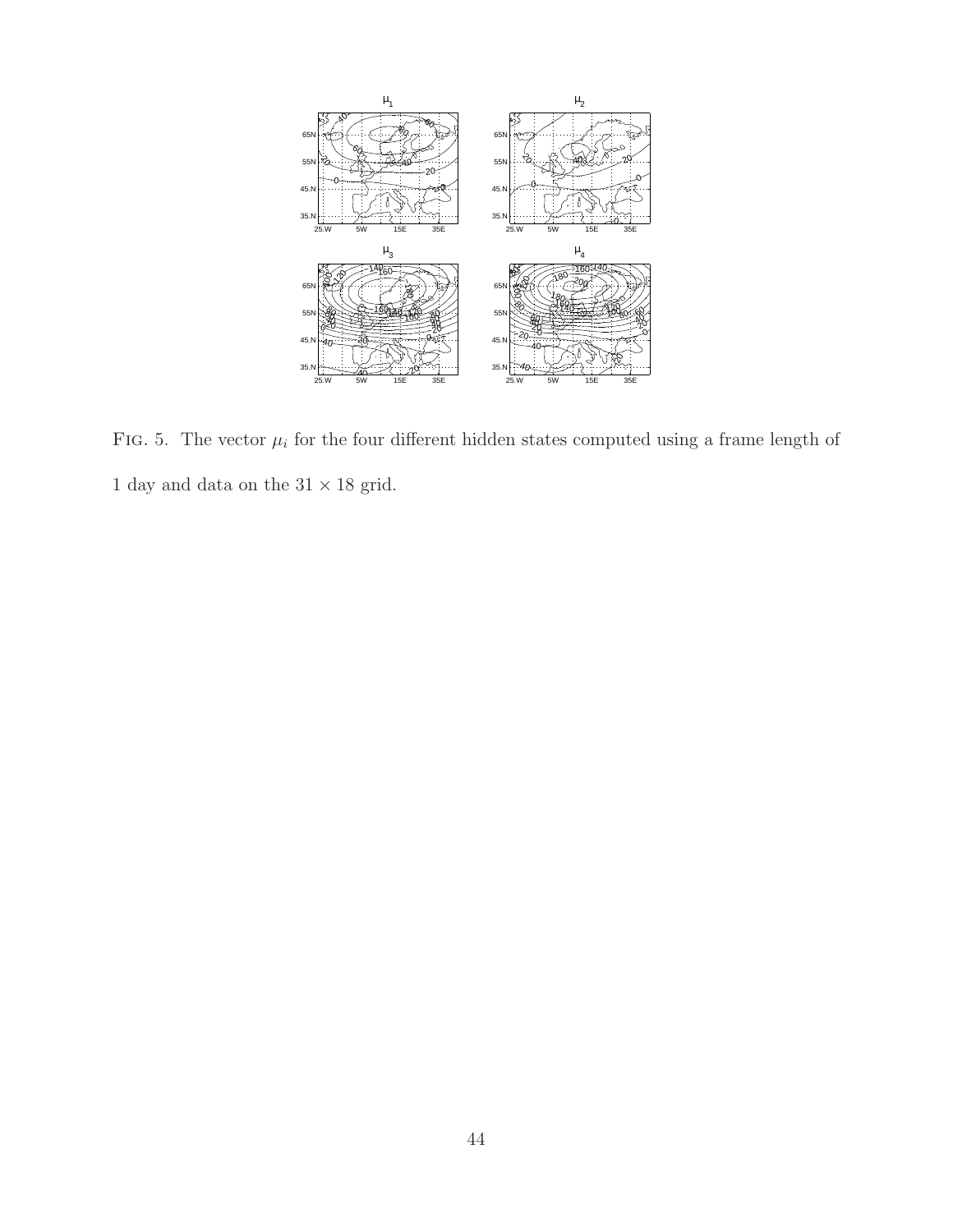

FIG. 6. The same as in Fig.5 but on the  $16\times9$  grid.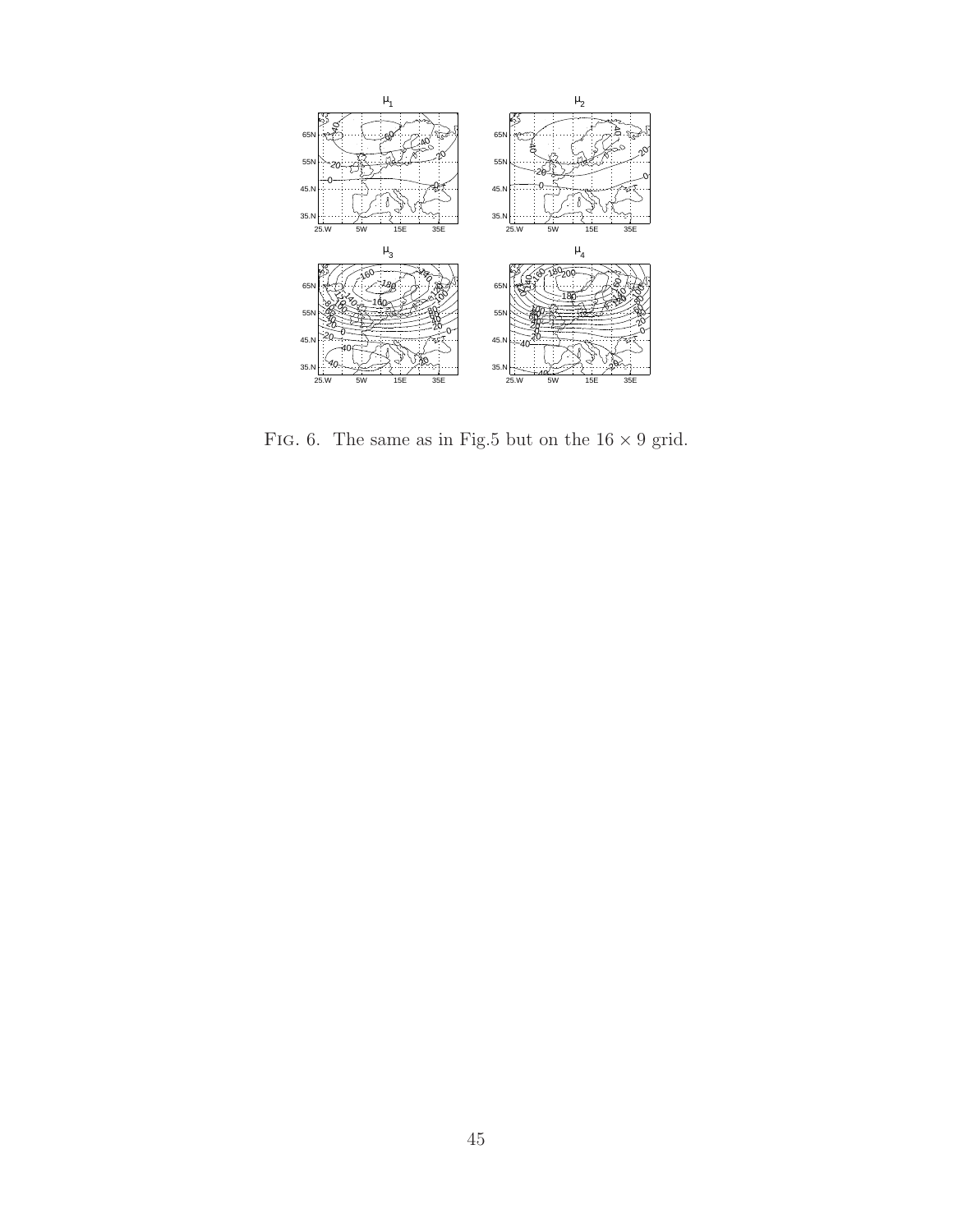

FIG. 7. The computed onset composite  $x^o(q)$  at different time lags q. For  $x_{t_j}$  in (32) we have used data with anual cycle, units are gpdm.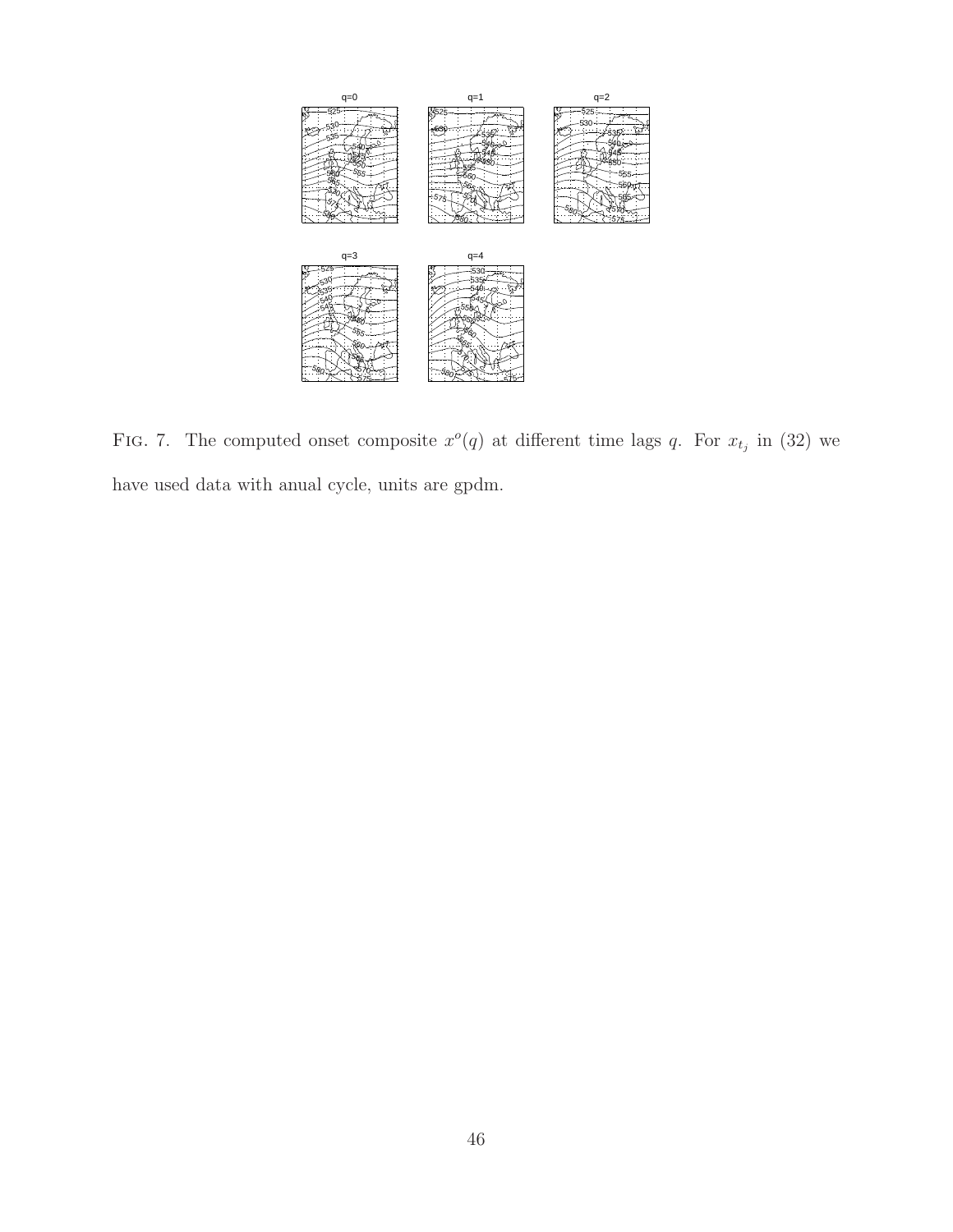

FIG. 8. The computed withdraw composite  $x^w(q)$  at different time lags q. For  $x_{t_j}$  in (33) we have used data with anual cycle, units are gpdm.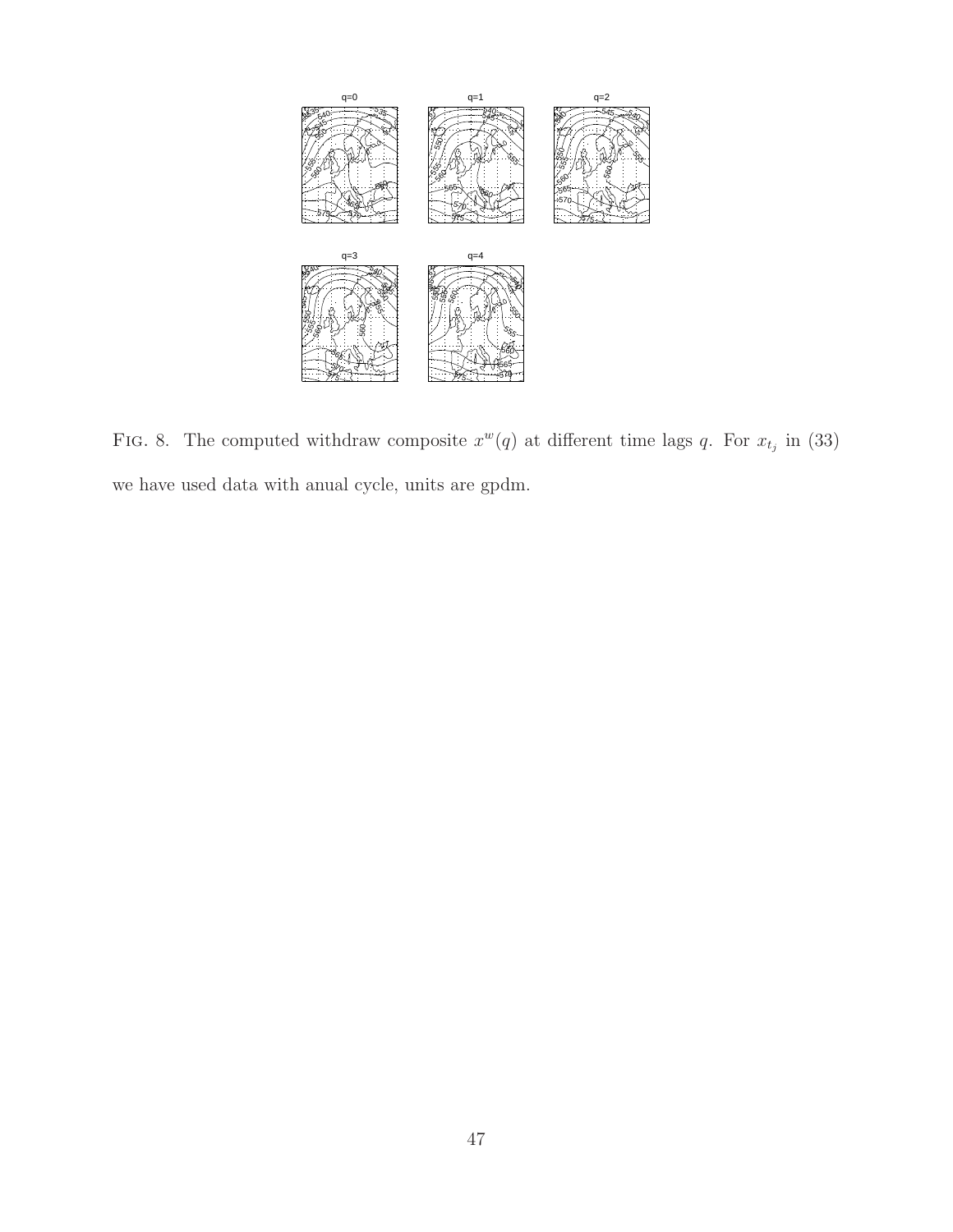

Fig. 9. The time evolution of the zonally averaged blocking index (dashes) and the probability for hidden state four  $\gamma_4$  (solid line).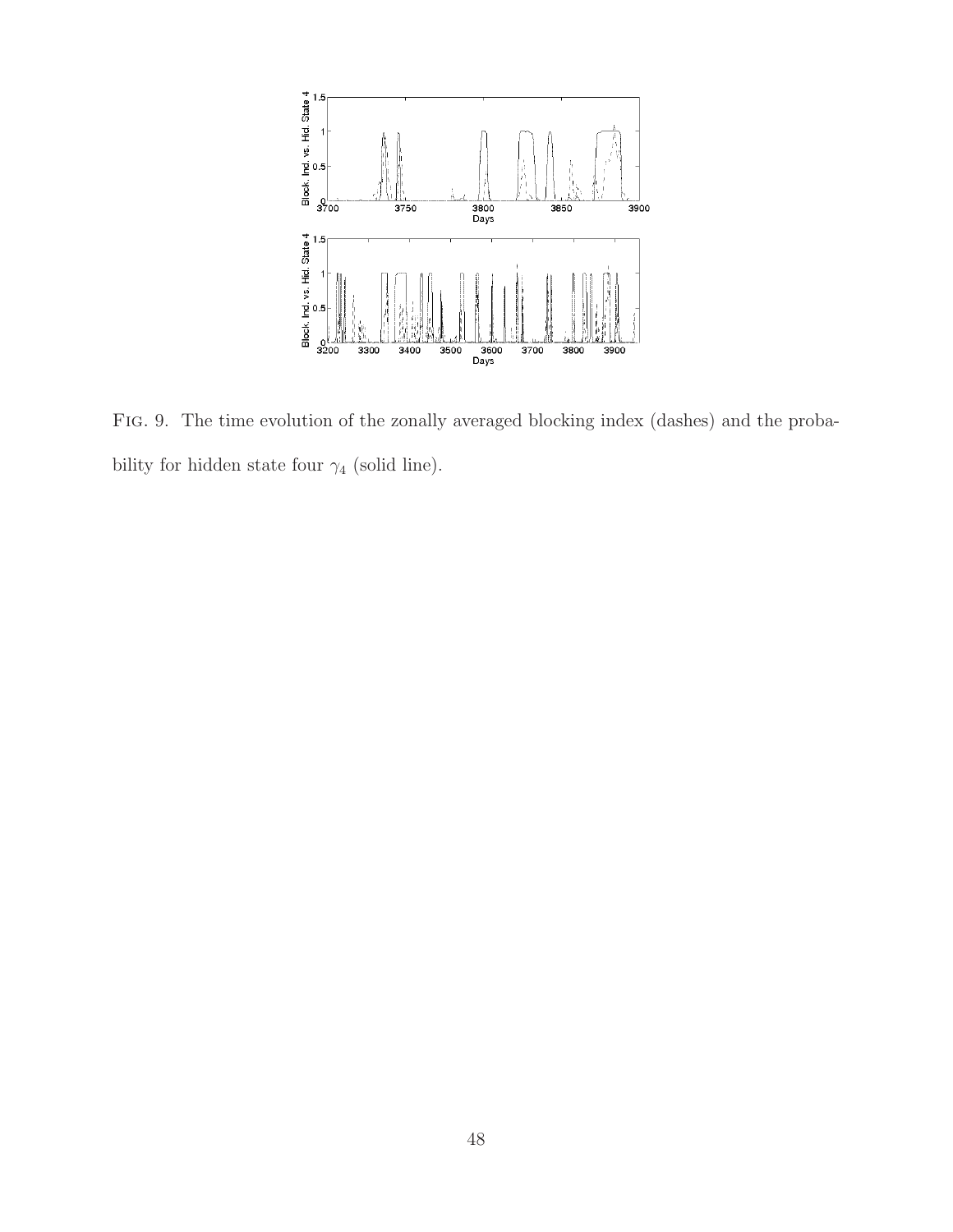

FIG. 10. The vector  $\mu_4$  at different time lags t computed using a frame length of 5 and the  $31\times18$  resolution.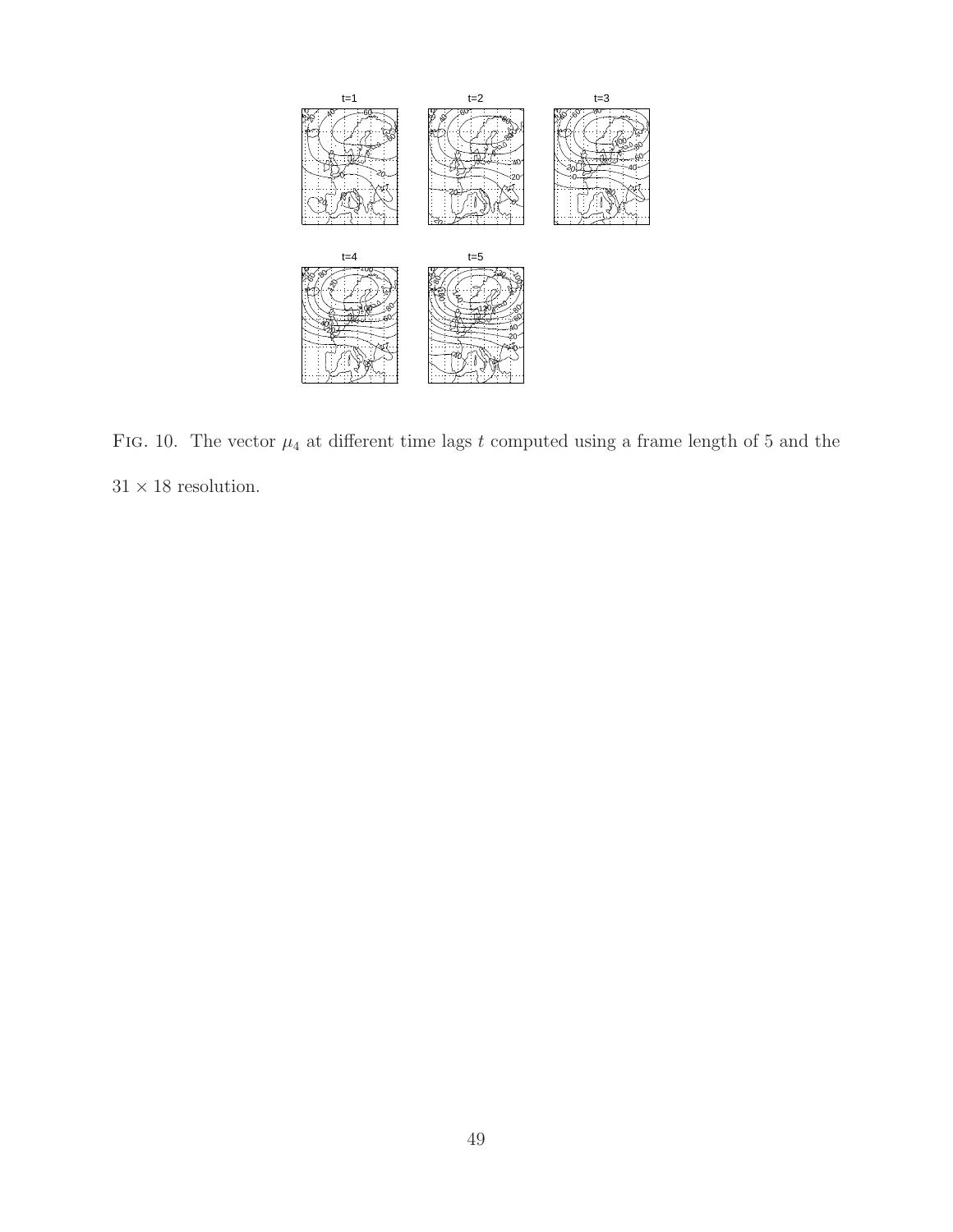

Fig. 11. Zonally averaged geopotential height difference between 40° N and 60° N for the  $\mu_i$  vectors at different time lags. The plots represent the results for different frame lengths d. The values for  $d = 1$  are indicated by lines with markers in the first plot, where squares, stars, circles and diamonds correspond to state 3, 1, 2 and 4, respectively.